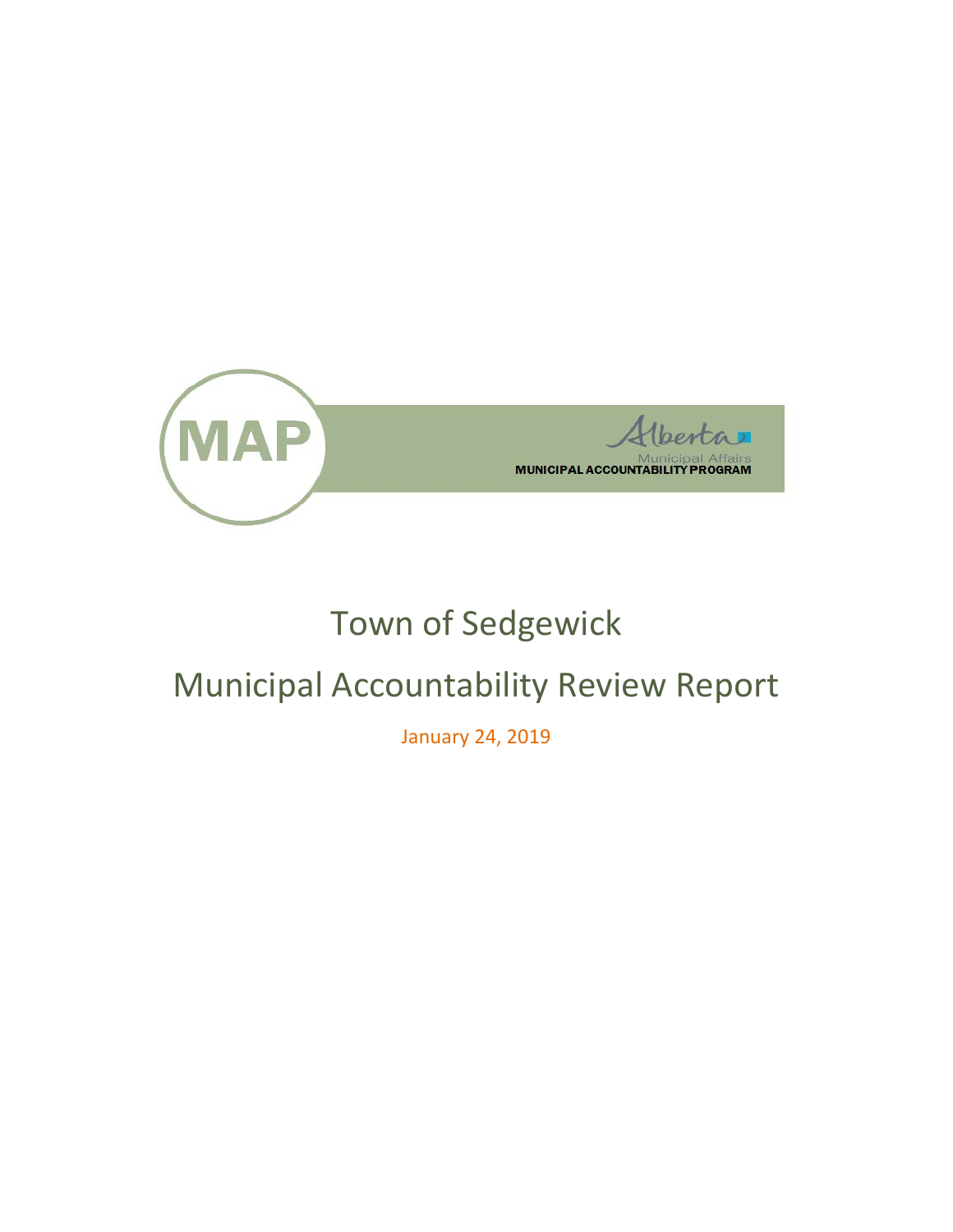

## **Table of Contents**

| 1.1 |                                                                           |                    |
|-----|---------------------------------------------------------------------------|--------------------|
| 1.2 |                                                                           |                    |
|     |                                                                           |                    |
| 2.1 |                                                                           |                    |
| 2.2 |                                                                           |                    |
| 2.3 |                                                                           |                    |
| 2.4 |                                                                           |                    |
|     |                                                                           |                    |
| 3.1 |                                                                           |                    |
| 1.  |                                                                           |                    |
| 2.  |                                                                           |                    |
| 3.  |                                                                           |                    |
| 4.  |                                                                           |                    |
| 5.  |                                                                           |                    |
| 6.  | Repair of Roads, Public Places, and Public Works (For discussion only) 15 |                    |
| 3.2 |                                                                           |                    |
| 1.  |                                                                           |                    |
| 2.  |                                                                           |                    |
| 3.  |                                                                           |                    |
| 4.  |                                                                           |                    |
| 5.  |                                                                           |                    |
| 6.  |                                                                           |                    |
| 3.3 |                                                                           |                    |
| 1.  |                                                                           |                    |
| 2.  |                                                                           |                    |
| 3.  |                                                                           |                    |
|     | January 24, 2019                                                          | $2   P \text{age}$ |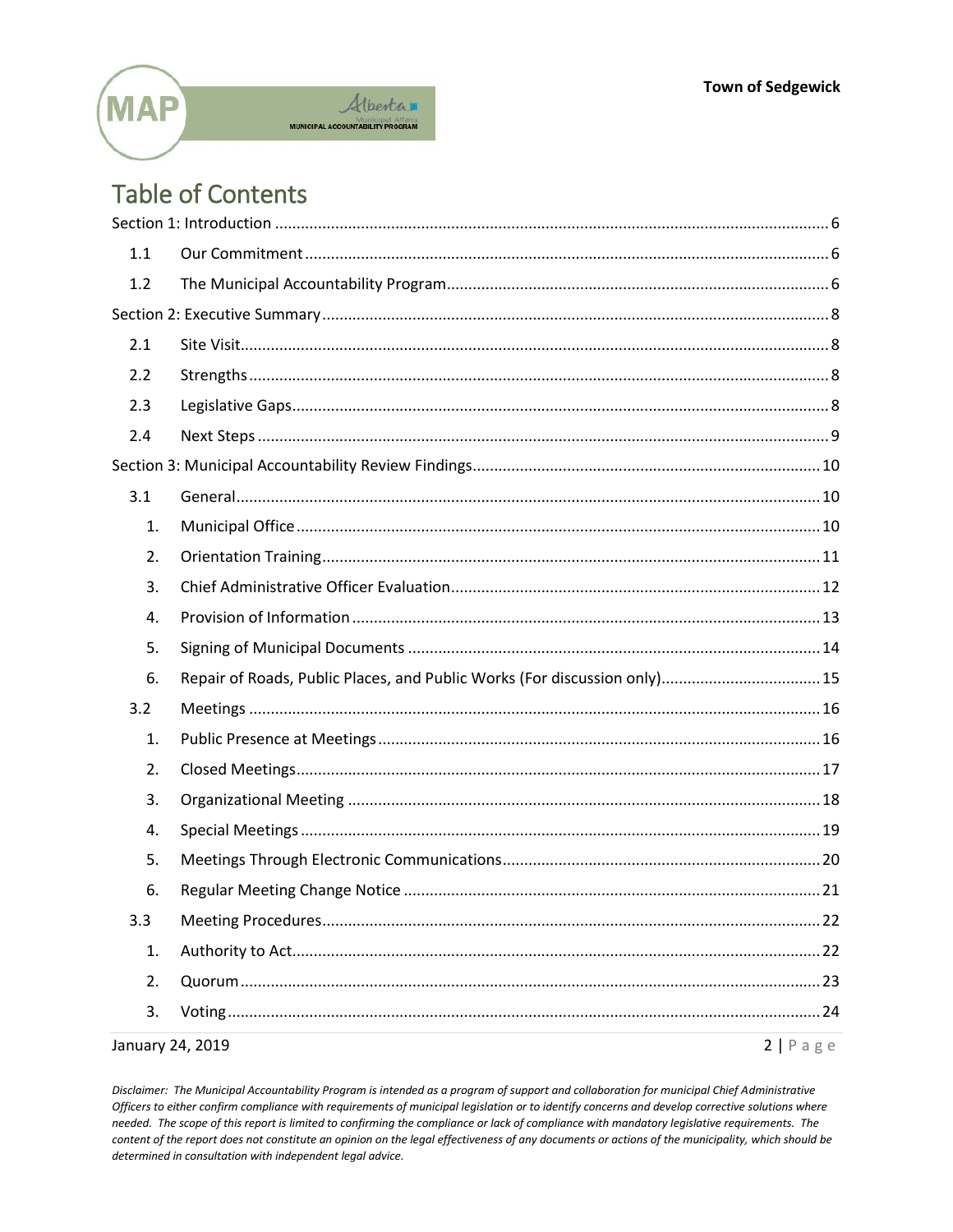



|     | January 24, 2019 | $3   P \text{age}$ |
|-----|------------------|--------------------|
| 9.  |                  |                    |
| 8.  |                  |                    |
| 7.  |                  |                    |
| 6.  |                  |                    |
| 5.  |                  |                    |
| 4.  |                  |                    |
| 3.  |                  |                    |
| 2.  |                  |                    |
| 3.8 |                  |                    |
| 1.  |                  |                    |
| 3.7 |                  |                    |
| 3.  |                  |                    |
| 1.  |                  |                    |
| 3.6 |                  |                    |
| 3.  |                  |                    |
| 2.  |                  |                    |
| 1.  |                  |                    |
| 3.5 |                  |                    |
| 7.  |                  |                    |
| 6.  |                  |                    |
| 5.  |                  |                    |
| 4.  |                  |                    |
| 3.  |                  |                    |
| 2.  |                  |                    |
| 1.  |                  |                    |
| 3.4 |                  |                    |
| 5.  |                  |                    |
| 4.  |                  |                    |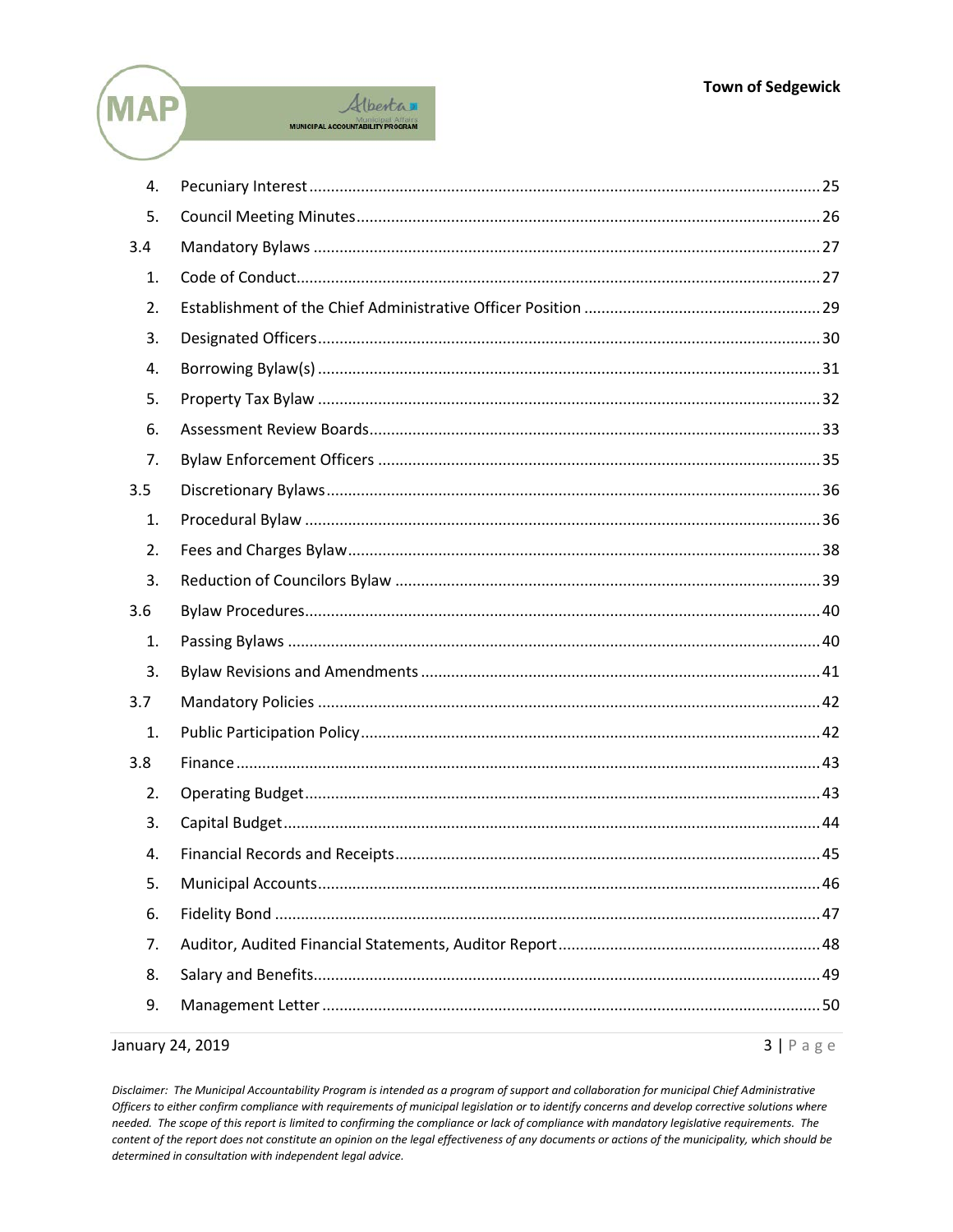

Alberta

|                  | 10. Three-Year Operating Plan and Five-Year Capital Plan (for discussion only)51 |                    |
|------------------|----------------------------------------------------------------------------------|--------------------|
| 3.9              |                                                                                  |                    |
| 1.               |                                                                                  |                    |
| 2.               |                                                                                  |                    |
| 3.               |                                                                                  |                    |
| 4.               |                                                                                  |                    |
| 5.               |                                                                                  |                    |
| 6.               |                                                                                  |                    |
| 7.               |                                                                                  |                    |
| 3.10             |                                                                                  |                    |
| 1.               |                                                                                  |                    |
| 2.               |                                                                                  |                    |
| 3.               |                                                                                  |                    |
| 4.               |                                                                                  |                    |
| 5.               |                                                                                  |                    |
| 6.               | Alberta Land Stewardship Act (ALSA) Regional Plan or Land Use Policies  65       |                    |
| 7.               |                                                                                  |                    |
| 8.               |                                                                                  |                    |
| 9.               |                                                                                  |                    |
| 10.              |                                                                                  |                    |
| 11.              |                                                                                  |                    |
| 12.              |                                                                                  |                    |
| 3.11             |                                                                                  |                    |
| 1.               |                                                                                  |                    |
| 2.               |                                                                                  |                    |
| 3.               |                                                                                  |                    |
| 4.               |                                                                                  |                    |
| 5.               |                                                                                  |                    |
| January 24, 2019 |                                                                                  | $4   P \text{age}$ |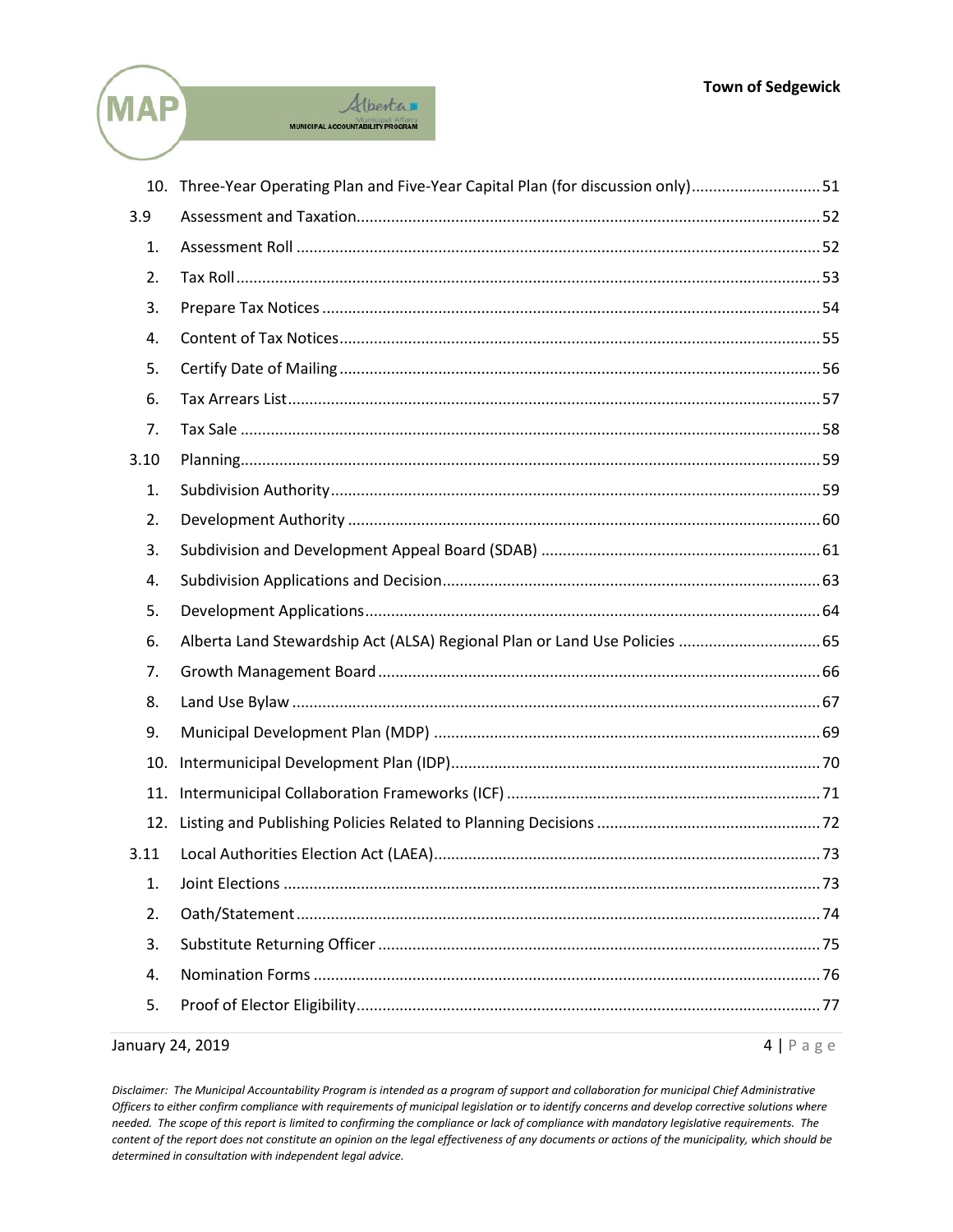

| 6.   |                                                                                    |  |
|------|------------------------------------------------------------------------------------|--|
| 7.   |                                                                                    |  |
| 8.   |                                                                                    |  |
| 9.   |                                                                                    |  |
| 3.12 |                                                                                    |  |
| 1.   |                                                                                    |  |
| 2.   | Municipal Emergency Organization/Agency/Advisory Committee (for discussion only)83 |  |
| 3.13 |                                                                                    |  |
| 1.   |                                                                                    |  |
| 2.   |                                                                                    |  |
|      |                                                                                    |  |

January 24, 2019 **5 | Page 12019**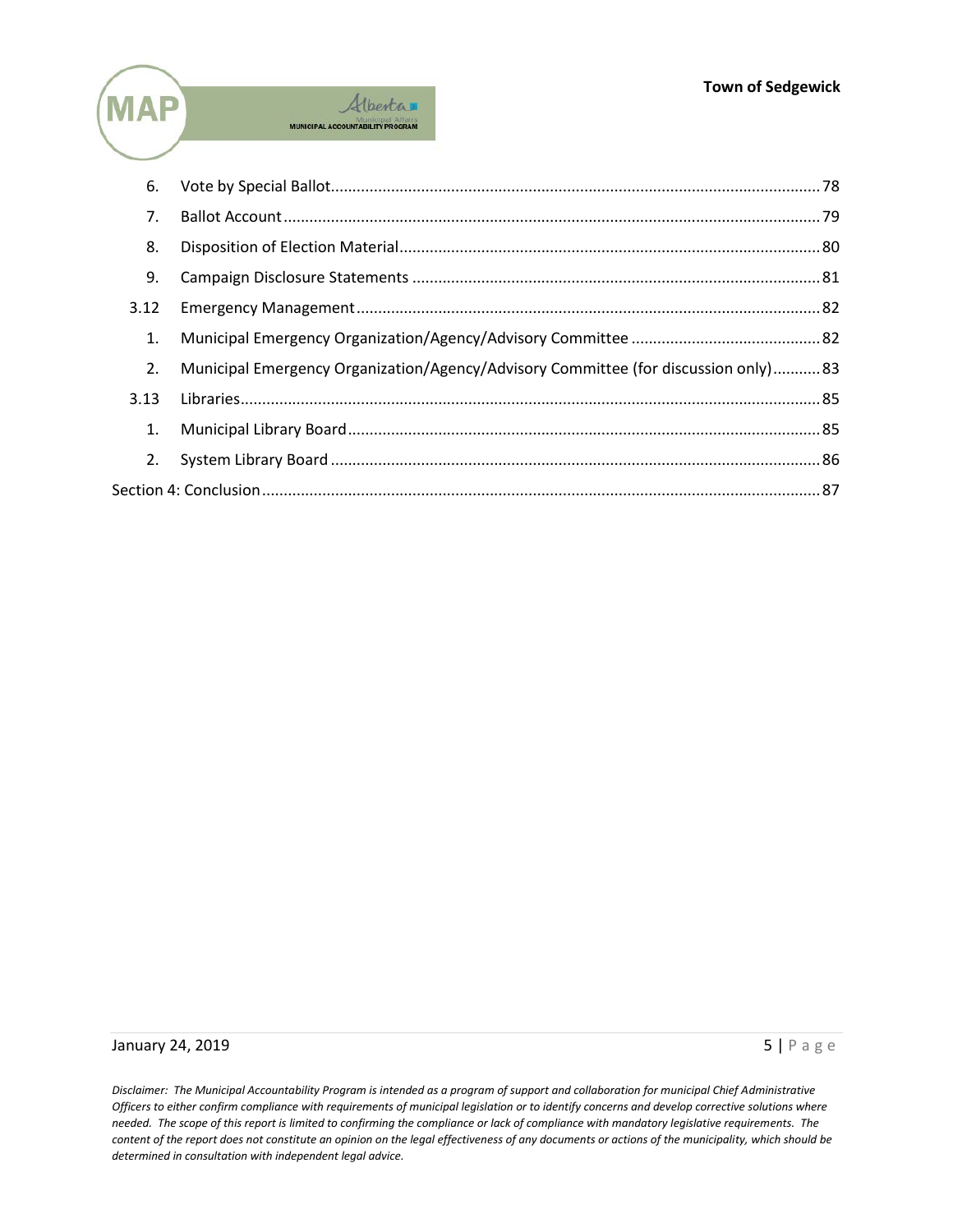

## <span id="page-5-0"></span>Section 1: Introduction

## <span id="page-5-1"></span>*1.1 Our Commitment*

Alberta Municipal Affairs is committed to helping to ensure Albertans live in viable municipalities with well-managed, collaborative, accountable local governments. To achieve this, Municipal Affairs plays an important role in assisting and supporting municipalities in Alberta through various programs that aim to build capacity.

The *Municipal Government Act (MGA),* which provides the legislative framework for local government in Alberta, has numerous mandatory requirements that may at times seem overwhelming and difficult to manage for municipalities. Municipalities are also bound by other statutes and corresponding regulations that fall under the purview of Municipal Affairs. Compliance with these statutes and regulations is essential to good governance, the successful operation of a municipality and the viability, safety and well-being of a community. The Municipal Accountability Program is designed to help municipal officials successfully meet the challenges involved in responding to this wide range of legislative needs.

## <span id="page-5-2"></span>*1.2 The Municipal Accountability Program*

With a focus on promoting an environment supportive of accountable, well-managed local governments, the purpose of this program is to:

- assist municipalities in strengthening their knowledge of mandatory legislative requirements with a primary focus on the *MGA*;
- aid municipalities in achieving legislative compliance;
- support municipalities in being accountable and well-managed; and
- provide a collaborative partnership between Municipal Affairs and municipalities to address legislative discrepancies that may exist.

The Municipal Accountability Program consists of multi-year cycle reviews, ordered by the Minister under Section 571 of the *MGA.* While this program is available to all municipalities, upon the request of a council and with the approval of the Minister, municipalities with populations of 5,000 or less are automatically scheduled for a visit once every four years. The Town of Sedgewick was randomly selected for a municipal accountability review in 2019.

Working with the chief administrative officer (CAO), support is provided to mitigate any minor legislative gaps that may be identified. Ministry staff work with CAOs to validate compliance, identify gaps, provide resource information, and develop corrective solutions where needed. The outcome of this program will be strong, well-managed municipalities and a strong collaborative relationship between the CAOs and the ministry.

#### January 24, 2019  $\overline{6 \mid P}$  a g e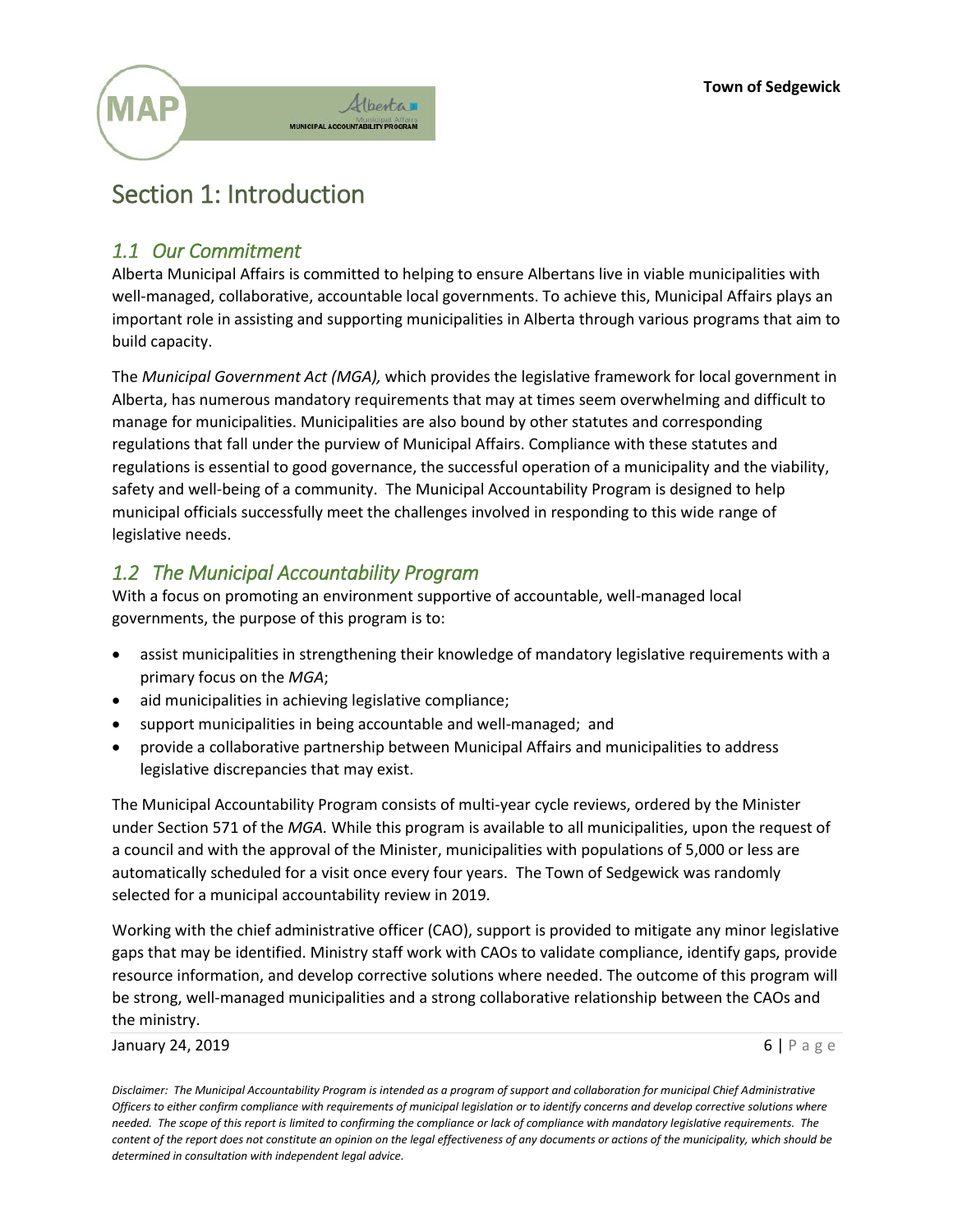

The results of the Town of Sedgewick review, contained in this report, are offered to support the municipality's efforts in achieving its goals for ongoing legislative compliance with the *MGA* and its associated regulations, as well as other legislation under the responsibility of Alberta Municipal Affairs.

#### January 24, 2019 **7 | Page 12, 2019** 7 | Page 2019 **7 | Page 2019**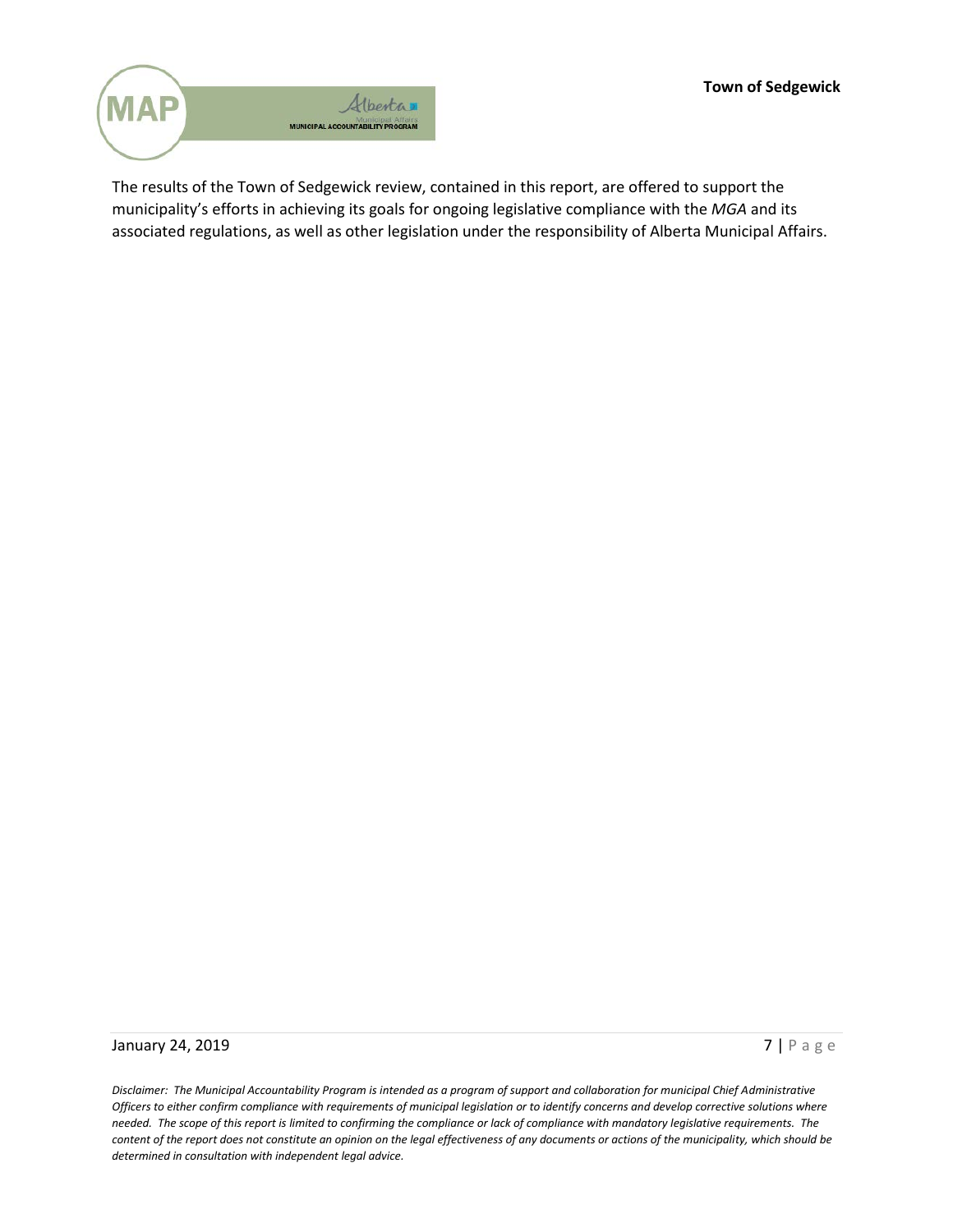

## <span id="page-7-0"></span>Section 2: Executive Summary

## <span id="page-7-1"></span>*2.1 Site Visit*

On January 24, 2019, Municipal Affairs staff met with town administration to complete the on-site portion of the Municipal Accountability Program review, and to observe a council meeting for procedures that are required in the *MGA.*

The Town of Sedgewick is commended for their cooperation and assistance throughout the review. As well as the time commitment during the site visit, municipal staff promptly responded to questions and provided documentation as requested. Ministry staff appreciate this additional time and effort and recognizes the commitment to the well-being and success of the municipality demonstrated by town administration.

## <span id="page-7-2"></span>*2.2 Strengths*

Overall the review findings are very positive. Some of the general areas in which the municipality is meeting mandatory legislative requirements include:

- elected official orientation;
- chief administrator officer evaluation;
- meeting procedures;
- code of conduct bylaw;
- property tax bylaw;
- public participation policy;
- financial processes and procedures;
- auditor, audited financial statements, auditor report;
- planning and development plans and processes;
- municipal emergency organization/agency/advisory committee; and
- library boards.

## <span id="page-7-3"></span>*2.3 Legislative Gaps*

Specific areas where the municipality is required to take action to achieve compliance are included below along with the page numbers which detail the legislative requirements and the gaps to be addressed:

- municipal office [\(page 10\)](#page-9-2);
- $\bullet$  authority to act [\(page 22\)](#page-21-1);
- $\bullet$  council meeting minutes [\(page 26\)](#page-25-0);
- designated officer bylaw [\(page30\)](#page-29-0);

January 24, 2019  $\blacksquare$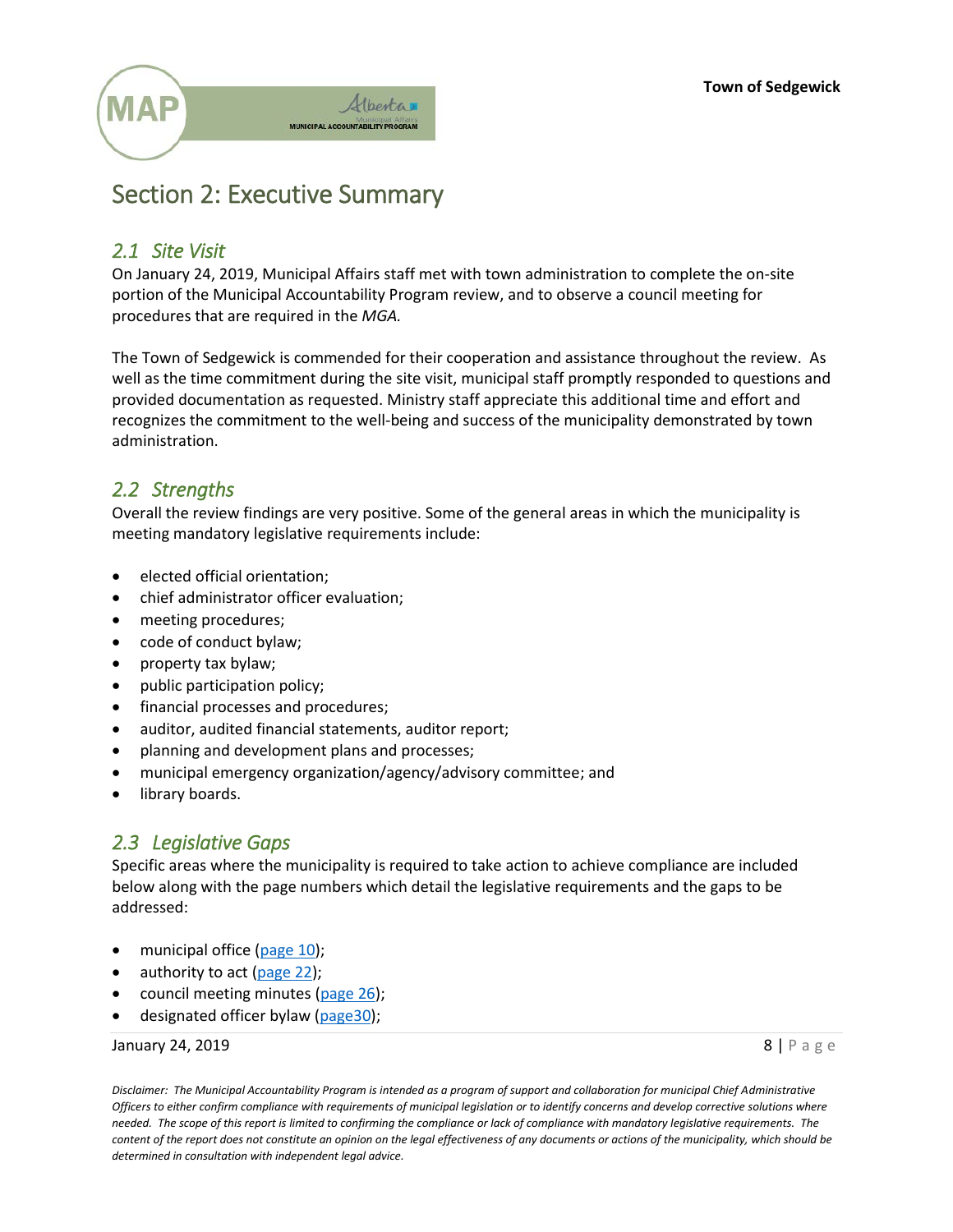

- assessment review board bylaw [\(page 33\)](#page-32-0);
- procedural bylaw [\(page 36](#page-35-1));
- establishing the assessor as a designated officer [\(page 52\)](#page-51-1);
- subdivision and development appeal board (page  $61$ );
- land use bylaw [\(page 67](#page-66-0)); and
- proof of elector eligibility [\(page 77](#page-76-0)).

### <span id="page-8-0"></span>*2.4 Next Steps*

This report contains a complete summary of the Municipal Accountability Program review including legislative requirements, comments and observations, recommendations for actions, as well as links to resources to assist the municipality.

A response by the municipality is required that includes a plan detailing the actions to be taken to rectify the legislative gaps identified in this report. This response must be submitted to Municipal Affairs within eight weeks of receiving this report. For your municipality's convenience, this report has been formatted to provide space in each section for responses to the findings on each particular area of non-compliance. However, your municipality is not required to use this report to provide its responses, and may prefer instead to develop a customized document for the responses and implementation plan.

Ministry staff are available to provide support and additional resources to guide the municipality through the development of the plan and to successfully address the legislative gaps identified. The review will formally conclude upon receipt of documentation confirming that all items have been addressed.

#### January 24, 2019  $\Box$  Page 1991  $\Box$  Page 1991  $\Box$  Page 1991  $\Box$  9 | Page 1991  $\Box$  9 | Page 1991  $\Box$  9 | Page 1991  $\Box$  9 | Page 1991  $\Box$  9 | Page 1991  $\Box$  1991  $\Box$  1991  $\Box$  1991  $\Box$  1991  $\Box$  1991  $\Box$  1991  $\Box$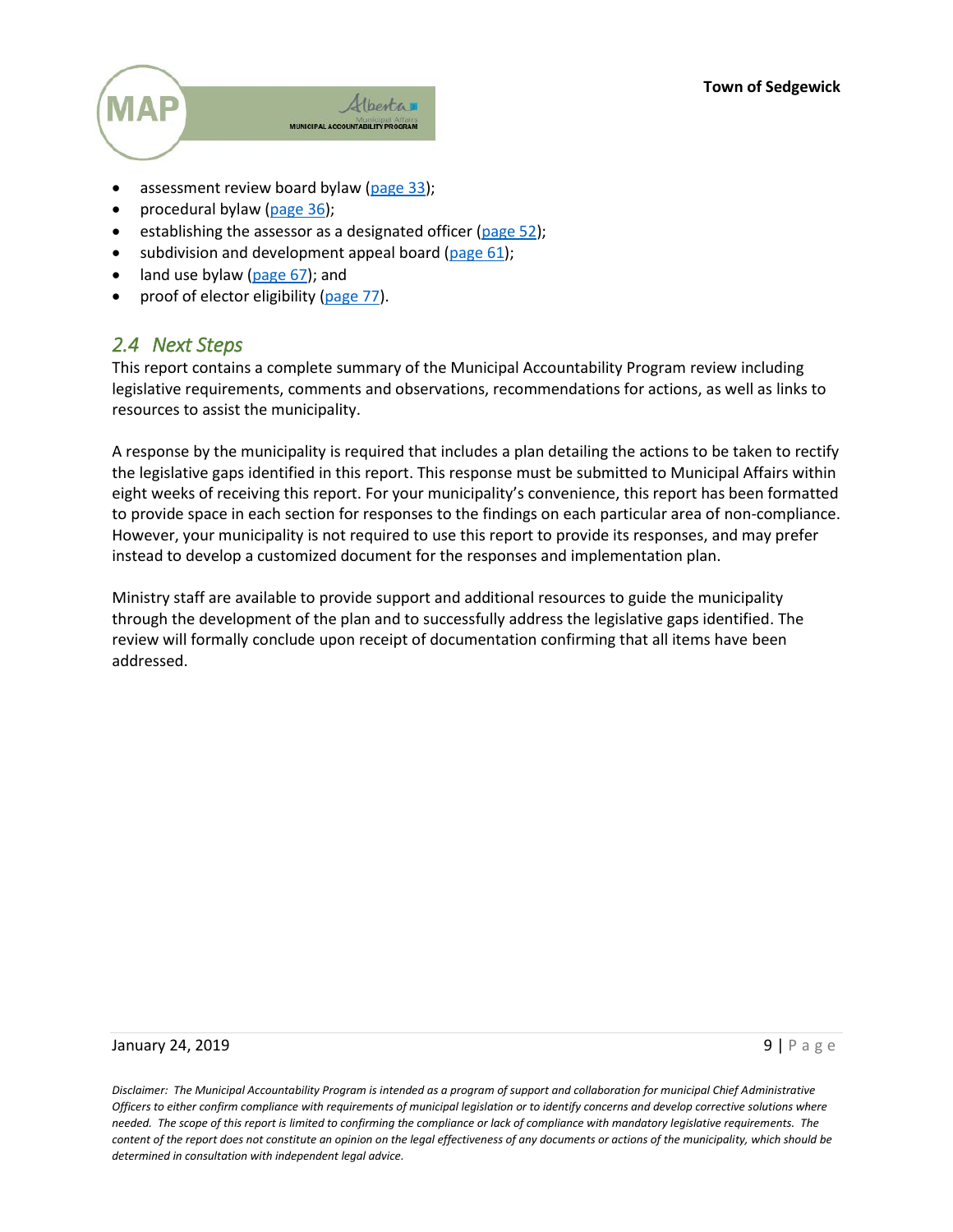



## <span id="page-9-0"></span>Section 3: Municipal Accountability Review Findings

## <span id="page-9-1"></span>*3.1 General*

<span id="page-9-2"></span>**1. Municipal Office** 

LEGISLATIVE REQUIREMENTS: *MGA* 204

1. Has council named a place as its municipal office?

COMMENTS/OBSERVATIONS: The Town of Sedgewick administration building is located at  $4814 - 47$ <sup>th</sup> Street, Sedgewick, Alberta. A resolution of council naming the municipal office was not available.

MEETS LEGISLATIVE REQUIREMENTS: No

RECOMMENDATIONS/ACTION ITEMS: Per section 204 of the *MGA,* a resolution of council is required to name a place as its municipal office.

RESOURCES: Municipal Affairs Advisors are available to provide general support by calling toll-free 310-0000 and then 780-427-2225.

MUNICIPAL RESPONSE: Response to the findings, or comments, status or action to be taken including key milestones and deadlines. Where resolutions of council are required please provide the date of approval and resolutions of council and/or bylaw numbers.

#### January 24, 2019 **10 | Page 10 | Page 10 | Page 10 | Page 10 | Page 10 | Page 10 | Page 10 | Page 10 | Page 10 | Page 10 | Page 10 | Page 10 | Page 10 | Page 10 | Page 10 | Page 10 | Page 10 | Page 10 | Page 10 | Page 10**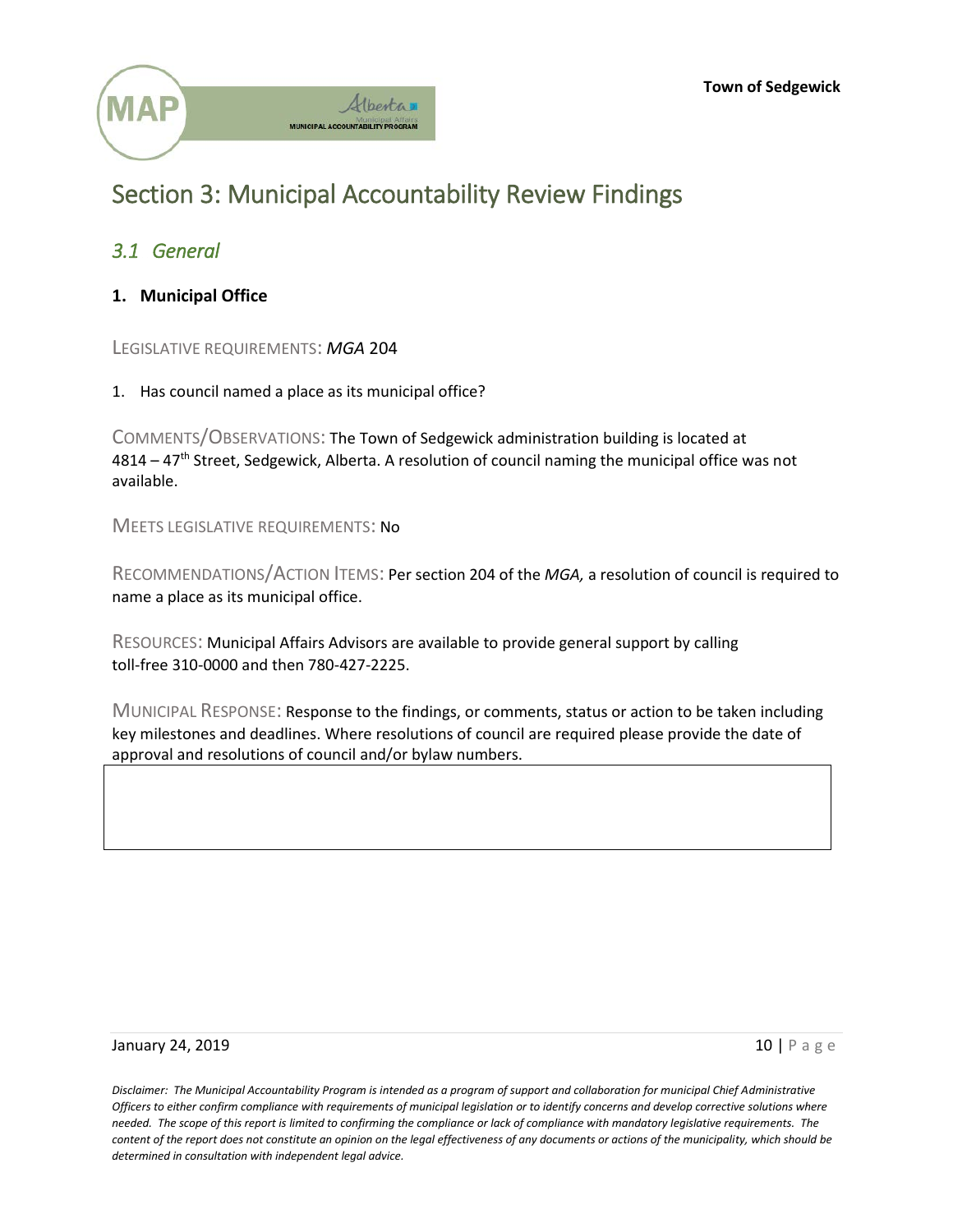

#### <span id="page-10-0"></span>**2. Orientation Training**

#### LEGISLATIVE REQUIREMENTS: *MGA* 201.1

- 1. How was orientation training offered to the elected officials following the 2017 general election and any subsequent byelections?
- 2. Were the following topics covered:
	- role of municipalities in Alberta;
	- municipal organization and functions;
	- key municipal plans, policies and projects;
	- roles and responsibilities of council, councillors, the CAO, and staff;
	- code of conduct;
	- budgeting and financial administration; and
	- public participation?

COMMENTS/OBSERVATIONS: Orientation training was offered to council following the 2017 general election. Two councillors attended Munis 101. In addition, the code of conduct bylaw addresses councillor orientation training. Invoices for the elected officials training was provided for review.

MEETS LEGISLATIVE REQUIREMENTS: Yes

RECOMMENDATIONS/ACTION ITEMS: No action required.

RESOURCES: Not applicable.

#### January 24, 2019 **11 | Page 11 | Page 11 | Page 12** | Page 12 | Page 12 | Page 12 | Page 12 | Page 12 | Page 12 | Page 12 | Page 12 | Page 12 | Page 12 | Page 12 | Page 12 | Page 12 | Page 12 | Page 12 | Page 12 | Page 12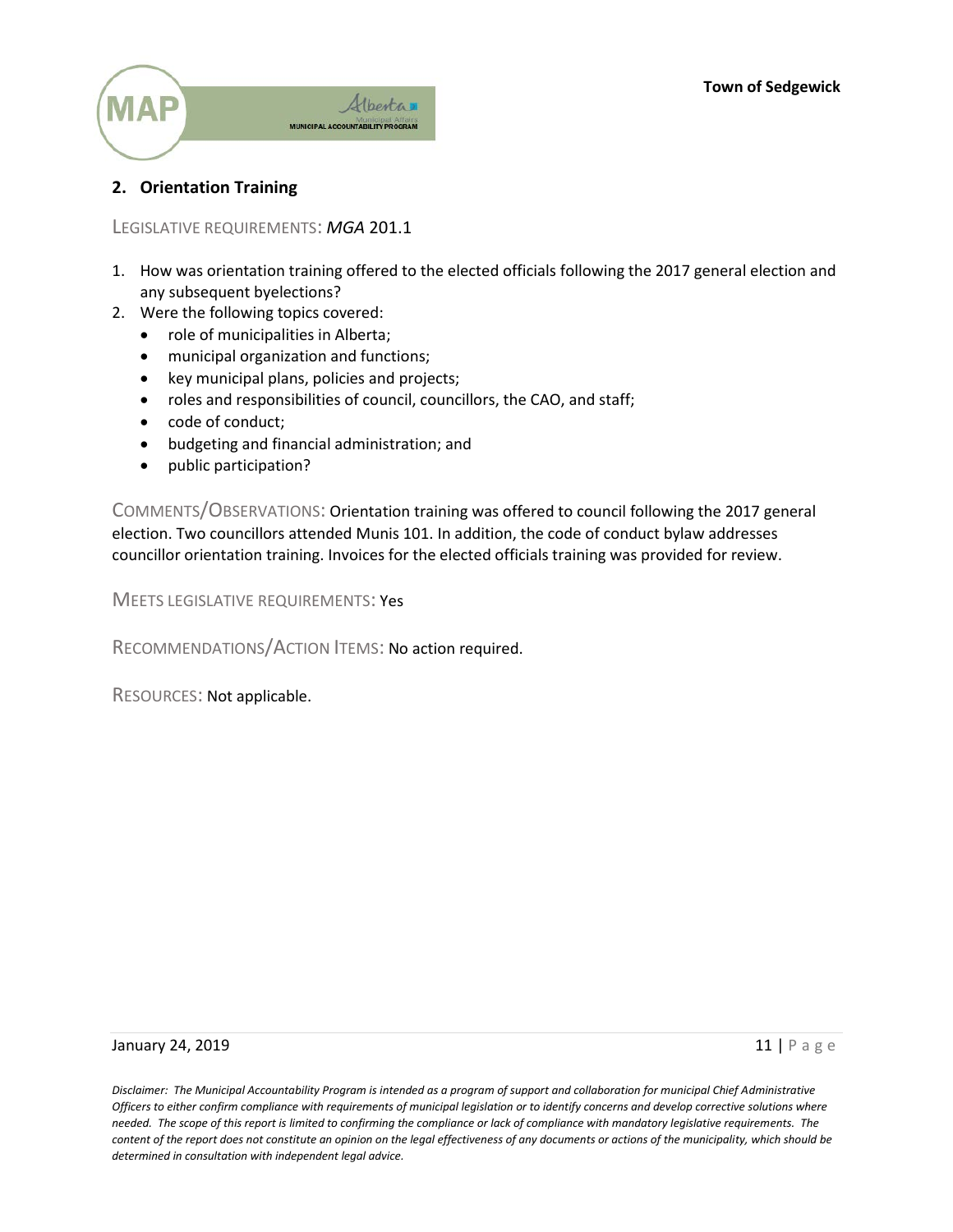

#### <span id="page-11-0"></span>**3. Chief Administrative Officer Evaluation**

LEGISLATIVE REQUIREMENTS: *MGA* 205.1

1. Has council provided the CAO with an annual written performance evaluation?

COMMENTS/OBSERVATIONS: Formal written CAO evaluations are being completed by council on an annual basis.

MEETS LEGISLATIVE REQUIREMENTS: Yes

RECOMMENDATIONS/ ACTION ITEMS: No action required.

RESOURCES: Not applicable.

January 24, 2019 **12 | Page 12 | Page 12 | Page 12 | Page 12 | Page 12 | Page 12 | Page 12 | Page 12 | Page 12 | Page 12 | Page 12 | Page 12 | Page 12 | Page 12 | Page 12 | Page 12 | Page 12 | Page 12 | Page 12 | Page 12**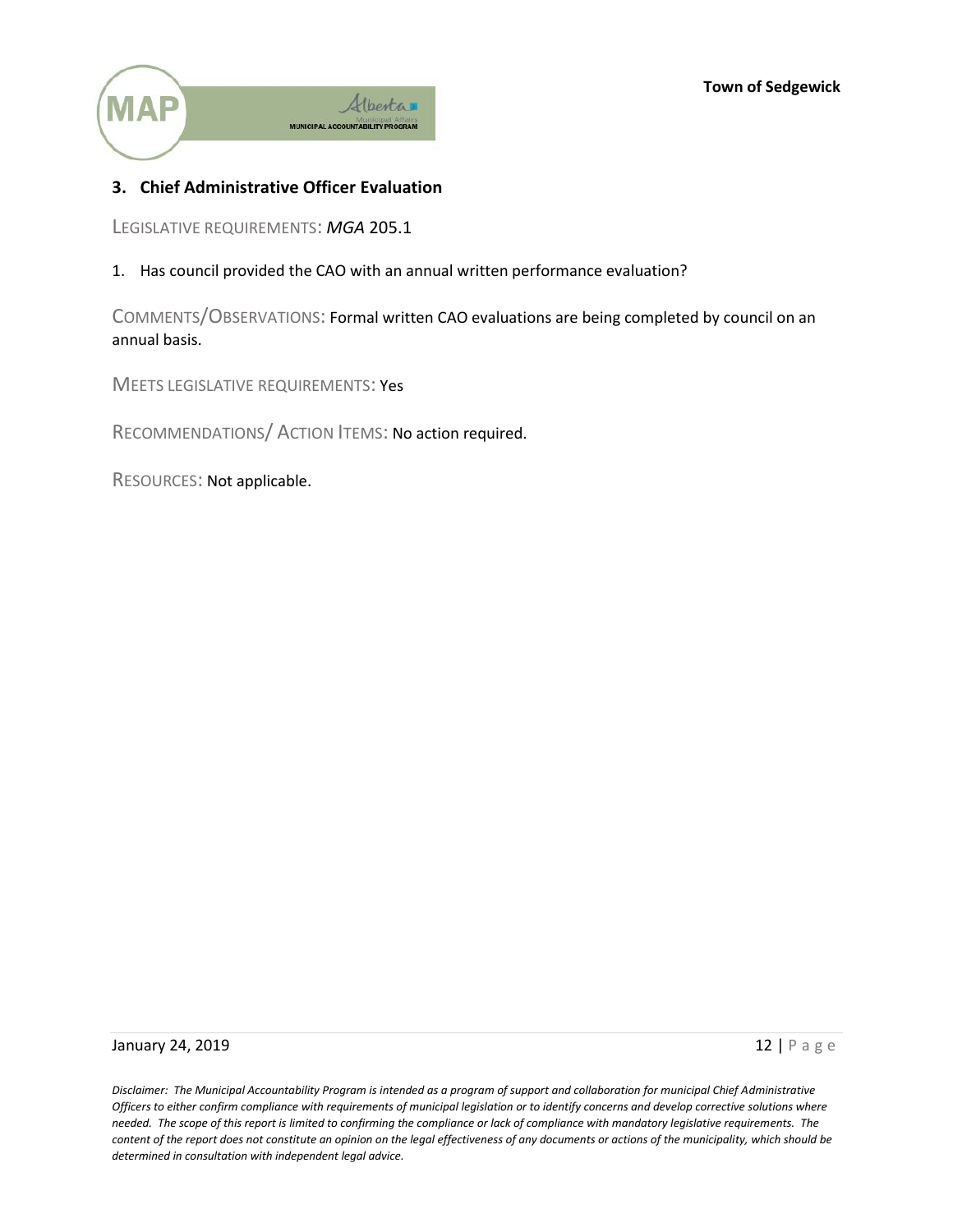

#### <span id="page-12-0"></span>**4. Provision of Information**

LEGISLATIVE REQUIREMENTS: *MGA* 153.1

1. When information regarding the operation or administration of the municipality is requested by a councillor, how does the CAO provide information to all of council as soon as practical?

COMMENTS/OBSERVATIONS: The CAO is aware of the *MGA* requirements, and typically distributes information through email. In addition, council was provided with an agenda package in advance of the January 24, 2019 council meeting. The CAO provided a written report to council that was supplemented with additional verbal updates.

MEETS LEGISLATIVE REQUIREMENTS: Yes

RECOMMENDATIONS/ACTION ITEMS: No action required.

RESOURCES: Not applicable.

January 24, 2019 **13 | Page 13 | Page 13 | Page 13 | Page 13 | Page 13 | Page 13 | Page 13 | Page 13 | Page 13 | Page 13 | Page 13 | Page 13 | Page 13 | Page 13 | Page 13 | Page 13 | Page 13 | Page 13 | Page 13 | Page 13**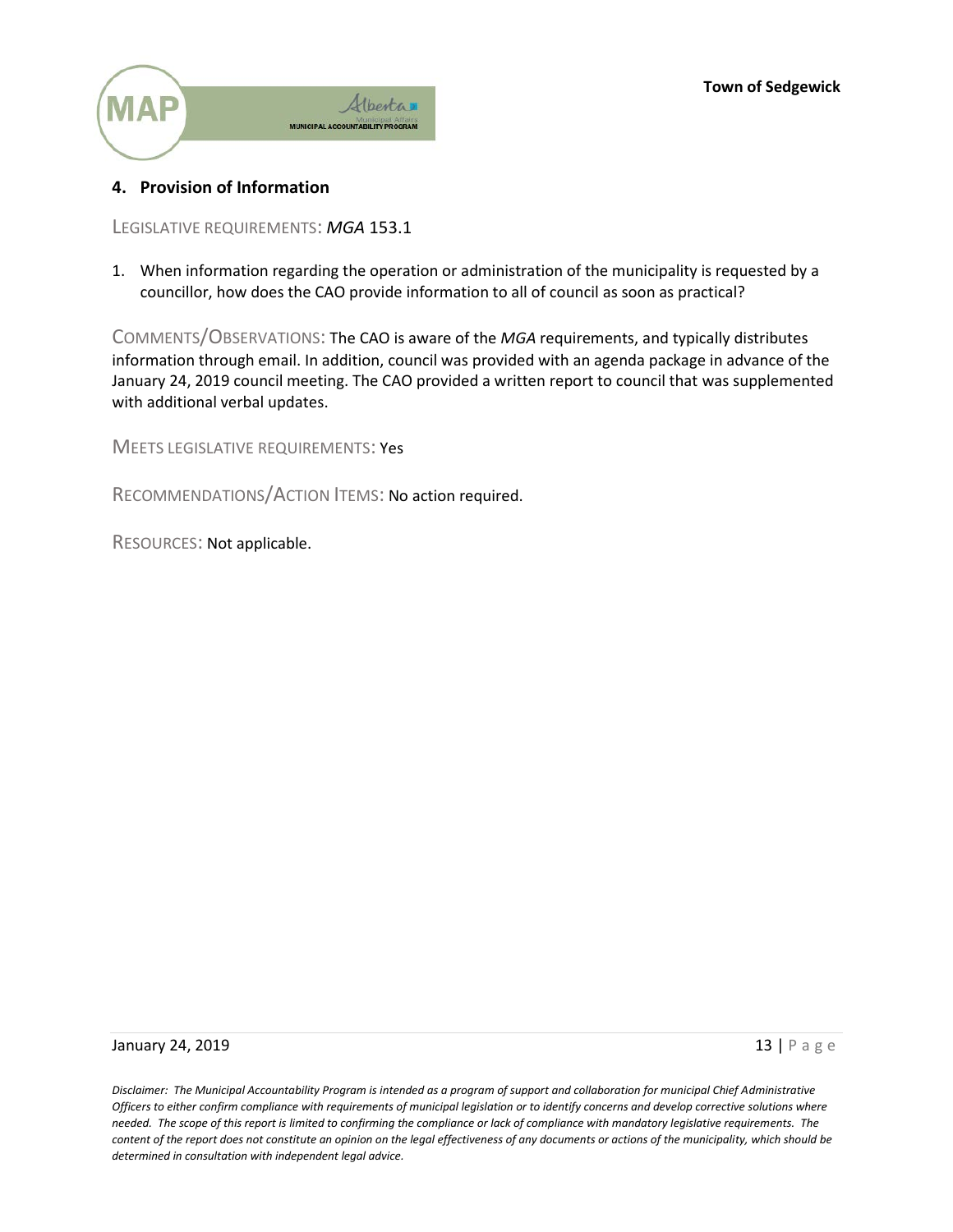

### <span id="page-13-0"></span>**5. Signing of Municipal Documents**

LEGISLATIVE REQUIREMENTS: *MGA* 213

- 1. Are the minutes of council meetings signed by:
	- $\bullet$  the person presiding at the meeting; and
	- a designated officer?
- 2. Are the bylaws of a municipality signed by:
	- the chief elected official; and
	- a designated officer?
- 3. Are agreements, cheques, and other negotiable instruments signed by:
	- the chief elected official or another person authorized by council, and by a designated officer; or
	- by a designated officer acting alone if so authorized by council?
		- Are there any documents that are authorized to be signed alone and if so, is there a council approved policy in place to support this?

COMMENTS/OBSERVATIONS: The bylaws and minutes provided were reviewed, and they were signed in accordance with the requirements of section 213 of the *MGA*. The CAO has been delegated, by council policy 19/12, the responsibility to sign small administrative contracts if supported in the annual budget.

MEETS LEGISLATIVE REQUIREMENTS: Yes

RECOMMENDATIONS/ACTION ITEMS: No action required.

RESOURCES: Not applicable.

#### January 24, 2019 **14 | Page 14 | Page 14 | Page 14 | Page 14 | Page 14 | Page 14 | Page 14 | Page 14 | Page 14 | Page 14 | Page 14 | Page 14 | Page 14 | Page 14 | Page 14 | Page 14 | Page 14 | Page 14 | Page 14 | Page 14**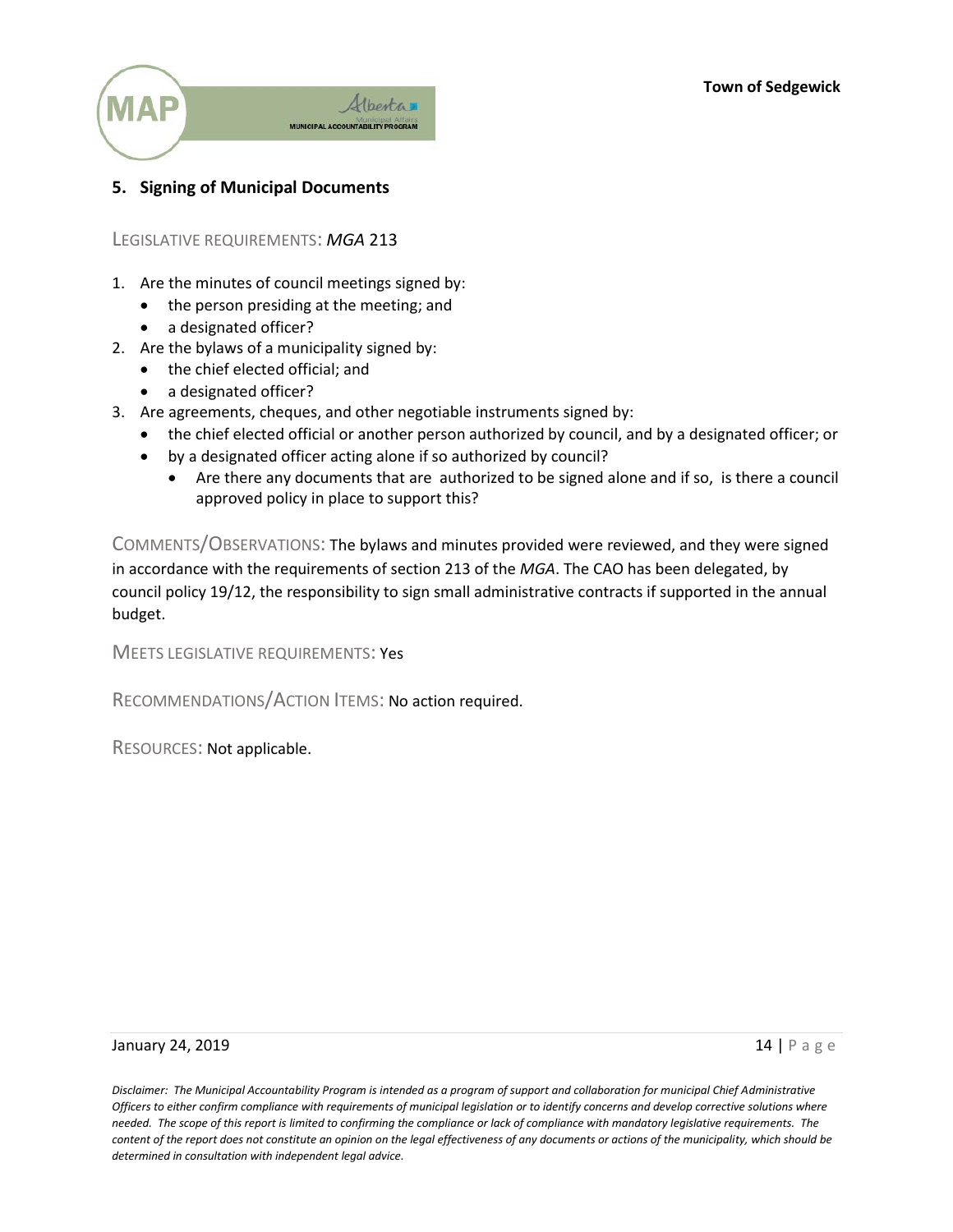

#### <span id="page-14-0"></span>**6. Repair of Roads, Public Places, and Public Works (For discussion only)**

#### LEGISLATIVE REQUIREMENTS: *MGA* 532

Each municipality must ensure that every road or other public place that is subject to the direction, control and management of the municipality, including all public works in, on or above the roads or public place put there by the municipality or by any other person with the permission of the municipality, are kept in a reasonable state of repair by the municipality, having regard to:

- the character of the road, public place or public work; and
- the area of the municipality in which it is located.
- 1. Is the municipality aware of this section?
- 2. What does the municipality do to support this requirement?
- 3. Is the above supported through the annual budget?
- 4. Is the municipality aware of the level of risk and liability if the municipality fails to perform its duty outlined in section 532?

COMMENTS/OBSERVATIONS The town is aware of their responsibilities under section 532 of the *MGA*, and has policies and plans in place which are reflected in the budget. Any municipal policies and practices discussed, were not reviewed. In the event the policies and practices establish specific service levels, it may be appropriate to review the service levels and seek the necessary advice to ensure that the service levels are appropriate, and are being followed.

MEETS LEGISLATIVE REQUIREMENTS: Yes

RECOMMENDATIONS/ACTION ITEMS: No action required.

RESOURCES: Not applicable.

#### January 24, 2019 15 | Page 15 | Page 15 | Page 15 | Page 15 | Page 15 | Page 15 | Page 15 | Page 15 | Page 15 | Page 15 | Page 15 | Page 15 | Page 15 | Page 15 | Page 15 | Page 15 | Page 15 | Page 15 | Page 15 | Page 15 |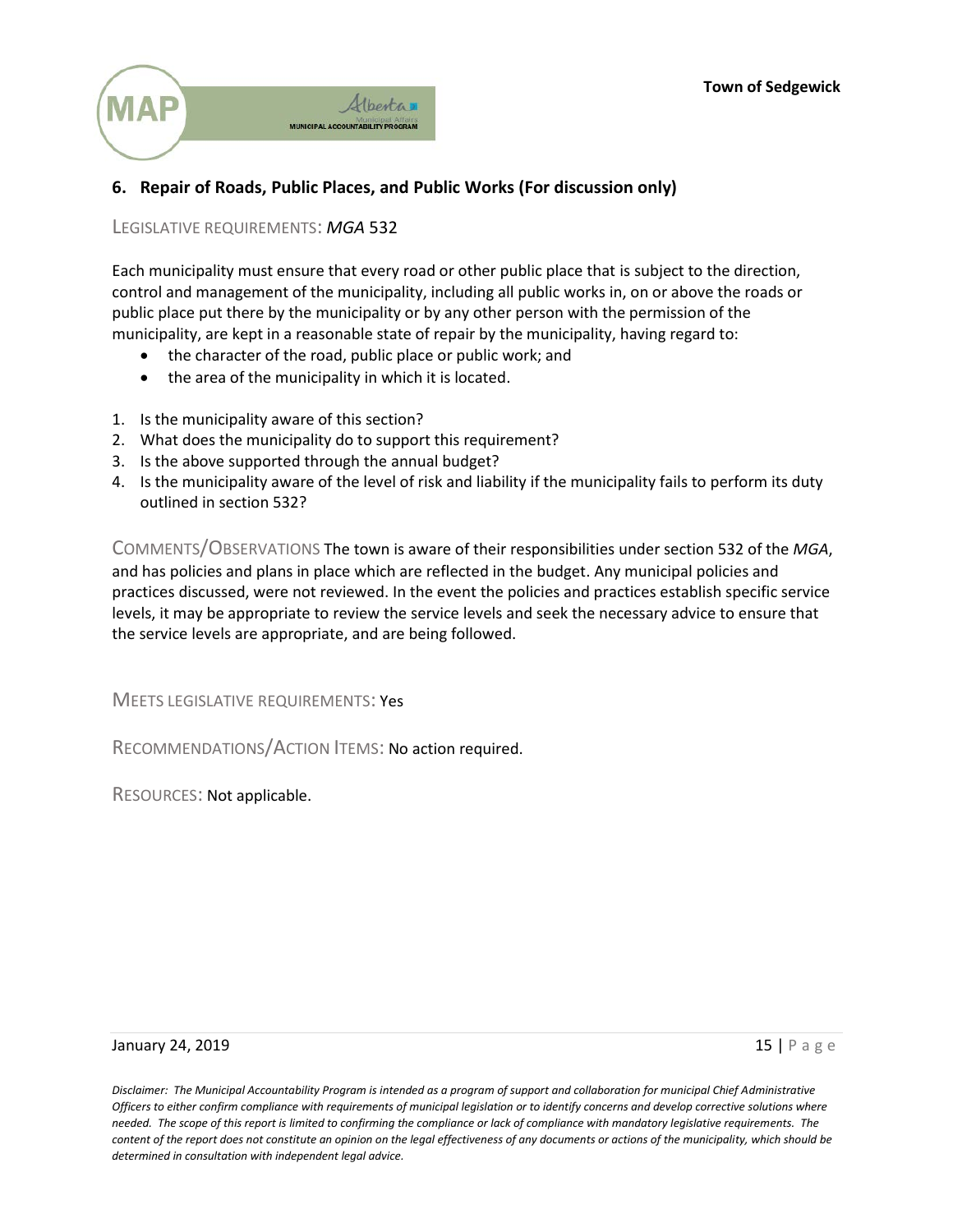

## <span id="page-15-0"></span>*3.2 Meetings*

<span id="page-15-1"></span>**1. Public Presence at Meetings**

LEGISLATIVE REQUIREMENTS: *MGA* 197 (1)

1. Are council and council committee meetings held in public?

COMMENTS/OBSERVATIONS: Meetings of council, including regular council meetings, strategic planning, and budget meetings, are advertised to the public and open for members of the public to attend.

MEETS LEGISLATIVE REQUIREMENTS: Yes

RECOMMENDATIONS/ACTION ITEMS: No action required.

RESOURCES: Not applicable.

January 24, 2019 **16 | Page 16 | Page 16 | Page 16 | Page 16 | Page 16 | Page 16 | Page 16 | Page 16 | Page 16 | Page 16 | Page 16 | Page 16 | Page 16 | Page 16 | Page 16 | Page 16 | Page 16 | Page 16 | Page 16 | Page 16**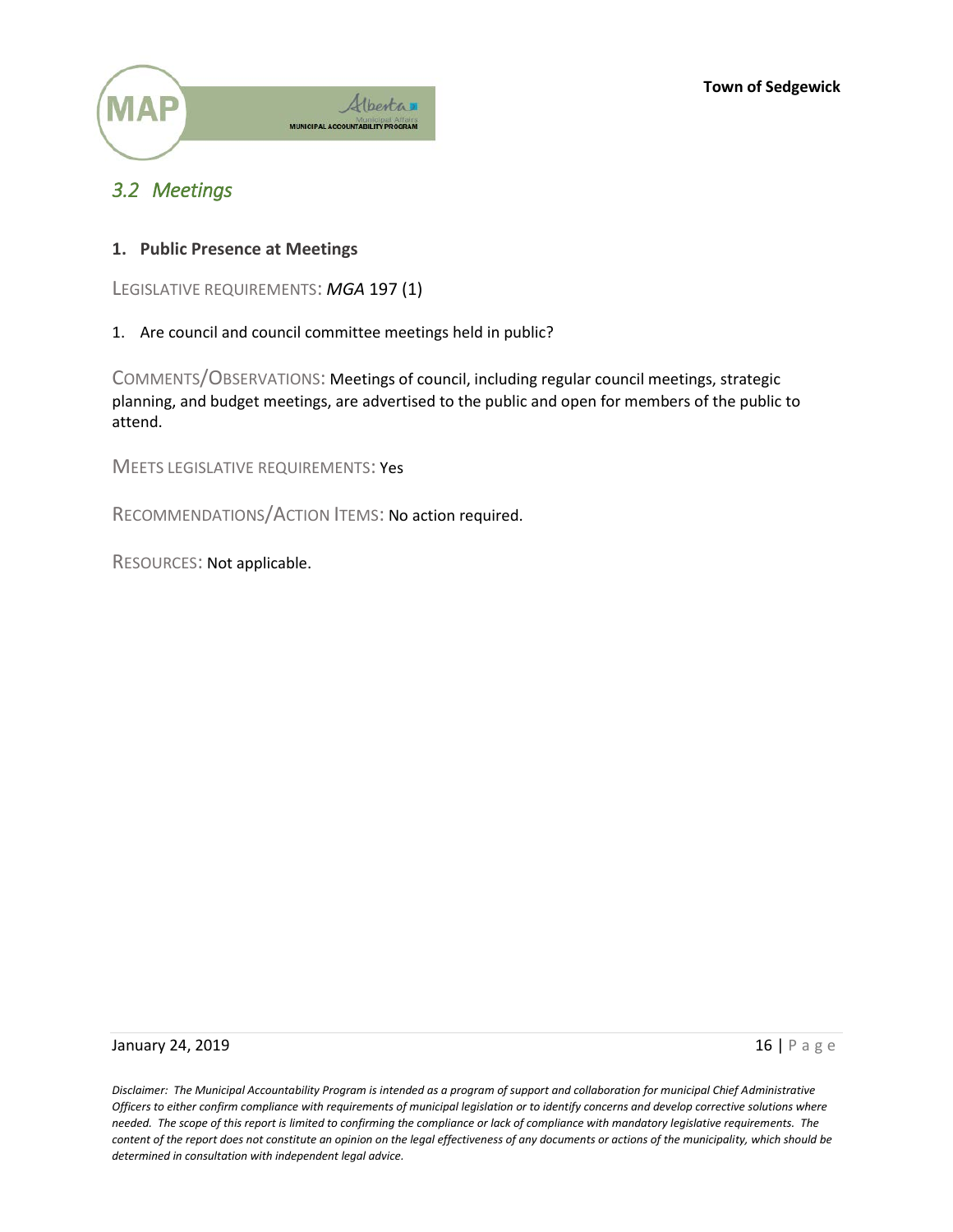

#### <span id="page-16-0"></span>**2. Closed Meetings**

LEGISLATIVE REQUIREMENTS: *MGA* 197

- 1. Before closing all or a part of a meeting to the public:
	- Is a resolution passed to indicate what part of the meeting is to be closed?
	- Does the resolution identify what exception to disclosure under the *Freedom of Information and Protection of Privacy Act (FOIPP)* applies to the part of the meeting that is to be closed?
	- Are members of the public notified once the closed portion of the meeting is concluded?
- 2. Do the council meeting minutes record the names of those who attended the closed meeting and the reason for their attendance?

COMMENTS/OBSERVATIONS: The council minutes reviewed, and the council meeting observed on January 24, 2019, indicate the process for closing meeting(s) to the public met the legislative requirements.

MEETS LEGISLATIVE REQUIREMENTS: Yes

RECOMMENDATIONS/ACTION ITEMS: No action required.

RESOURCES: Not applicable.

January 24, 2019 17 | Page 17 | Page 17 | Page 17 | Page 17 | Page 17 | Page 17 | Page 17 | Page 17 | Page 17 | Page 17 | Page 17 | Page 17 | Page 17 | Page 17 | Page 17 | Page 17 | Page 17 | Page 17 | Page 17 | Page 17 |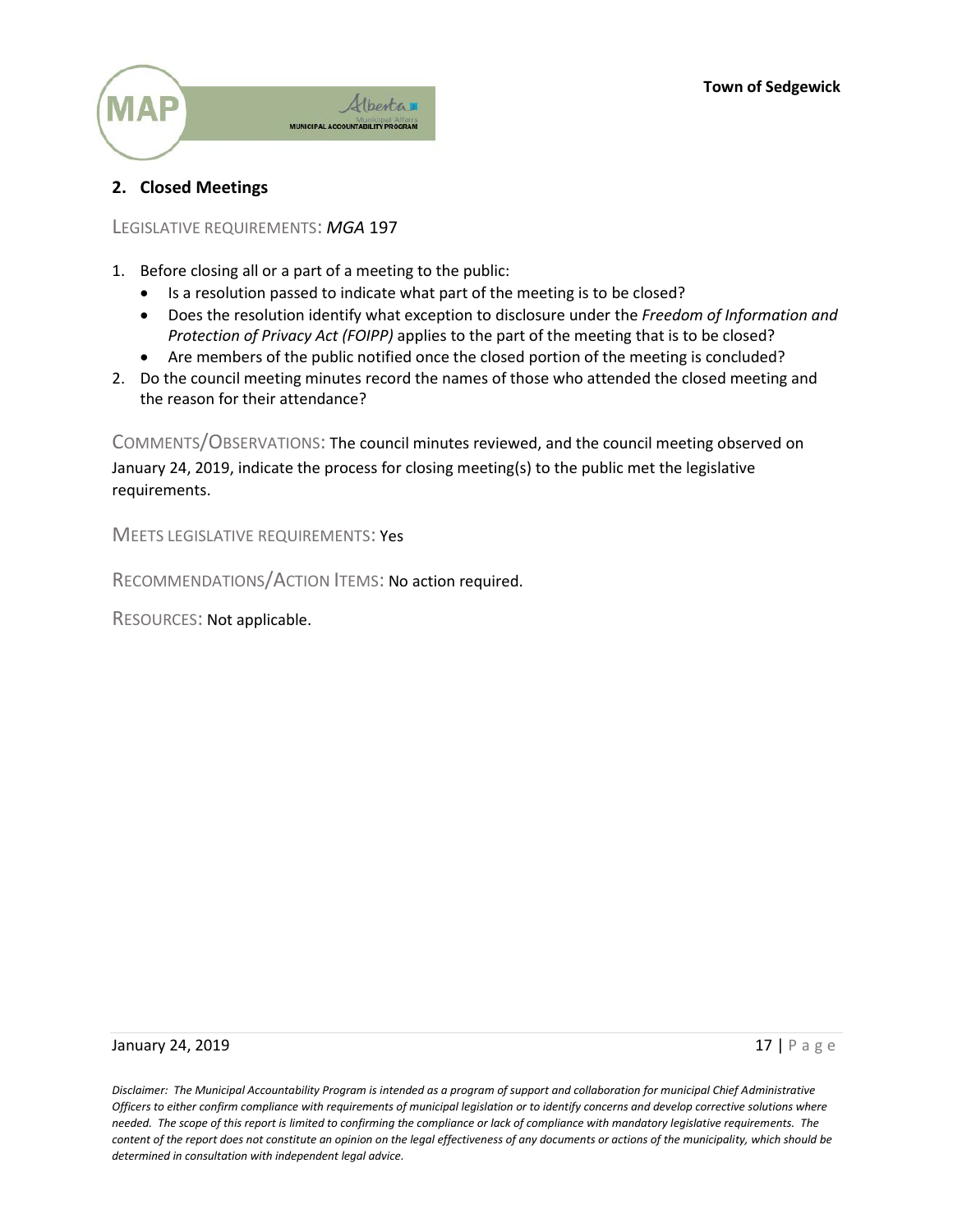

#### <span id="page-17-0"></span>**3. Organizational Meeting**

LEGISLATIVE REQUIREMENTS: *MGA* 152, 192

- 1. Is an Organizational Meeting held annually?
- 2. Is a chief elected officer (CEO) appointed (not a requirement if the CEO is elected at large or it is included in the procedural bylaw)?
- 3. Is a Deputy CEO appointed?

COMMENTS/OBSERVATIONS: Council held their last organizational meeting on October 18, 2018, which was within two weeks of the third Monday in October, as required by section 192 of the *MGA*. The minutes of the October 18, 2018 organizational meeting indicate the deputy mayor was appointed, meeting dates were set, and board and committee appointments were made.

MEETS LEGISLATIVE REQUIREMENTS: Yes

RECOMMENDATIONS/ACTION ITEMS: No action required.

RESOURCES: Not applicable.

January 24, 2019 **18 | Page 18 | Page 18 | Page 18 | Page 18 | Page 18 | Page 18 | Page 18 | Page 18 | Page 18 | Page 18 | Page 18 | Page 18 | Page 18 | Page 18 | Page 18 | Page 18 | Page 18 | Page 18 | Page 18 | Page 18**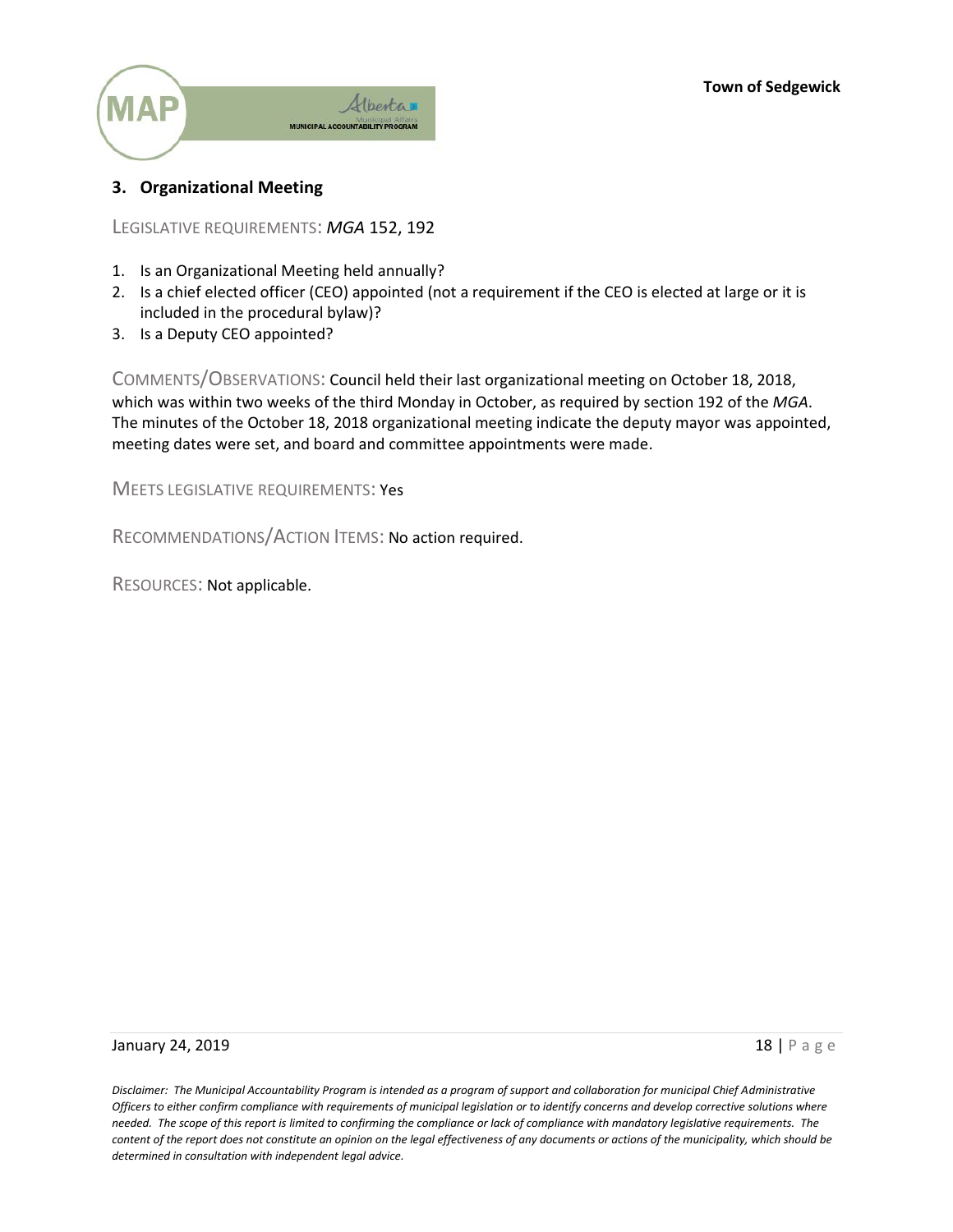

#### <span id="page-18-0"></span>**4. Special Meetings**

LEGISLATIVE REQUIREMENTS: *MGA* 194

- 1. Has a special council meeting been held?
- 2. Was the proper notification provided to the public?
- 3. If less than 24 hours was provided as notification, was the appropriate documentation signed by two-thirds of council?
- 4. Was there a need to change the agenda for the special meeting?
- 5. If the agenda was modified, was all of council present at the meeting to approve the change?

COMMENTS/OBSERVATIONS: The last special council meeting was held July 26, 2018. Notification was provided to members of the public in the appropriate format. The special meeting was not held within 24 hours, and no changes were made to the agenda.

MEETS LEGISLATIVE REQUIREMENTS: Yes

RECOMMENDATIONS/ACTION ITEMS: No action required.

RESOURCES: Not applicable.

January 24, 2019 **19 | Page 19 | Page 19 | Page 19 | Page 19 | Page 19 | Page 19 | Page 19 | Page 19 | Page 19 | Page 19 | Page 19 | Page 19 | Page 19 | Page 19 | Page 19 | Page 19 | Page 19 | Page 19 | Page 19 | Page 19**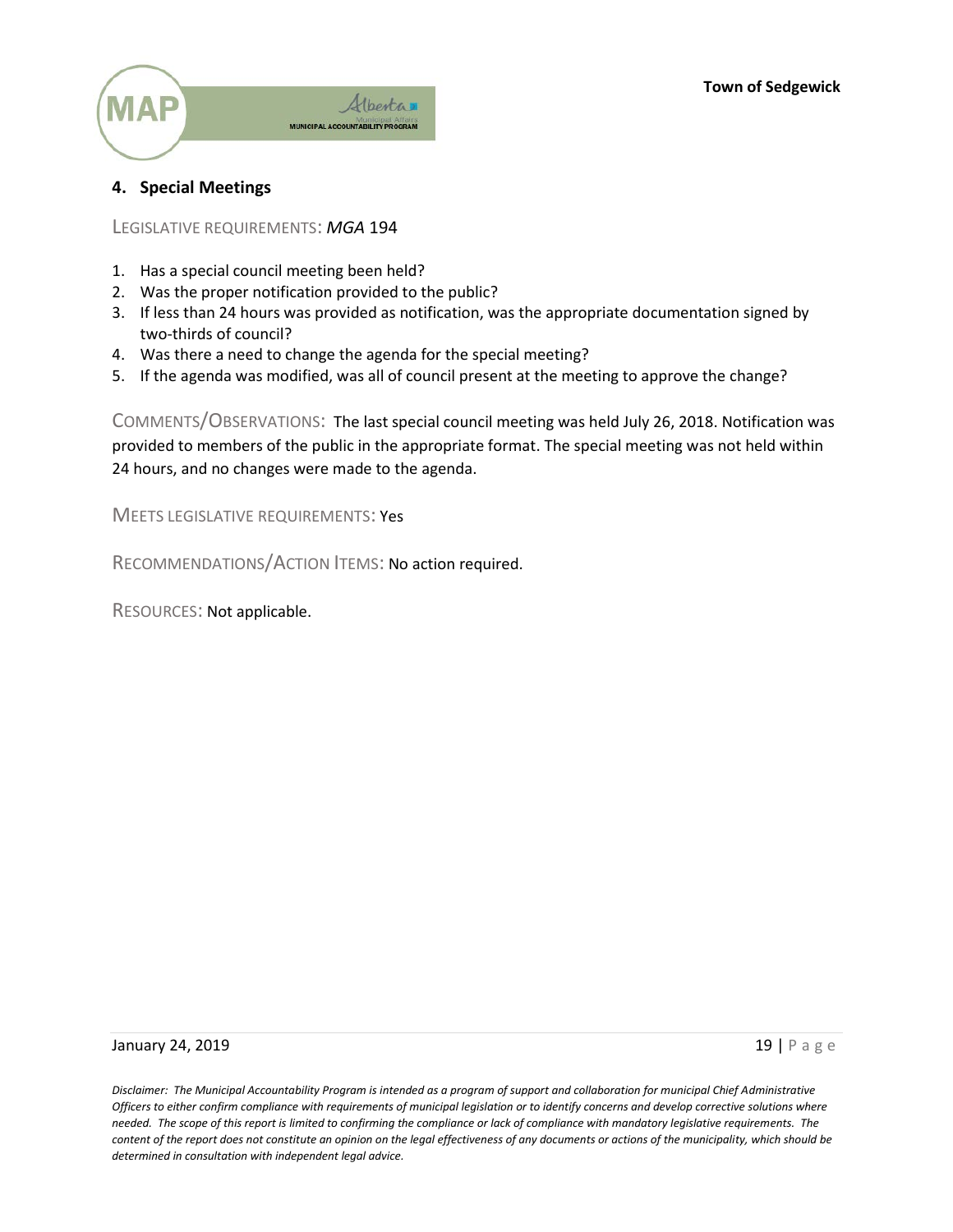

#### <span id="page-19-0"></span>**5. Meetings Through Electronic Communications**

LEGISLATIVE REQUIREMENTS: *MGA* 199

- 1. Has notice been provided to the public, including the way in which the meeting is to be conducted?
- 2. Do the facilities enable the public to watch or listen to the meeting?
- 3. Was a designated officer in attendance at the facility?
- 4. Do the facilities enable the meeting's participants to watch or hear each other?

COMMENTS/OBSERVATIONS: Council does not currently use electronic communications for meetings. A resource has been provided in the event that council has a need for electronic methods to meet.

MEETS LEGISLATIVE REQUIREMENTS: Yes

RECOMMENDATIONS/ACTION ITEMS: No action required.

RESOURCES: Municipal Affairs has developed an online resource for municipalities regarding general meeting procedures: [Procedural Bylaw and Agendas](http://www.municipalaffairs.alberta.ca/documents/Procedure%20Bylaw%20and%20the%20Agenda.pdf)

January 24, 2019 20 | Page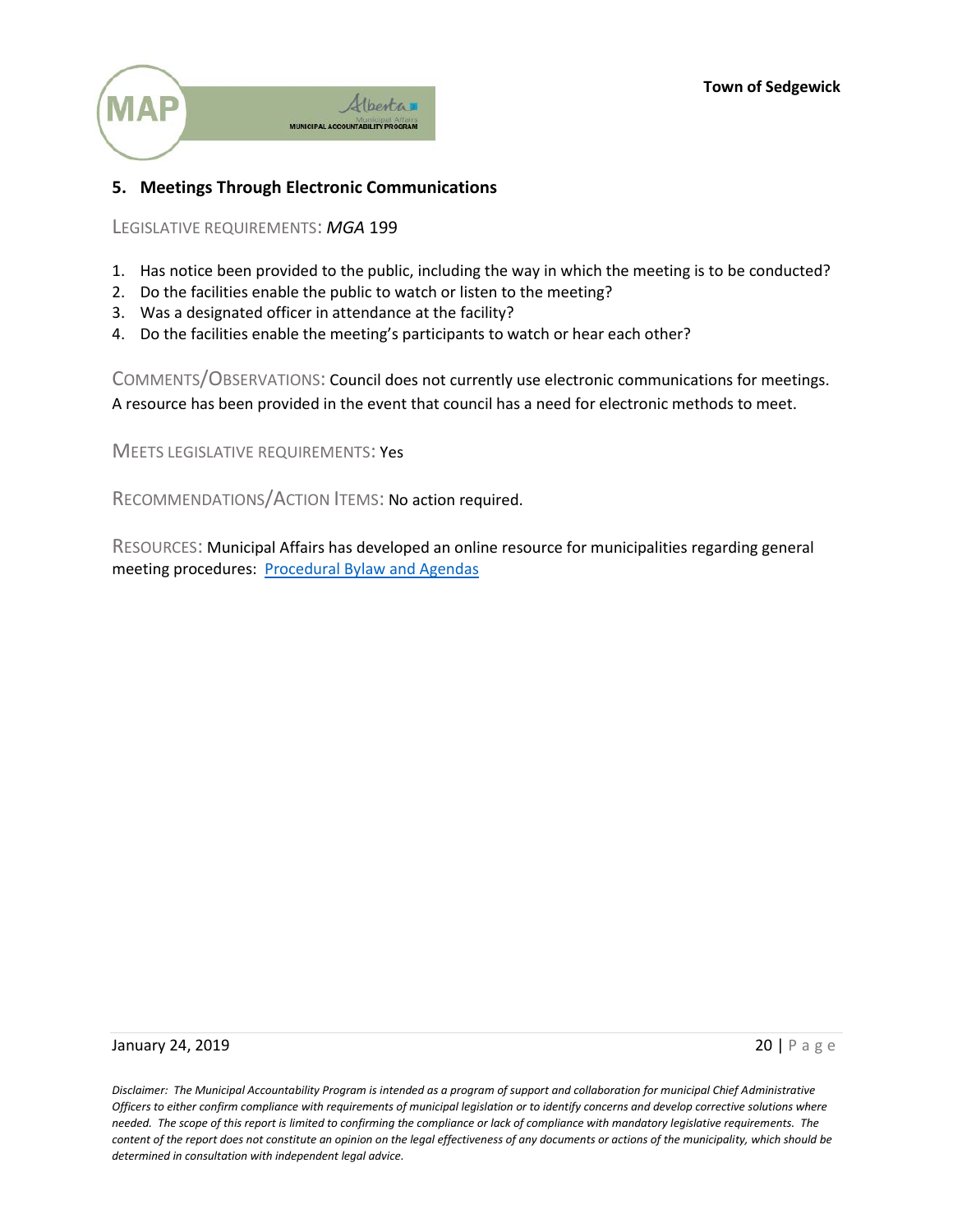

#### <span id="page-20-0"></span>**6. Regular Meeting Change Notice**

LEGISLATIVE REQUIREMENTS: *MGA* 193

- 1. Has the date, time or place of a regularly scheduled meeting been changed?
- 2. Was at least 24 hours' notice of the change provided to any councillors not present at the meeting at which the change was made, and to the public?

COMMENTS/OBSERVATIONS: Resolution 2018-11-275, passed November 22, 2018, reschedules the regular meeting of council of January 17, 2019 to January 24, 2019. Notice was given to members of the public in the required format.

MEETS LEGISLATIVE REQUIREMENTS: Yes

RECOMMENDATIONS/ACTION ITEMS: No action required.

RESOURCES: Not applicable.

January 24, 2019 21 | Page 2010 21 | Page 21 | Page 21 | Page 21 | Page 21 | Page 2010 21 | Page 21 | Page 21 | Page 21 | Page 21 | Page 2010 22 | Page 2010 21 | Page 2010 22 | Page 2010 21 | Page 2010 22 | Page 2010 22 |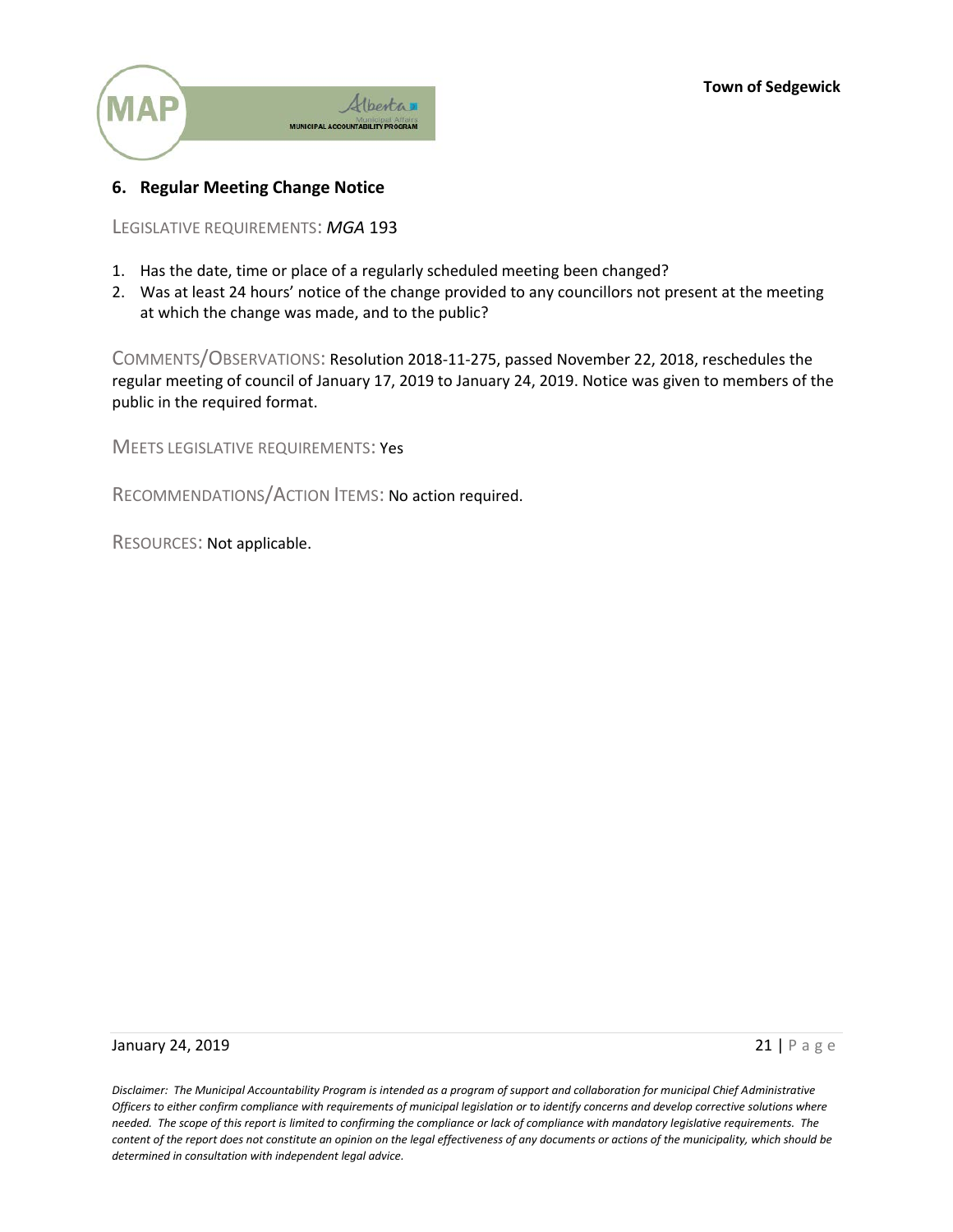

## <span id="page-21-0"></span>*3.3 Meeting Procedures*

#### <span id="page-21-1"></span>**1. Authority to Act**

LEGISLATIVE REQUIREMENTS: *MGA* 180-181

#### 1. Are resolutions or bylaws passed in an open public meeting?

COMMENTS/OBSERVATIONS: At the observed council meeting of January 24, 2019, and in the council minutes reviewed, council acted by resolution or bylaw with the exception during the Round Table/Question Period portion of the council meeting. Examples include the following:

- February 15, 2018 minutes: item 9, Round Table/Question Period: council asked that public works refrain from piling snow;
- May 17, 2018 minutes: item 10 Round Table/Question Period: council requested a note of thank you and regrets be sent; and
- July 12, 2018 minutes: item 10 Round Table/Question Period: council asked public works to spray the school grounds.

#### MEETS LEGISLATIVE REQUIREMENTS: No

RECOMMENDATIONS/ACTION ITEMS: All decisions of council must be formalized through a council resolution or by bylaw that is passed in an open public meeting, with a quorum present.

RESOURCES: Municipal Affairs Advisors are available to provide general support by calling toll-free 310-0000 and then 780-427-2225.

MUNICIPAL RESPONSE: Response to the findings, or comments, status or action to be taken including key milestones and deadlines. Where resolutions of council are required please provide the date of approval and resolutions of council and/or bylaw numbers.

#### January 24, 2019 22 | Page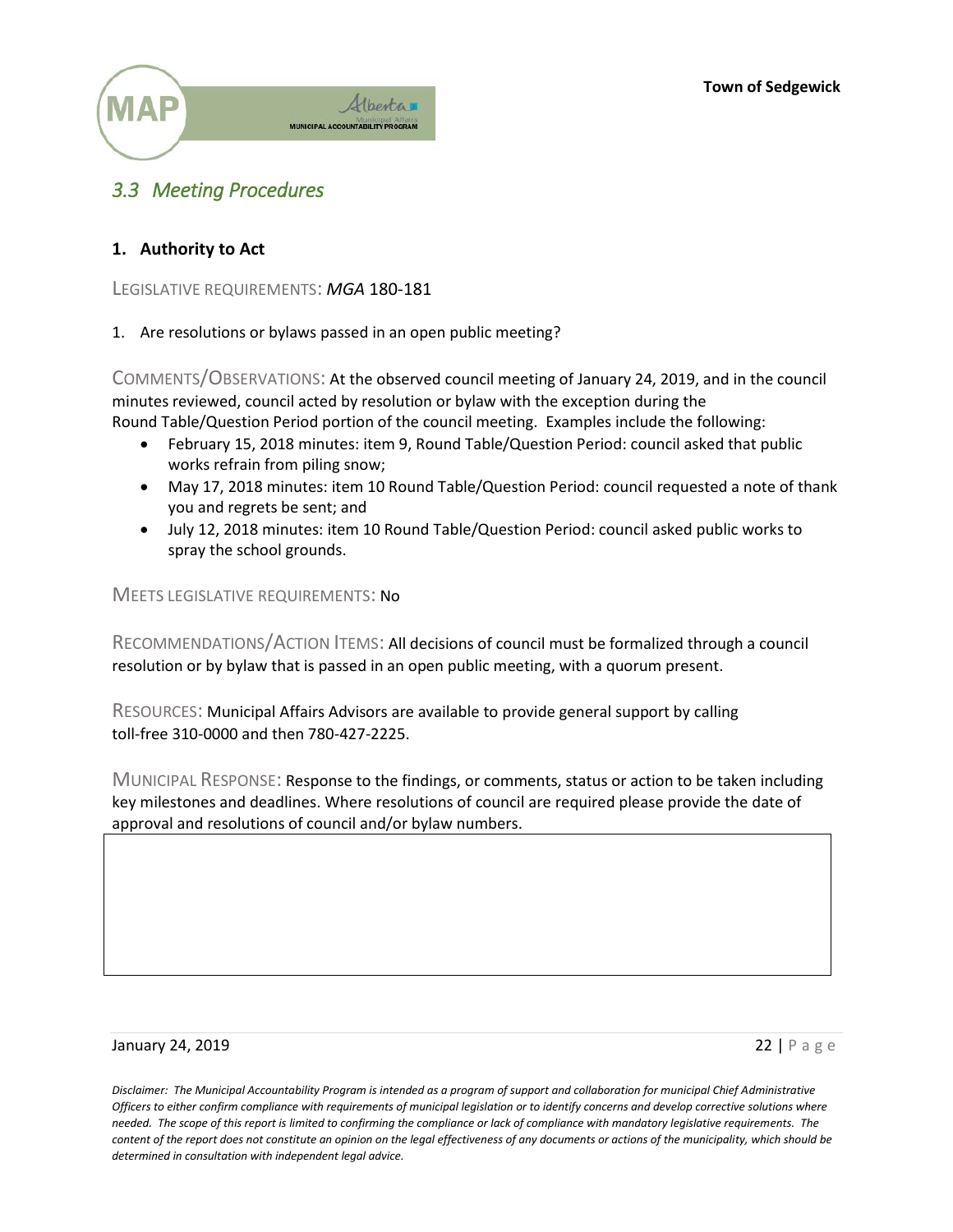

#### <span id="page-22-0"></span>**2. Quorum**

LEGISLATIVE REQUIREMENTS: *MGA* 167

1. Is a majority of council present at the meeting to exercise their authority to act under sections 180 and 181?

COMMENTS/OBSERVATIONS: Town council consists of five elected officials. The minutes that were reviewed, and the council meeting that was observed met the quorum requirements.

MEETS LEGISLATIVE REQUIREMENTS: Yes

RECOMMENDATIONS/ACTION ITEMS: No action required.

RESOURCES: Not applicable.

January 24, 2019 23 | Page 23 | Page 23 | Page 23 | Page 23 | Page 23 | Page 23 | Page 23 | Page 23 | Page 23 | Page 23 | Page 23 | Page 23 | Page 23 | Page 23 | Page 23 | Page 23 | Page 23 | Page 23 | Page 23 | Page 23 |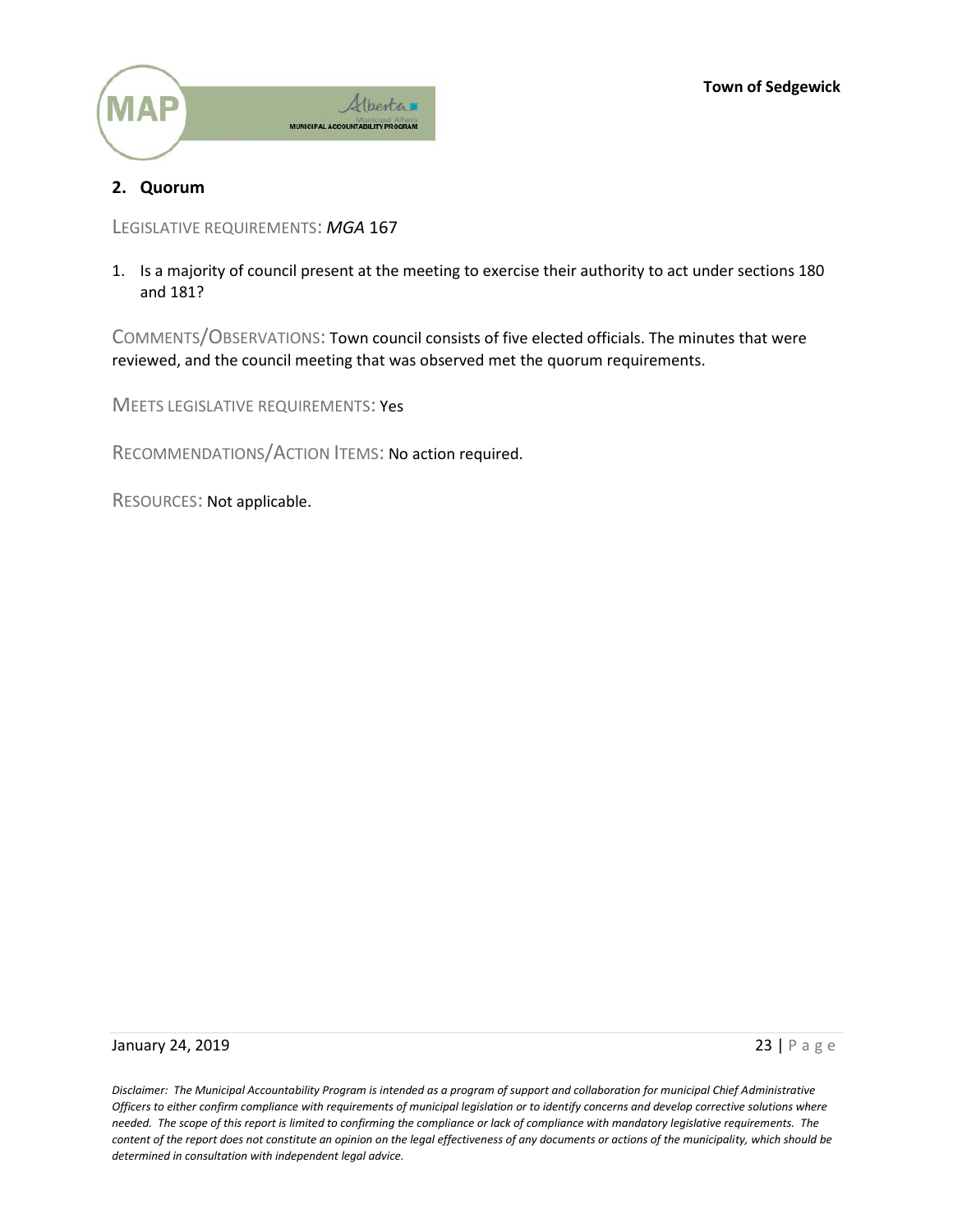

#### <span id="page-23-0"></span>**3. Voting**

LEGISLATIVE REQUIREMENTS: *MGA* 182-185

- 1. Does each councillor participate in voting (unless an abstention is required or permitted and is noted)?
- 2. Is an abstention from voting recorded in the minutes?
- 3. Is the request for a recorded vote done prior to the vote being taken?

COMMENTS/OBSERVATIONS: Each councillor participated in voting at the January 24, 2019 meeting. There were no abstentions, and there was one request for a recorded vote. The voting documented in the council meeting minutes, and actions demonstrated in the council meeting met the legislative requirements.

MEETS LEGISLATIVE REQUIREMENTS: Yes

RECOMMENDATIONS/ACTION ITEMS: No action required.

RESOURCES: Not applicable.

**January 24, 2019** 24 | Page 24 | Page 24 | Page 24 | Page 24 | Page 24 | Page 24 | Page 24 | Page 24 | Page 24 | Page 24 | Page 24 | Page 24 | Page 24 | Page 24 | Page 25 | Page 26 | Page 26 | Page 26 | Page 26 | Page 26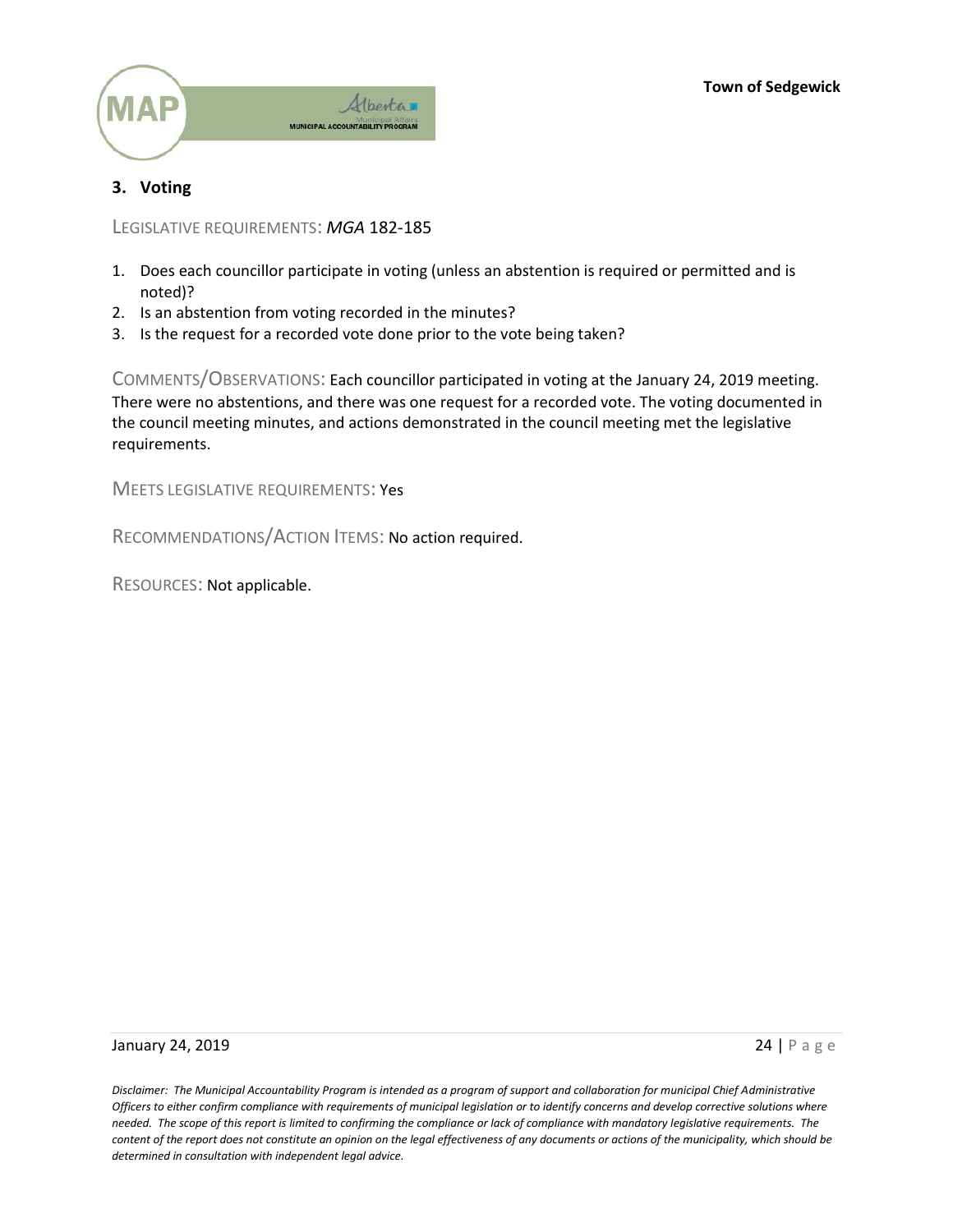

#### <span id="page-24-0"></span>**4. Pecuniary Interest**

#### LEGISLATIVE REQUIREMENTS: *MGA* 172

- 1. When a pecuniary interest is declared:
	- is the general nature of the pecuniary interest disclosed;
	- has the councillor abstained from voting on any question relating to the matter
	- has the councillor abstyained from any discussion on the matter if applicable; and
	- has the councillor left the room if applicable?

COMMENTS/OBSERVATIONS: There were no items of pecuniary interest at the January 24, 2019 meeting of council. The minutes reviewed did not contain a disclosure of pecuniary interest. Reference to a resource is provided below in the event a pecuniary interest situation arises in the future.

#### MEETS LEGISLATIVE REQUIREMENTS: Yes

RECOMMENDATIONS/ACTION ITEMS: No action required.

RESOURCES: Municipal Affairs has prepared a document that describes pecuniary interest, exceptions and the procedures for disclosure: [Pecuniary Interest.](http://www.municipalaffairs.alberta.ca/documents/Pecuniary_interest_%202017.pdf)

#### **January 24, 2019** 25 | Page 25 | Page 25 | Page 25 | Page 25 | Page 25 | Page 25 | Page 25 | Page 25 | Page 25 | Page 25 | Page 25 | Page 25 | Page 25 | Page 25 | Page 25 | Page 25 | Page 25 | Page 25 | Page 26 | Page 26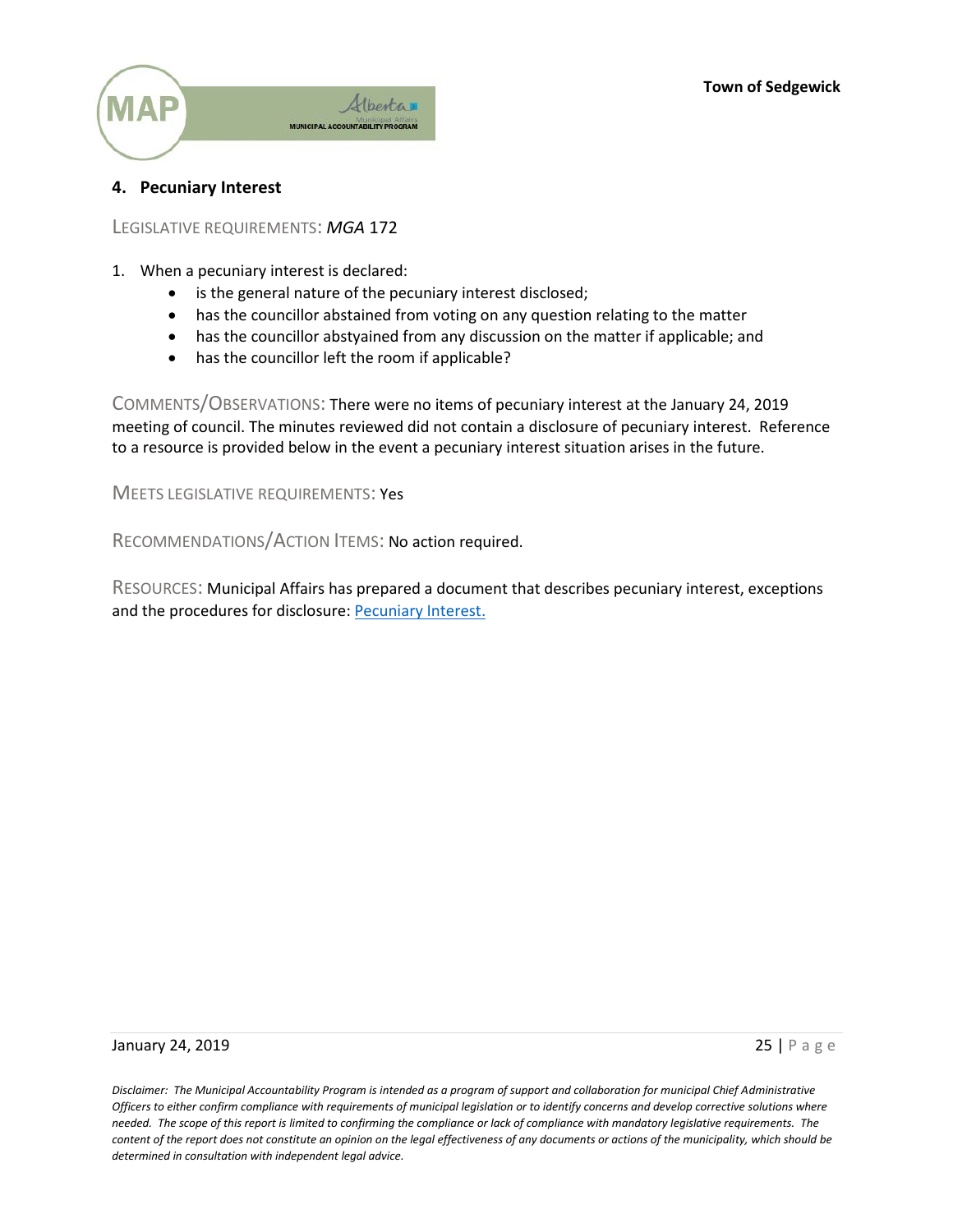

#### <span id="page-25-0"></span>**5. Council Meeting Minutes**

LEGISLATIVE REQUIREMENTS: *MGA* 172, 184, 185, 197, 208, 230

- 1. Are the minutes recorded in the English language without note or comment?
- 2. Do the minutes include the names of the councillors present at the council meeting?
- 3. Are the minutes given to council for adoption at a subsequent council meeting?
- 4. Are recorded votes documented?
- 5. Are disclosures of councillor pecuniary interest recorded in the minutes?
- 6. Are abstentions from public hearings recorded?
- 7. Are the minutes recorded in accordance with section 230 of the MGA when a public hearing is held?
- 8. Are the minutes kept safe?

COMMENTS/OBSERVATIONS: The minutes reviewed contained comments and summaries of discussions by those in attendance at the council meeting. Specifically, this occurs during the round table/question period, as described on page 22. The minutes also documented when delegations left the meeting.

#### MEETS LEGISLATIVE REQUIREMENTS: No

RECOMMENDATIONS/ACTION ITEMS: Council and council committee meeting minutes are to be documented in accordance with the requirements of section 208(1)(a) of the *MGA,* without note or comment.

RESOURCES: Municipal Affairs Advisors are available to provide general support by calling toll-free 310-0000 and then 780-427-2225. In addition, Municipal Affairs provides the following resource to assist CAOs in the preparation of council meeting minutes: [The Preparation of Meeting Minutes for](http://www.municipalaffairs.alberta.ca/documents/The%20Preparation%20of%20Meeting%20Minutes%20for%20Council.pdf)  [Council \(Municipal Affairs\)](http://www.municipalaffairs.alberta.ca/documents/The%20Preparation%20of%20Meeting%20Minutes%20for%20Council.pdf)

MUNICIPAL RESPONSE: Response to the findings, or comments, status or action to be taken including key milestones and deadlines. Where resolutions of council are required please provide the date of approval and resolutions of council and/or bylaw numbers.

#### January 24, 2019 26 | Page 26 | Page 26 | Page 26 | Page 26 | Page 26 | Page 26 | Page 26 | Page 26 | Page 26 | Page 26 | Page 26 | Page 26 | Page 26 | Page 26 | Page 26 | Page 26 | Page 26 | Page 26 | Page 26 | Page 26 |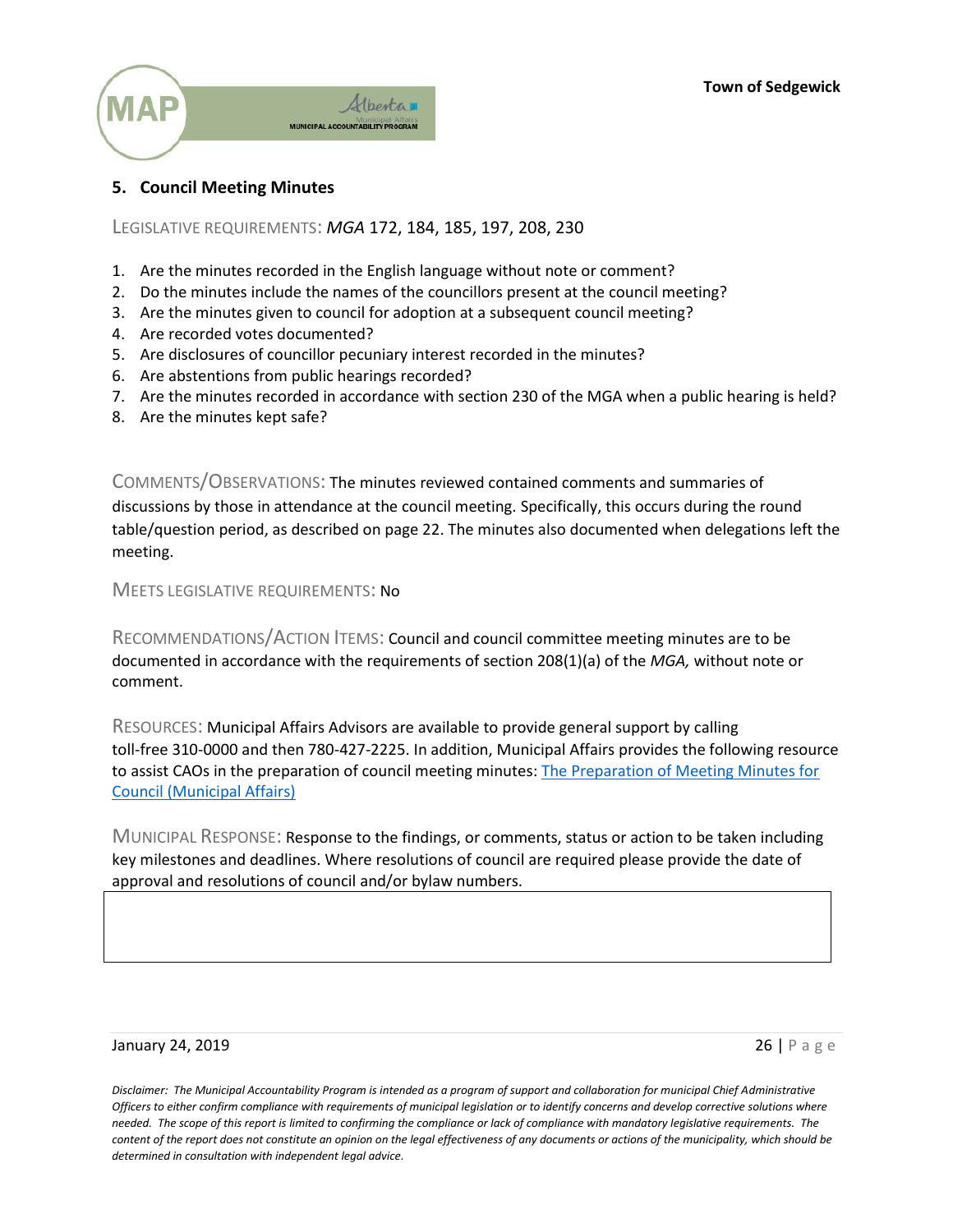

## <span id="page-26-0"></span>*3.4 Mandatory Bylaws*

#### <span id="page-26-1"></span>**1. Code of Conduct**

LEGISLATIVE REQUIREMENTS: *MGA* 146.1, Code of Conduct for Elected Officials Regulation 200/2017

- 1. Is there a code of conduct bylaw?
- 2. Does the bylaw apply to all councillors equally?
- 3. Are there sanctions for breaching the code of conduct?
- 4. Does the bylaw include the following topics:
	- representing the municipality;
	- communicating on behalf of the municipality;
	- respecting the decision-making process;
	- adherence to policies, procedures and bylaws;
	- respectful interactions with councillors, staff, the public and others;
	- confidential information;
	- conflicts of interest;
	- improper use of influence;
	- use of municipal assets and services; and
	- orientation and other training attendance?
- 5. Has a complaint system been established within the bylaw?
- 6. Does the complaint system address:
	- who may make a complaint alleging a breach of the code of conduct;
	- $\bullet$  the method by which a complaint may be made;
	- the process to be used to determine the validity of a complaint; and
	- the process to be used to determine how sanctions are imposed if a complaint is determined to be valid?
- 7. Has the code of conduct been reviewed in the last four years? (Not applicable until 2022.)

COMMENTS/OBSERVATIONS: Bylaw 538/18, passed by council on March 22, 2018, establishes a code of conduct for the town. The bylaw applies to all members of council equally, and includes sanctions for breaching the bylaw. The code of conduct bylaw addresses the topics required by legislation, and also includes the required complaint system provisions.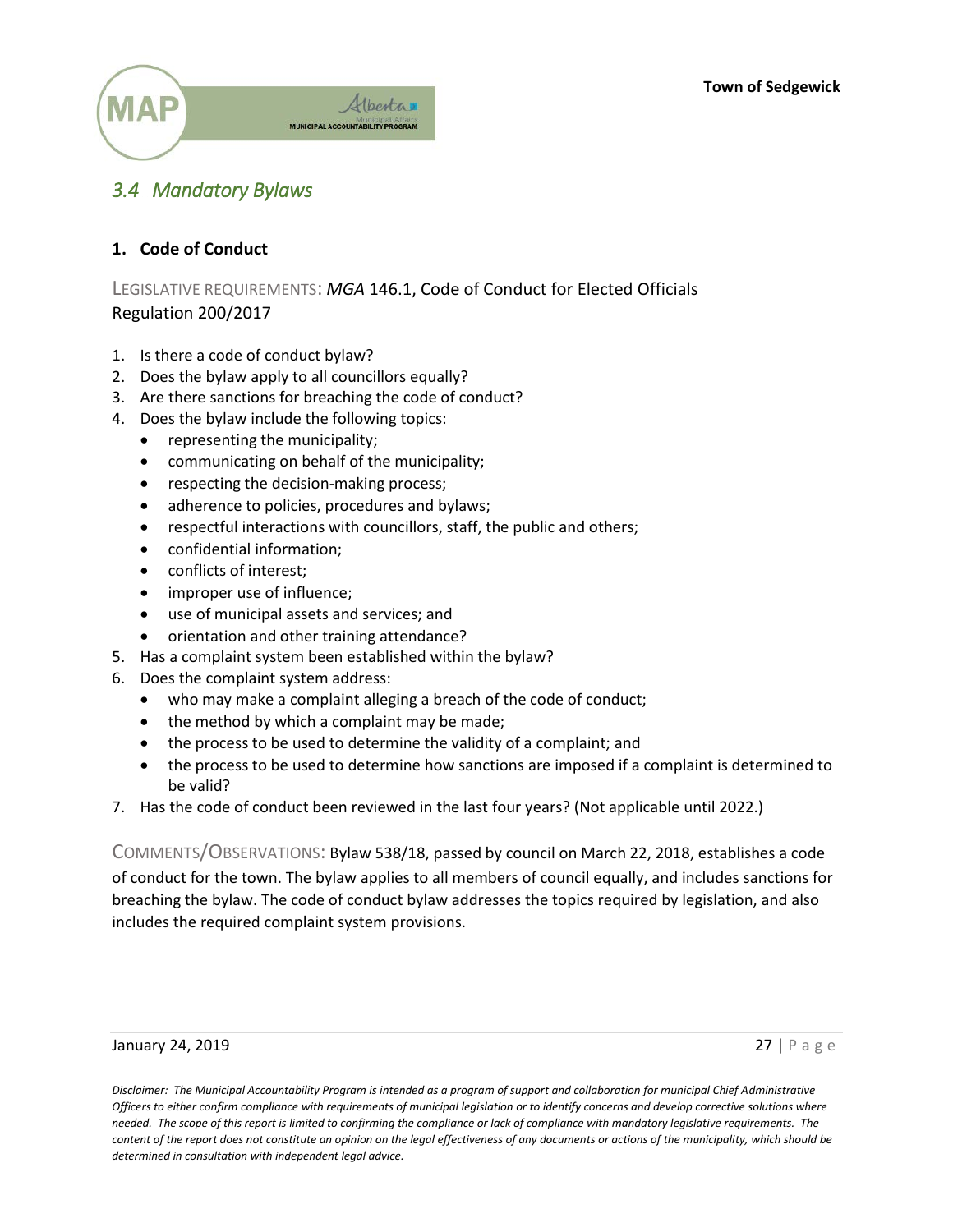**Town of Sedgewick**



#### MEETS LEGISLATIVE REQUIREMENTS: Yes

RECOMMENDATIONS/ACTION ITEMS: No action required.

RESOURCES: Not applicable.

January 24, 2019 28 | Page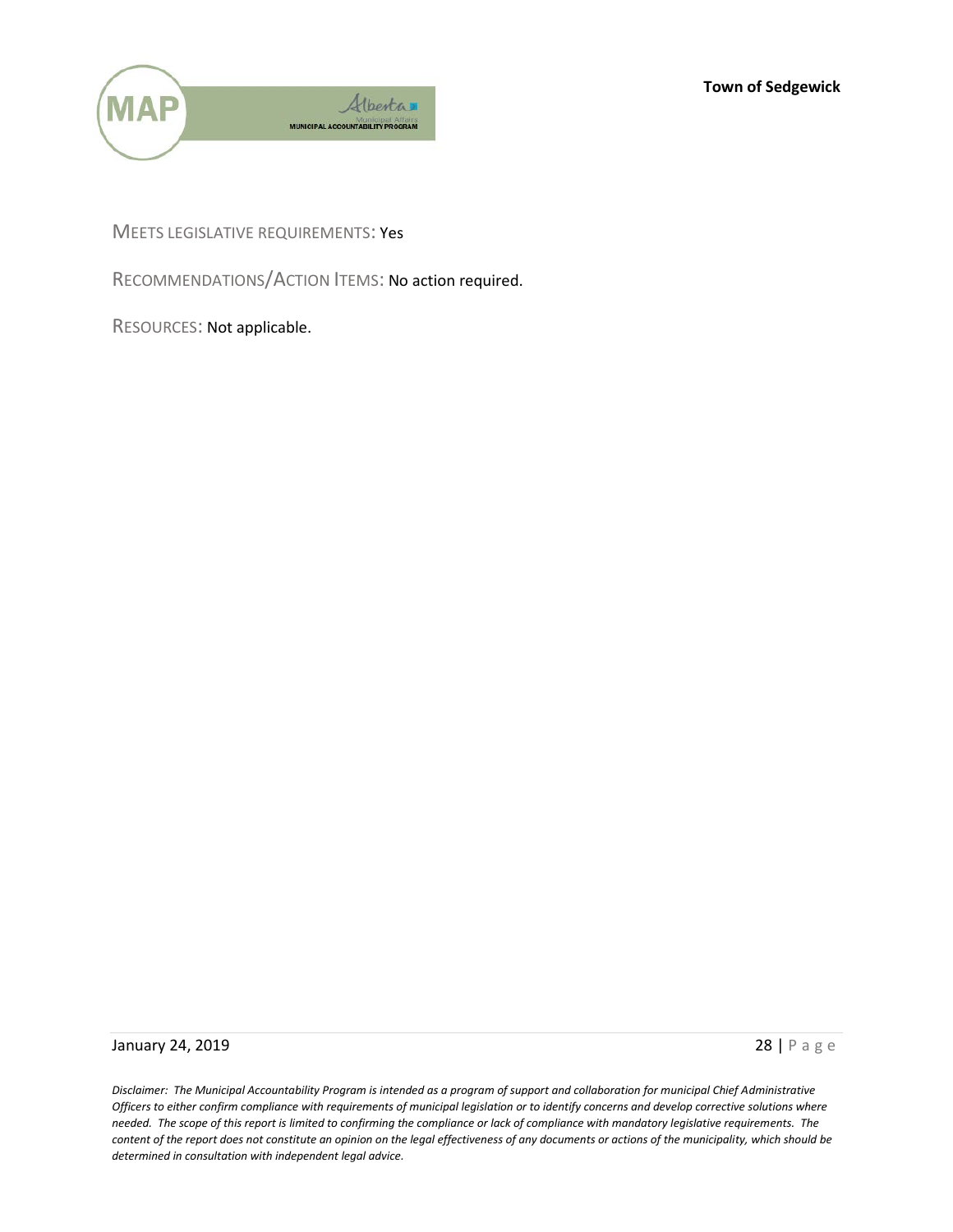

#### <span id="page-28-0"></span>**2. Establishment of the Chief Administrative Officer Position**

LEGISLATIVE REQUIREMENTS: *MGA* 205

- 1. Is there a bylaw establishing the position of CAO?
- 2. Is there a council resolution that appoints the current CAO?

COMMENTS/OBSERVATIONS: Bylaw 486, passed April 20, 2011, establishes the position of CAO for the Town of Sedgewick. Motion 2017.07.127, passed July 6, 2017, appoints the current CAO.

MEETS LEGISLATIVE REQUIREMENTS: Yes

RECOMMENDATIONS/ACTION ITEMS: No action required.

RESOURCES: Not applicable.

January 24, 2019 2018 2019 2012 2013 2014 2014 2014 2014 2015 2016 2017 2018 2019 2012 2014 2016 2017 2018 201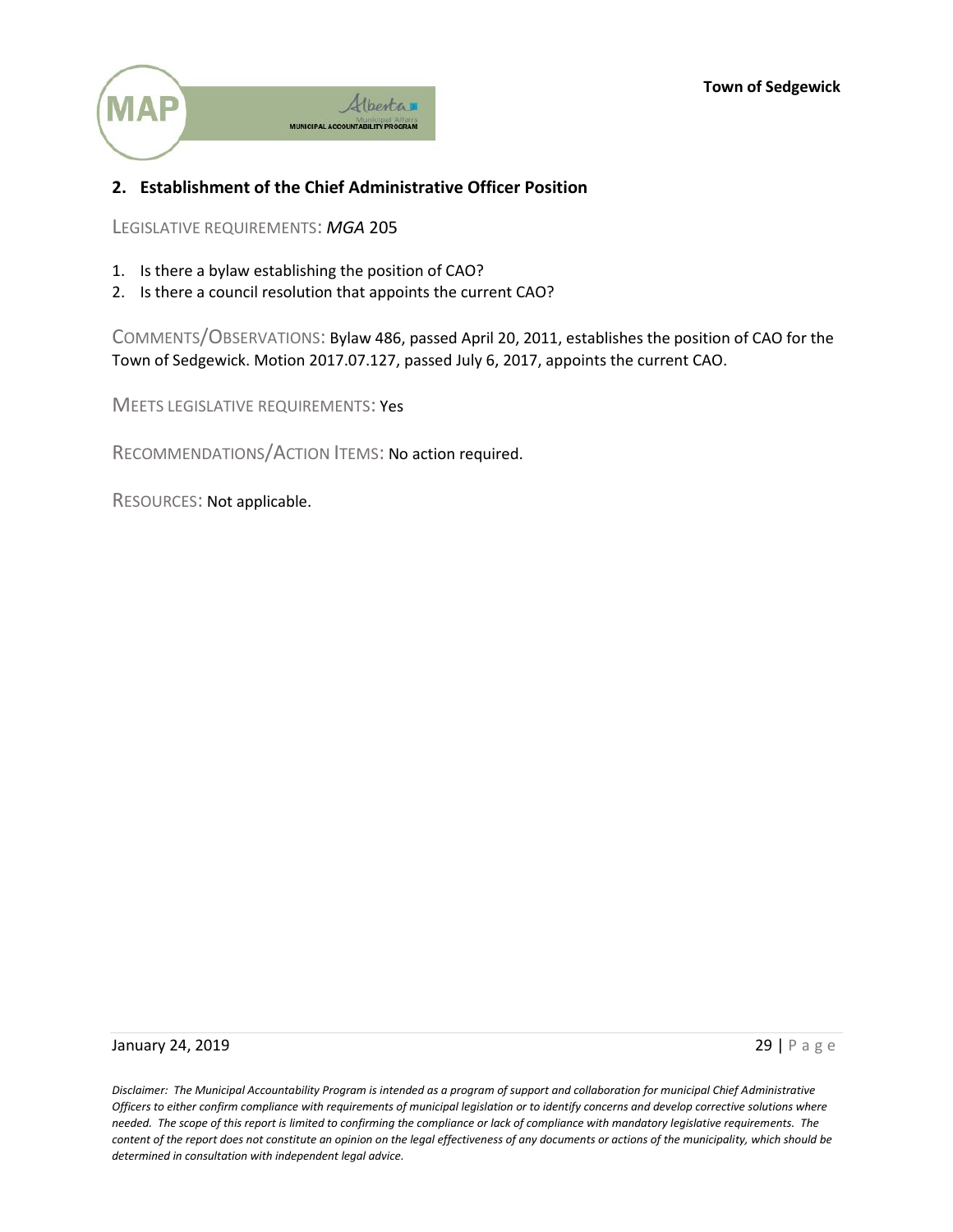

### <span id="page-29-0"></span>**3. Designated Officers**

#### LEGISLATIVE REQUIREMENTS: *MGA* 210, 284.2, 456.1, 627.1(3)

- 1. Are the following designated officer positions established by bylaw:
	- a. municipal assessor;
	- b. assessment review board clerk; and
	- c. subdivision and development and appeal board clerk?
- 2. Are there any other designated officer positions and is there a bylaw to establish these positions?

COMMENTS/OBSERVATIONS: A bylaw establishing the assessor, assessment review board clerk or subdivision and development appeal board clerk as designated officers for the town was not provided. Land use bylaw 461, passed in 2012, establishes the development officer to be a designated officer.

#### MEETS LEGISLATIVE REQUIREMENTS: No

RECOMMENDATIONS/ACTION ITEMS: The municipality must establish the positions of assessor, assessment review board clerk, and subdivision and development board clerk by bylaw.

RESOURCES: Municipal Affairs Advisors are available to provide general support by calling toll-free 310-0000 and then 780-427-2225.

MUNICIPAL RESPONSE: Response to the findings, or comments, status or action to be taken including key milestones and deadlines. Where resolutions of council are required please provide the date of approval and resolutions of council and/or bylaw numbers.

#### January 24, 2019  $\blacksquare$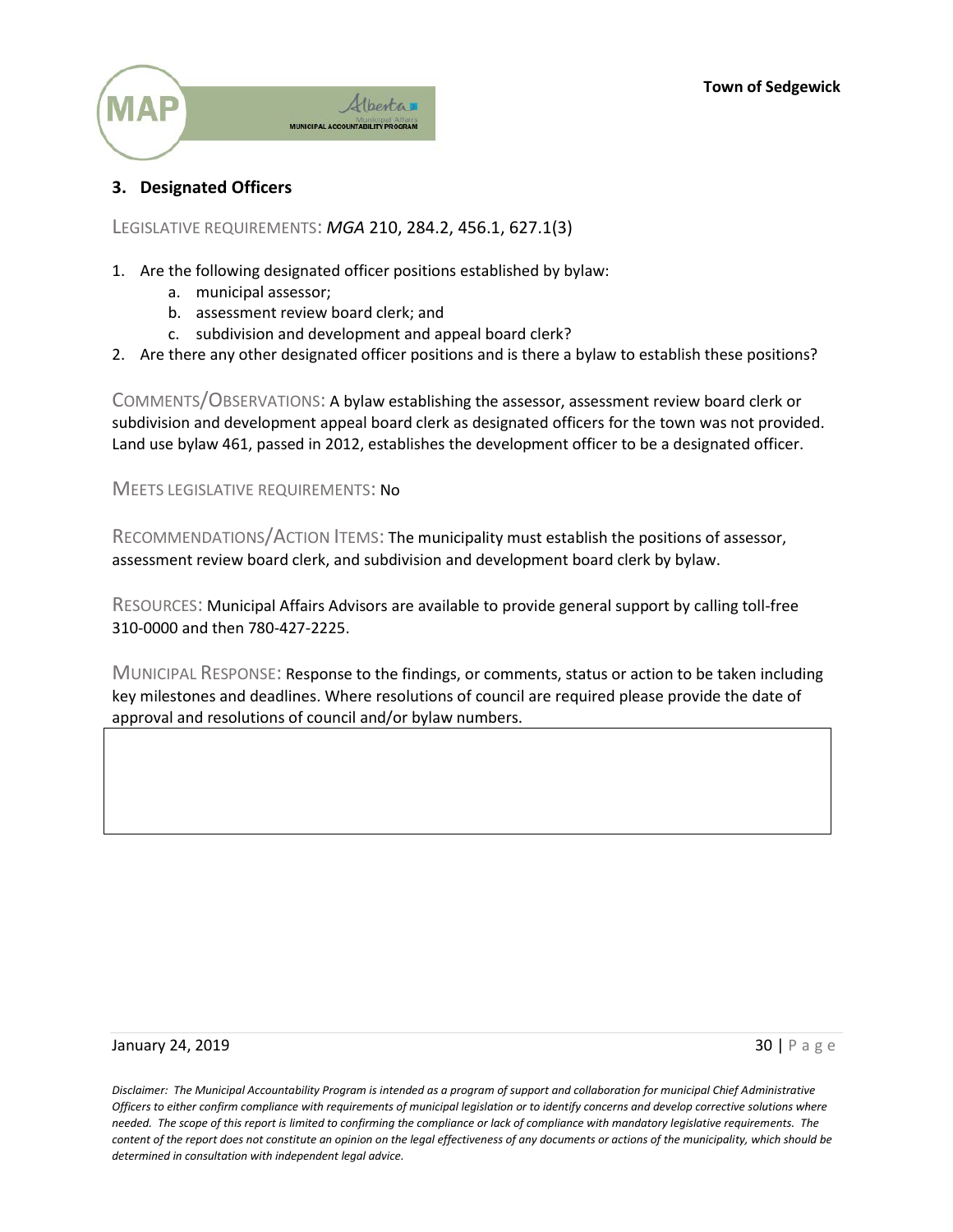

### <span id="page-30-0"></span>**4. Borrowing Bylaw(s)**

#### LEGISLATIVE REQUIREMENTS: *MGA* 251-259, Debt Limit Regulation 255/2000

- 1. Is there a current borrowing bylaw?
- 2. Does the borrowing bylaw set out:
	- the amount of money to be borrowed and, in general terms, the purpose for which the money is borrowed;
	- the maximum rate of interest, the term and the terms of repayment of the borrowing; and
	- the source or sources of money to be used to pay the principal and interest owing under the borrowing?
- 3. Was the borrowing bylaw advertised (if required)?

COMMENTS/OBSERVATIONS: Borrowing bylaw 552, for the purpose of revitalizing Main Street, was given first reading January 24, 2019. The bylaw sets out the source, amount, term, interest, and how the loan will be repaid in accordance with the legislation. The borrowing bylaw was advertised as required.

MEETS LEGISLATIVE REQUIREMENTS: Yes

RECOMMENDATIONS/ACTION ITEMS: No action required.

RESOURCES: Not applicable.

January 24, 2019  $\overline{31}$  | P a g e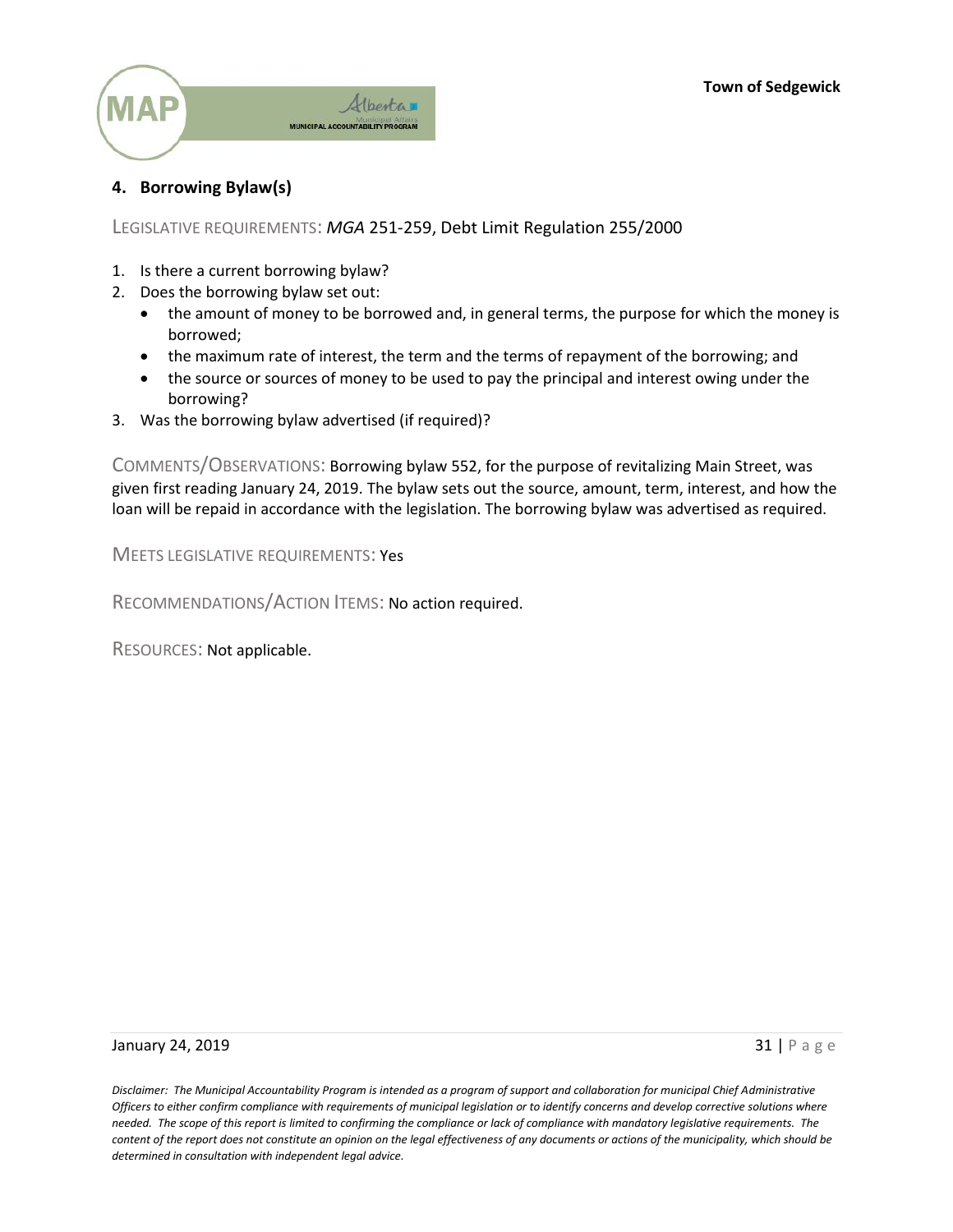

#### <span id="page-31-0"></span>**5. Property Tax Bylaw**

LEGISLATIVE REQUIREMENTS: *MGA* 353-359, Matters Relating to Assessment Sub-classes Regulation 202/2017

- 1. Is a property tax bylaw passed annually?
- 2. Are the rates in accordance with the:
	- assessment class (section 297);
	- Matters Relating to Assessment Sub-classes Regulation; and
	- municipal assessment sub-class bylaw (if required)?
- 3. Does the tax rate bylaw maintain a maximum 5:1 tax ratio between residential and non-residential assessment classes?
- 4. Are the requisitions accounted for?
- 5. Are the calculations correct?
- 6. Is there a minimum tax applied as per section 357?

COMMENTS/OBSERVATIONS: The Town of Sedgewick passes a tax bylaw annually. The 2018 property tax bylaw 539/18, passed on April 19, 2018, met the legislative requirements.

MEETS LEGISLATIVE REQUIREMENTS: Yes

RECOMMENDATIONS/ACTION ITEMS: No action required.

RESOURCES: Not applicable.

#### January 24, 2019  $\overline{32}$  | Page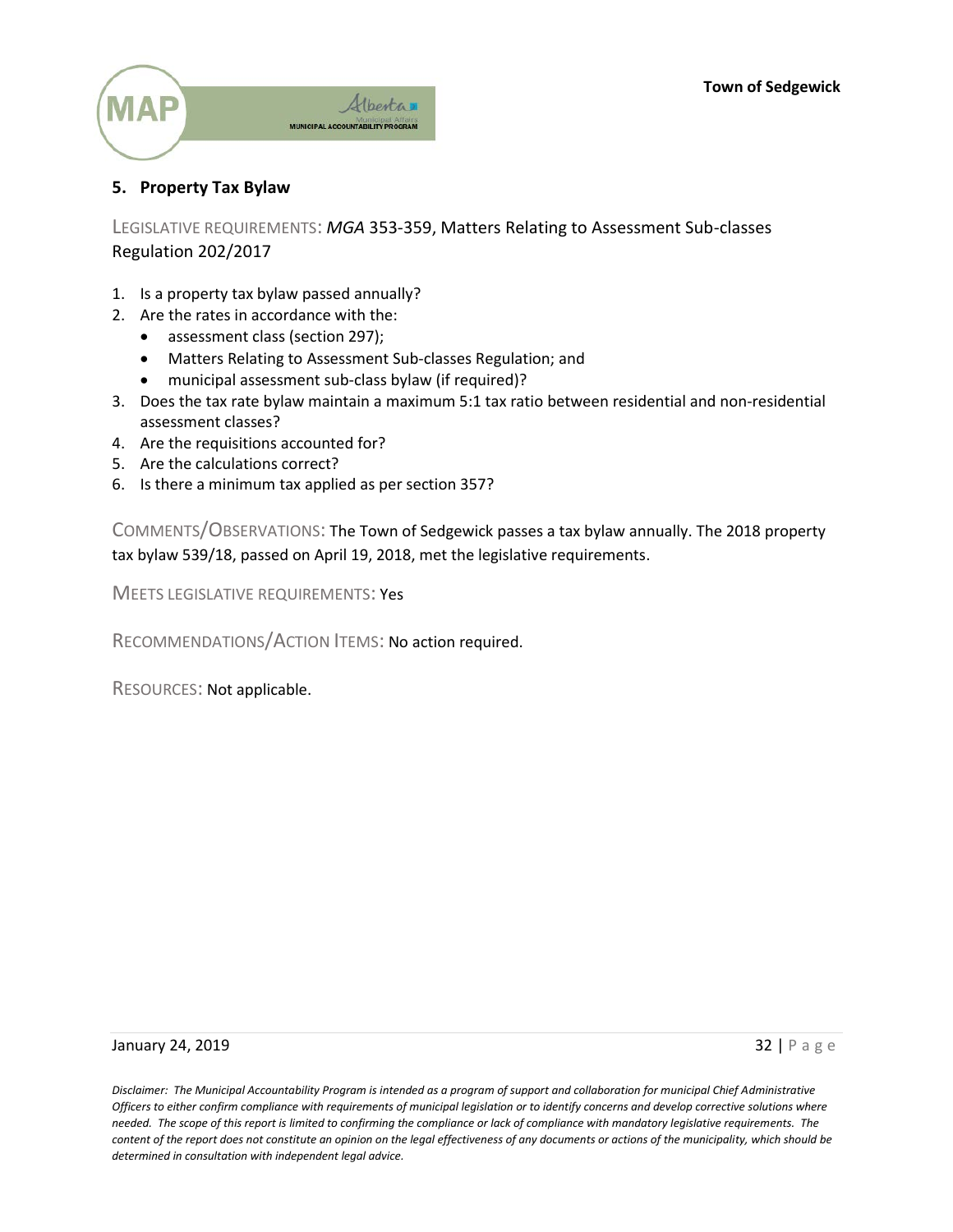

#### <span id="page-32-0"></span>**6. Assessment Review Boards**

LEGISLATIVE REQUIREMENTS: *MGA* 454-456, Matters Relating to Assessment Complaints Regulation 201/2017

- 1. Has a local assessment review board been established?
	- Are three members appointed to this board?
	- Is the term of the appointment established?
	- Have the appointed members received the mandatory training?
- 2. Is a composite assessment review board established?
	- Are two members appointed to this board?
	- Is the term of the appointment established?
	- Have the appointed members received the mandatory training?
	- Is there a current assessment review board clerk appointment?
- 3. Has a designated officer been appointed as the clerk and received the mandatory training?

COMMENTS/OBSERVATIONS: Bylaw 526, passed on July 14, 2016, establishes an intermunicipal assessment review board for the Town of Sedgewick. The bylaw establishes three local assessment review boards (LARB); consisting of three members for the first two boards and one member for the third board; and three composite assessment review boards (CARB); consisting of two members for each board.

#### MEETS LEGISLATIVE REQUIREMENTS: No

RECOMMENDATIONS/ACTION ITEMS: Only one local assessment review board and one composite review board are to be established per section 454 of the *MGA.* Section 454.1(1) states that a council must appoint at least three members to the local assessment review board, and section 454.2(1) states that council must appoint at least two members to the composite review board. Bylaw 526 should be amended or replaced in order to reflect the legislation. Since all members should have the same bylaw, it would be advisable to work with all member municipalities of the regional assessment review board, as well as their legal counsel, to ensure that member bylaws are consistent with the requirements of the *MGA*.

RESOURCES: Municipal Affairs has developed an FAQ to assist municipalities with respect to Assessment [Review Boards.](http://www.municipalaffairs.alberta.ca/1532#Establishing_Assessment_Review_Boards) In addition, Municipal Affairs Assessment Advisors are available to provide general support by calling toll-free 310-0000 and then 780-422-1377.

#### January 24, 2019  $\overline{33}$  | Page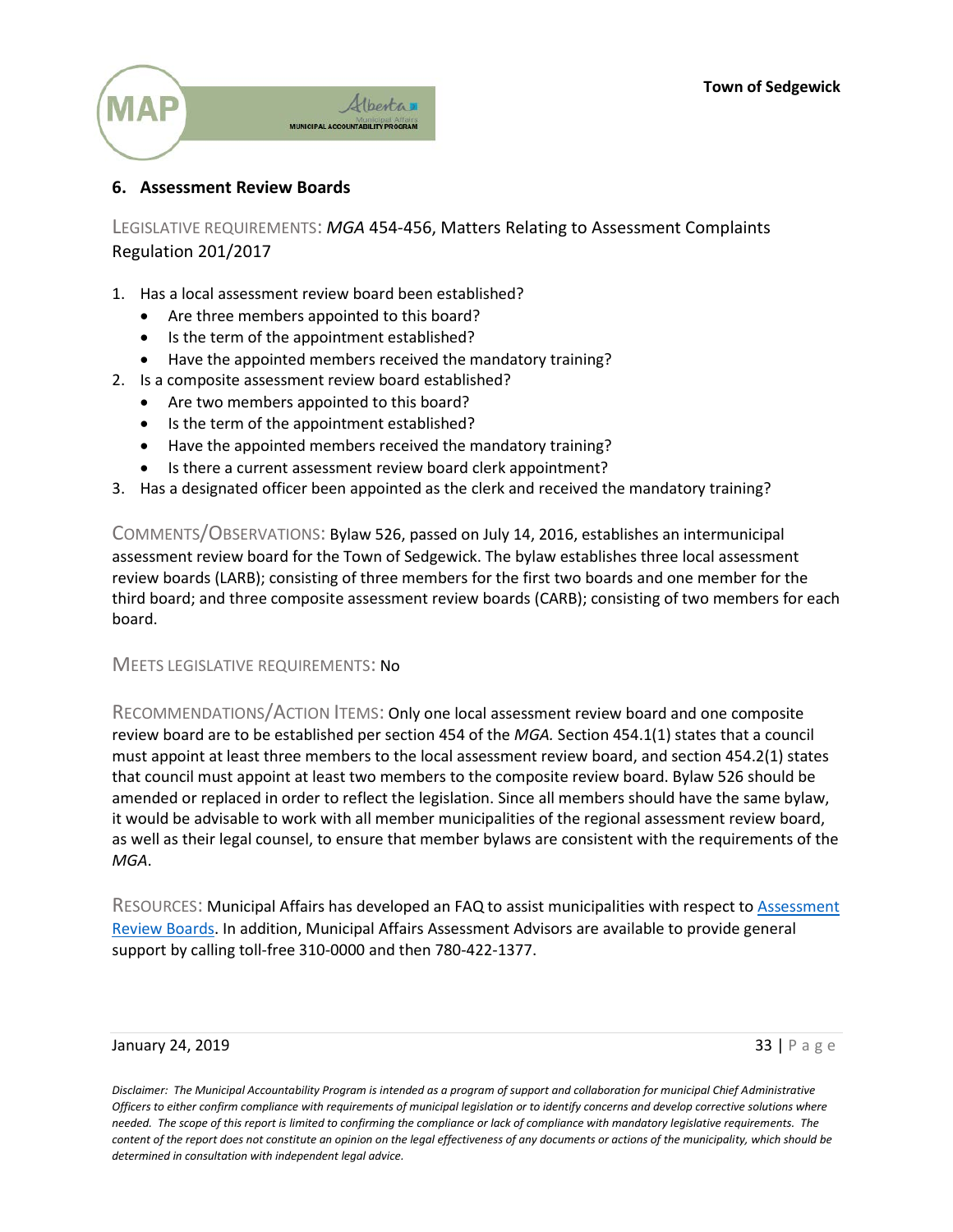

MUNICIPAL RESPONSE: Response to the findings, or comments, status or action to be taken including key milestones and deadlines. Where resolutions of council are required please provide the date of approval and resolutions of council and/or bylaw numbers.

January 24, 2019  $\overline{34}$  | Page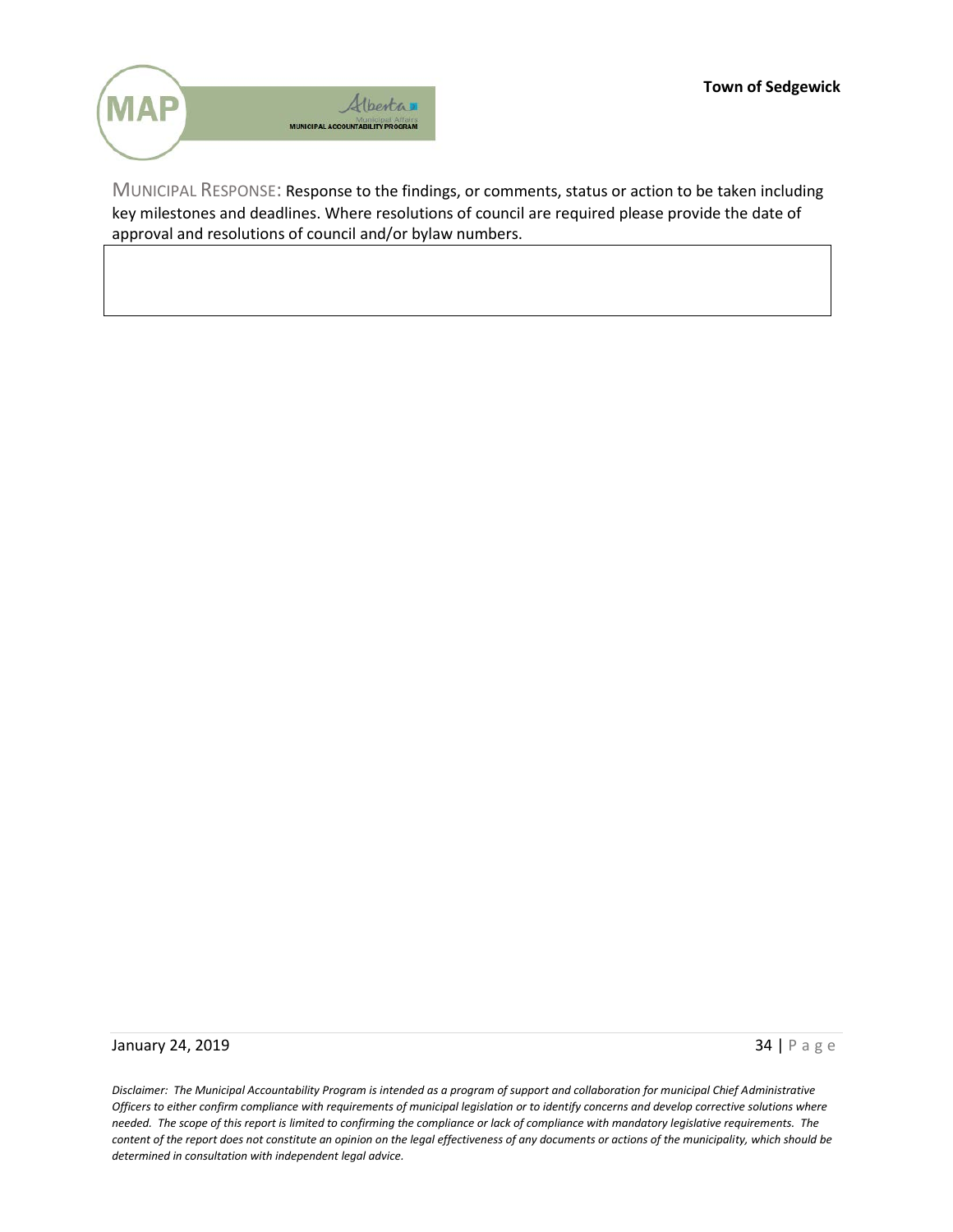

#### <span id="page-34-0"></span>**7. Bylaw Enforcement Officers**

LEGISLATIVE REQUIREMENTS: *MGA* 555-556

- 3. Is there a municipal bylaw enforcement officer appointed?
- 4. Is there a bylaw to support this?
- 5. Are the powers and duties established within the bylaw for the bylaw enforcement officer?
- 6. Does the bylaw include:
	- disciplinary procedures;
	- penalties; and
	- an appeal process?
- 7. Has the bylaw enforcement officer taken the official oath?

COMMENTS/OBSERVATIONS: The town utilizes the services of a contracted individual to perform bylaw enforcement. Bylaw 436, passed March 2, 2006, establishes the bylaw enforcement officer position, as well as the powers and duties, disciplinary procedures for misuse of power including penalties, and an appeal process. The bylaw officer has taken the official oath.

MEETS LEGISLATIVE REQUIREMENTS: Yes

RECOMMENDATIONS/ACTION ITEMS: No action required.

RESOURCES: Not applicable.

January 24, 2019  $\overline{35}$  | Page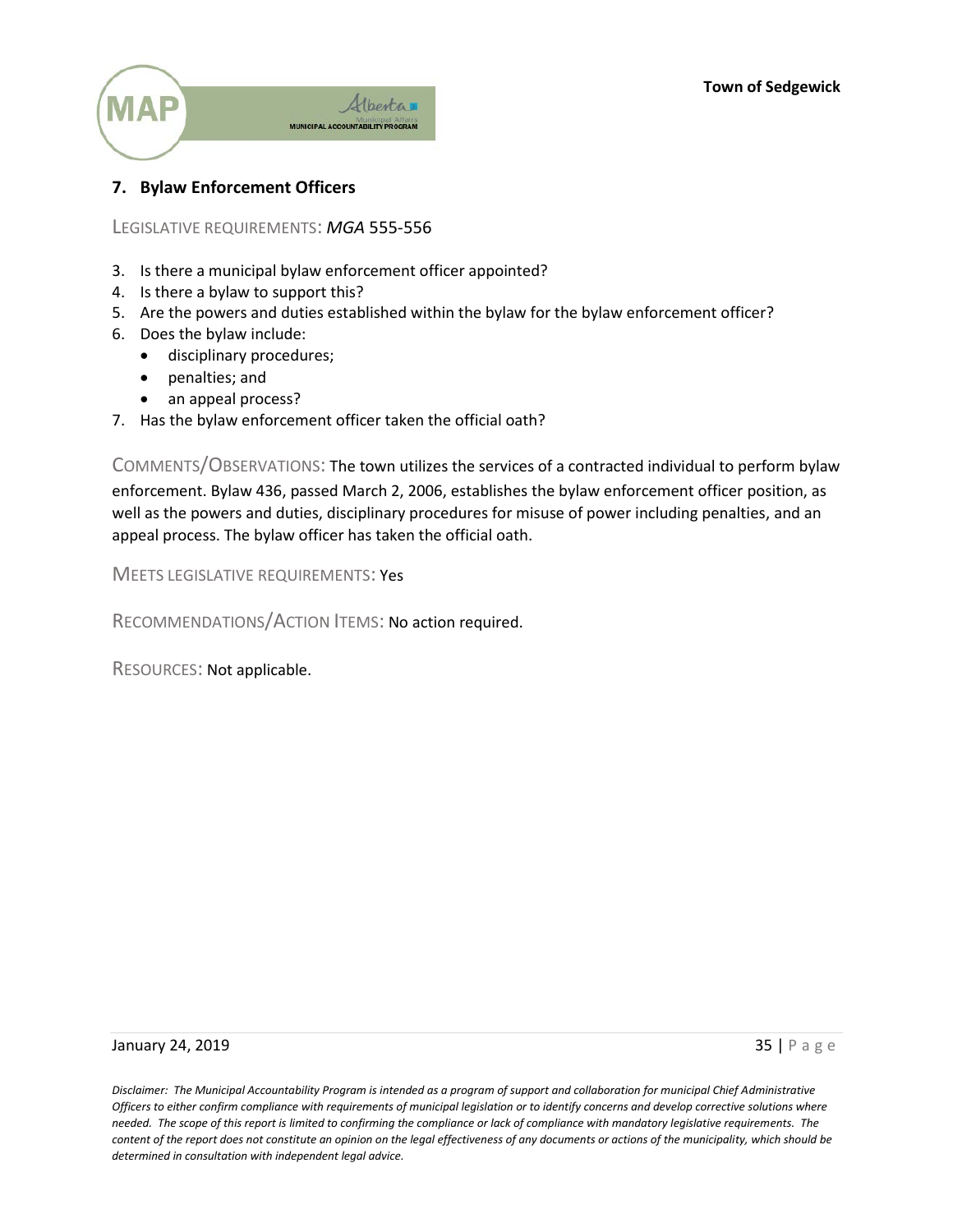**Town of Sedgewick**



## <span id="page-35-0"></span>*3.5Discretionary Bylaws*

Please note: Discretionary bylaws are not required in the *MGA*. The following section includes a random selection of optional bylaws to review that their contents are in compliance with the *MGA*.

#### <span id="page-35-1"></span>**1. Procedural Bylaw**

LEGISLATIVE REQUIREMENTS: *MGA* 145

1. Does the municipality have a procedural bylaw?

COMMENTS/OBSERVATIONS: Bylaw 535/17, passed November 16, 2017, is the procedural bylaw for the town. It was reviewed and the following items were identified:

- Section 4.5 outlines the process for the cancellation of council meetings, and permits council to do so in writing.
- $\bullet$  Section 6.1(d) states: "the minutes will record the names of the members voting for or against a motion that is not unanimous or defeated." This contravenes section 185(1) of the *MGA* which states that before a vote of council, a councillor can request that the vote be recorded.
- Section 10.13 of the bylaw states: "Motions shall be recorded in the minutes as "carried" or "defeated" and, in the case of a split vote, the names of those who voted for and against the motion shall be recorded." This contravenes section 185(1) of the *MGA* which states that before a vote of council, a councillor can request that the vote be recorded.
- The use of the term "in camera" is used throughout the bylaw.

#### MEETS LEGISLATIVE REQUIREMENTS: No

RECOMMENDATIONS/ACTION ITEMS: Bylaw 537/17 should be amended or repealed and replaced to ensure:

- **•** procedures for cancelling council meetings are in accordance with section 180 of the *MGA*;
- **•** recorded votes are in accordance with section 185 of the *MGA;* and
- the term "closed session" should be used to reflect the terminology of the *MGA*.

RESOURCES: Municipal Affairs Advisors are available to provide general support by calling toll-free 310-0000 and then 780-427-2225.

January 24, 2019  $\overline{36}$  | Page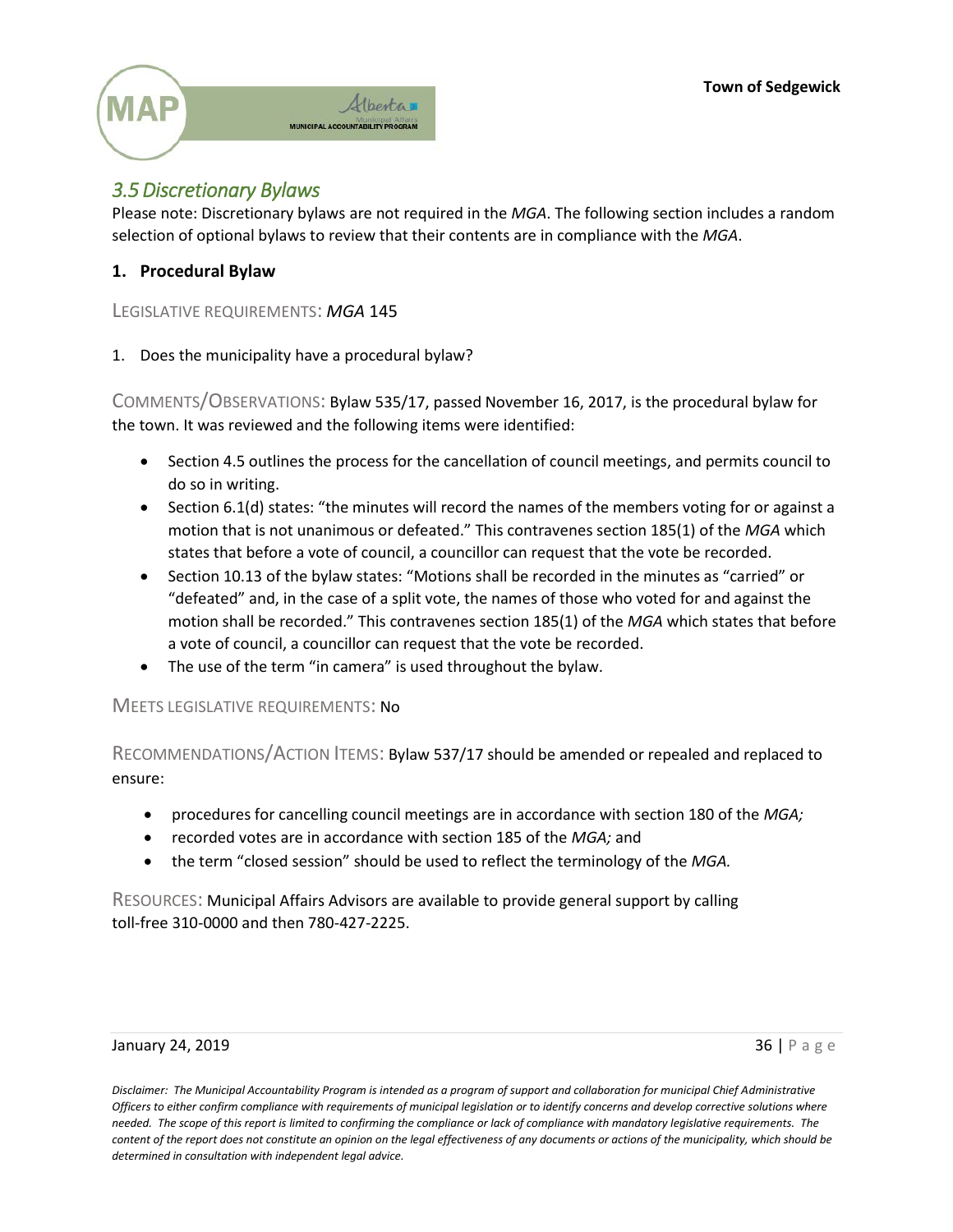

MUNICIPAL RESPONSE: Response to the findings, or comments, status or action to be taken including key milestones and deadlines. Where resolutions of council are required please provide the date of approval and resolutions of council and/or bylaw numbers.

January 24, 2019 37 | Page 32 | Page 32 | Page 32 | Page 32 | Page 32 | Page 32 | Page 32 | Page 32 | Page 32 | Page 32 | Page 32 | Page 32 | Page 32 | Page 32 | Page 32 | Page 32 | Page 32 | Page 32 | Page 32 | Page 32 |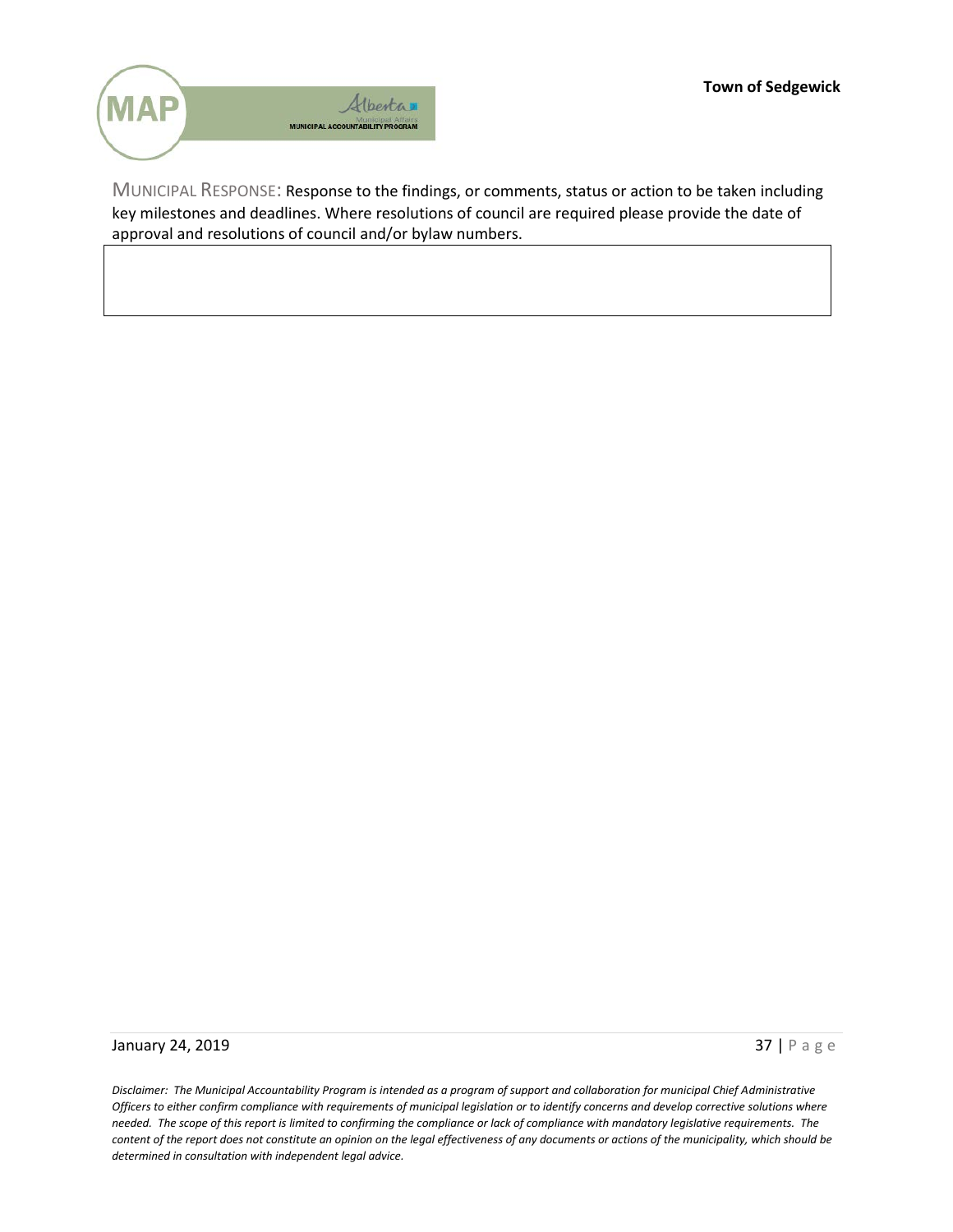

### **2. Fees and Charges Bylaw**

LEGISLATIVE REQUIREMENTS: *MGA* 7

1. Does the municipality have a fees and charges bylaw?

COMMENTS/OBSERVATIONS: Bylaw 549/18 was passed on November 23, 2018 to establish rates and fees for services provided by the town. The bylaw was properly enacted by three readings, and the content within the bylaw met general requirements of the *MGA.*

MEETS LEGISLATIVE REQUIREMENTS: Yes

RECOMMENDATIONS/ACTION ITEMS: No action required.

RESOURCES: Not applicable.

January 24, 2019  $\overline{38}$  | Page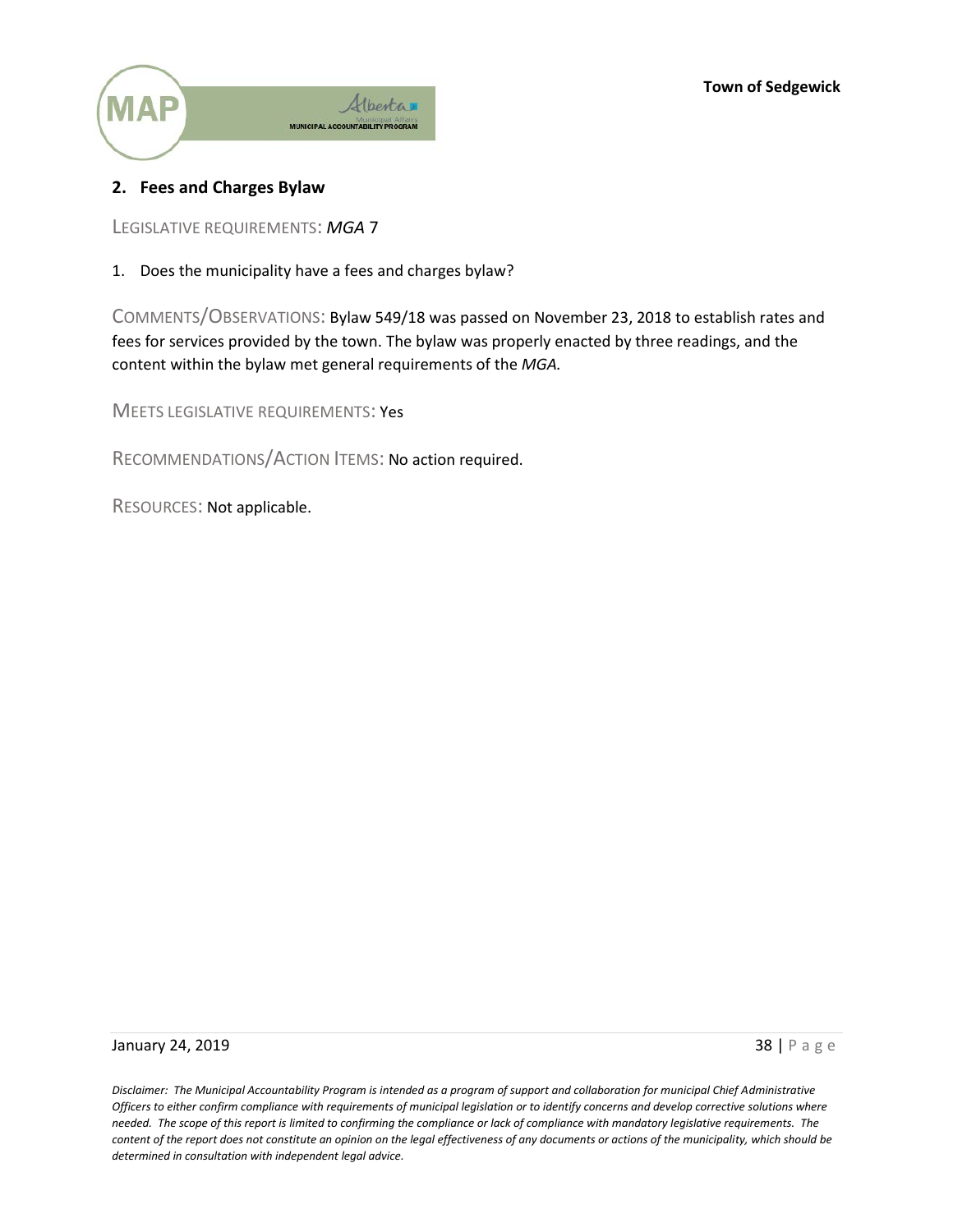

### **3. Reduction of Councilors Bylaw**

LEGISLATIVE REQUIREMENTS: *MGA* 7

2. Does the municipality have a reduction of councilors bylaw?

COMMENTS/OBSERVATIONS: Bylaw 529 passed March 16, 2017, reducing the number of councillors from seven to five, was reviewed. The bylaw was passed within the timelines of section 144(1) of the *MGA.*

MEETS LEGISLATIVE REQUIREMENTS: Yes

RECOMMENDATIONS/ACTION ITEMS: No action required.

RESOURCES: Not applicable.

January 24, 2019  $\Box$  and  $\Box$  and  $\Box$  and  $\Box$  and  $\Box$  39 | Page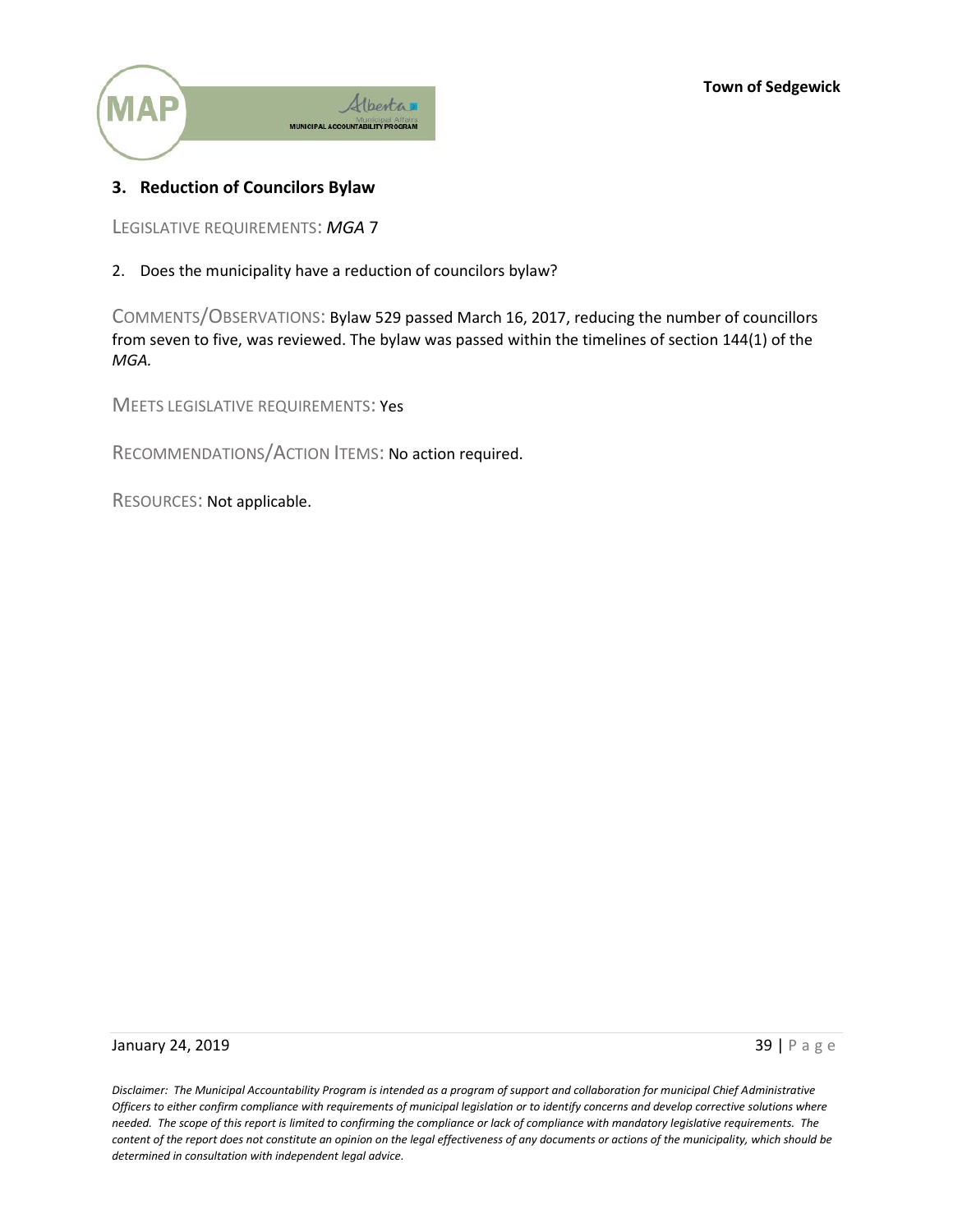

# *3.6 Bylaw Procedures*

### **1. Passing Bylaws**

LEGISLATIVE REQUIREMENTS: *MGA* 187-189

- 1. Are bylaws given three distinct and separate readings?
- 2. If all readings are conducted at one council meeting, is there a resolution passed that gives unanimous consent for this?

COMMENTS/OBSERVATIONS: A review of a selection of past council minutes indicates the proper process of three readings of bylaws, including a resolution passed unanimously giving consent before proceeding to third reading (e.g., resolutions 2018-04-71 to 2018-04-74).

MEETS LEGISLATIVE REQUIREMENTS: Yes

RECOMMENDATIONS/ACTION ITEMS: No action required.

RESOURCES: Not applicable.

January 24, 2019  $\blacksquare$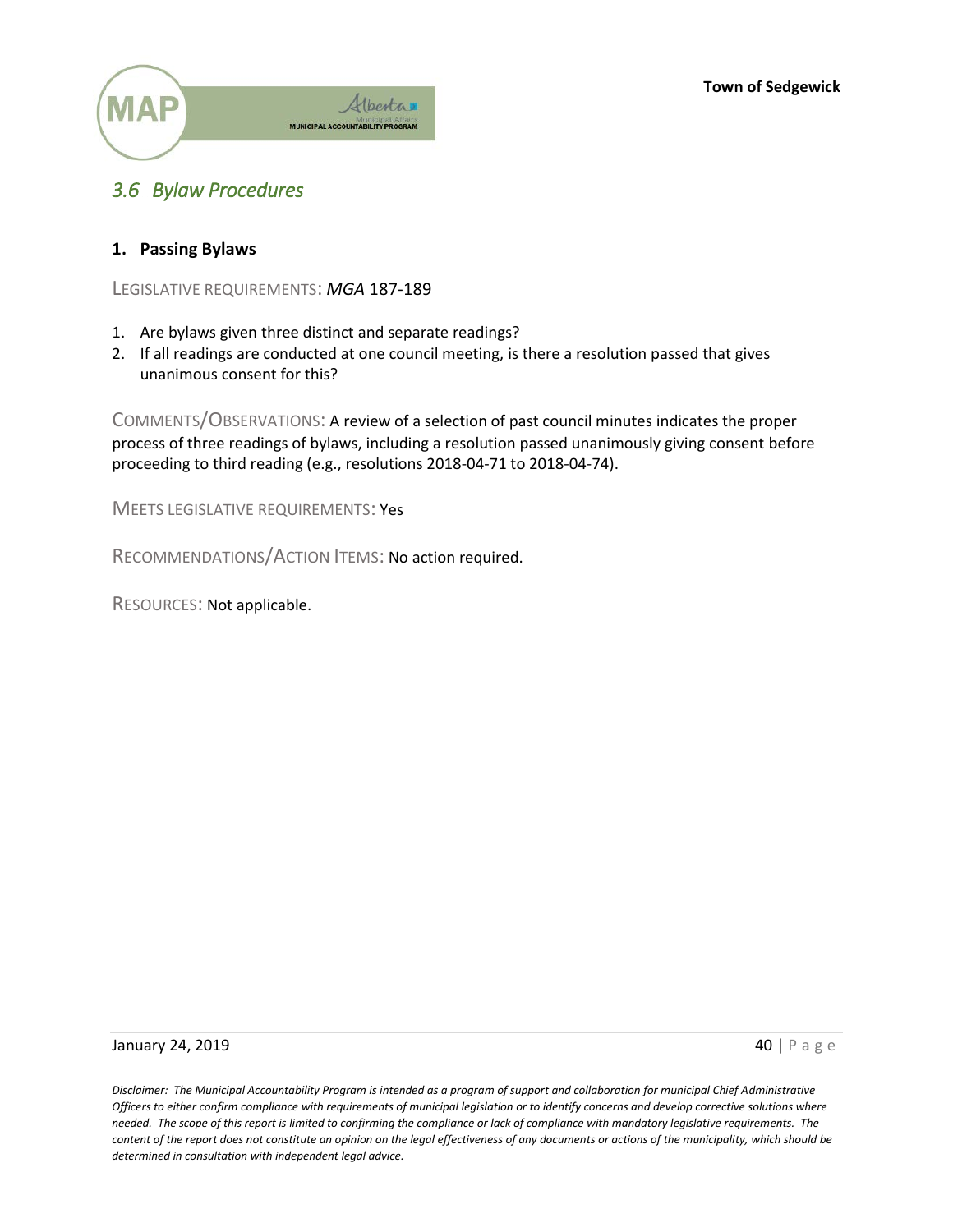

## **3. Bylaw Revisions and Amendments**

### LEGISLATIVE REQUIREMENTS: *MGA* **63-69, 191, and 692**

- 1. Are revision bylaws limited to:
	- consolidation of two or more bylaws;
	- altering citation; and
	- changes that do not materially affect a bylaw (clerical, technical, grammatical, or typographical)?
- 2. Does the title of the bylaw indicate that it is a revision bylaw?
- 3. Has the CAO certified the revision prior to the first reading?
- 4. How are schedules to bylaws amended (e.g., fees charges or rate schedules)?
- 5. Have there been amendments to a bylaw that initially required advertising?
- 6. Was the amending bylaw advertised?
- 7. Are bylaws amended or repealed in the same way as the original bylaw was enacted?

COMMENTS/OBSERVATIONS: The town does not use revision bylaws, but instead changes bylaws by repealing and replacing. The town's land use bylaw has been amended numerous times; in each case, the amendment is advertised, and a public hearing is held prior to the bylaw being passed.

MEETS LEGISLATIVE REQUIREMENTS: Yes

RECOMMENDATIONS/ACTION ITEMS: No action required.

RESOURCES: Not applicable.

#### January 24, 2019  $\overline{a}$  and  $\overline{a}$  and  $\overline{a}$  and  $\overline{a}$  and  $\overline{a}$  and  $\overline{a}$  and  $\overline{a}$  and  $\overline{a}$  and  $\overline{a}$  and  $\overline{a}$  and  $\overline{a}$  and  $\overline{a}$  and  $\overline{a}$  and  $\overline{a}$  and  $\overline{a}$  and  $\overline{a}$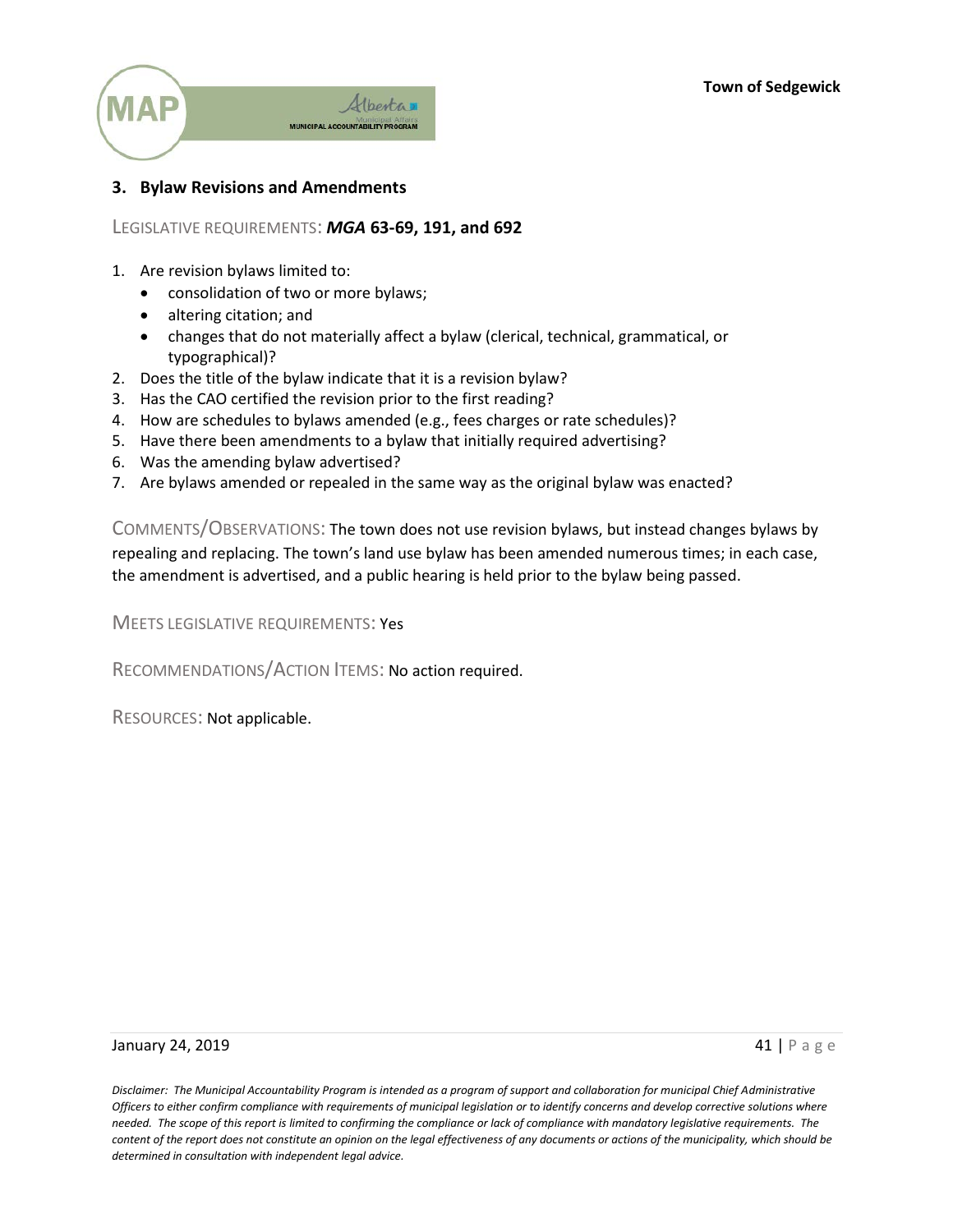

# *3.7 Mandatory Policies*

# **1. Public Participation Policy**

LEGISLATIVE REQUIREMENTS: *MGA* 216.1, Public Participation Policy Regulation 193/2017

- 1. Has a public participation policy been passed?
- 2. Does the policy identify:
	- types or categories of approaches the municipality will use to engage the public; and
	- types and categories of circumstances in which the municipality will engage with the public?
- 3. Is the public participation policy available for public inspection?
- 4. Has the public participation policy been reviewed by council in the last four years? (Not applicable until summer of 2022.)

COMMENTS/OBSERVATIONS: Policy 18-06, passed June 14, 2018, establishes a public engagement policy for the town. The policy includes the legislated requirements.

MEETS LEGISLATIVE REQUIREMENTS: Yes

RECOMMENDATIONS/ ACTION ITEMS: No action required.

RESOURCES: Not applicable.

January 24, 2019 **42 | Page 19 | Page 19 | Page 19 | Page 19 | Page 19 | Page 19 | Page 19 | Page 19 | Page 19 | Page 19 | Page 19 | Page 19 | Page 19 | Page 19 | Page 19 | Page 19 | Page 19 | Page 19 | Page 19 | Page 19 |**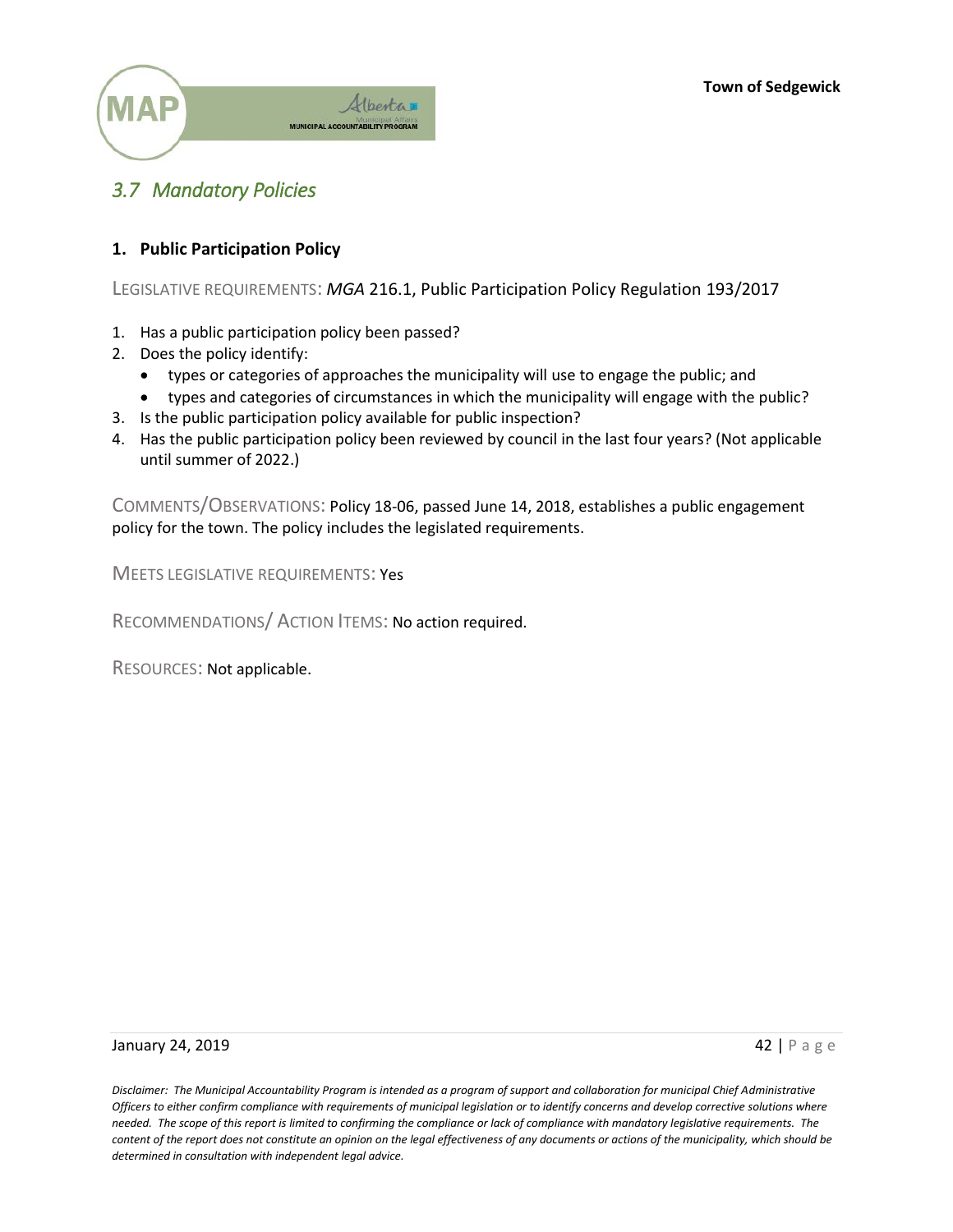

# *3.8 Finance*

# **2. Operating Budget**

LEGISLATIVE REQUIREMENTS: *MGA* 242, 243, 244, 248.1

- 1. Has an operating budget been adopted for each calendar year?
- 2. Does the operating budget include the estimated amount of each of the following expenditures and transfers:
	- the amount needed to provide for the council's policies and programs;
	- the amount needed to pay the debt obligations in respect of borrowings made to acquire, construct, remove or improve capital property;
	- the amount of expenditures and transfers needed to meet the municipality's obligations as a member of a growth management board, or its obligations for services funded under an intermunicipal collaboration framework (not applicable until April 1, 2020);
	- the amount needed to meet the requisitions or other amounts that the municipality is required to pay under an enactment;
	- if necessary, the amount needed to provide for a depreciation or depletion allowance, or both, for its municipal public utilities as defined in section 28;
	- the amount to be transferred to reserves;
	- the amount to be transferred to the capital budget; and
	- the amount needed to recover any shortfall as required under section 244?
- 3. Does the operating budget include estimated amounts of each source of revenue (taxes, grants, service fees)?
- 4. Are the estimated revenues and transfers sufficient to pay the estimated expenditures?
- 5. Does the budget align with the property tax rate bylaw?

COMMENTS/OBSERVATIONS: Resolution 2018-04-69, passed April 19, 2018, establishes the 2018 operating budget for the town. Resolution 2018-11-259, passed November 22, 2018, establishes the 2019 interim budget for the town. The budget includes the required legislative content.

MEETS LEGISLATIVE REQUIREMENTS: Yes

RECOMMENDATIONS/ACTION ITEMS: No action required.

RESOURCES: Not applicable.

#### January 24, 2019  $\overline{a}$  and  $\overline{a}$  and  $\overline{a}$  and  $\overline{a}$  and  $\overline{a}$  and  $\overline{a}$  and  $\overline{a}$  and  $\overline{a}$  and  $\overline{a}$  and  $\overline{a}$  and  $\overline{a}$  and  $\overline{a}$  and  $\overline{a}$  and  $\overline{a}$  and  $\overline{a}$  and  $\overline{a}$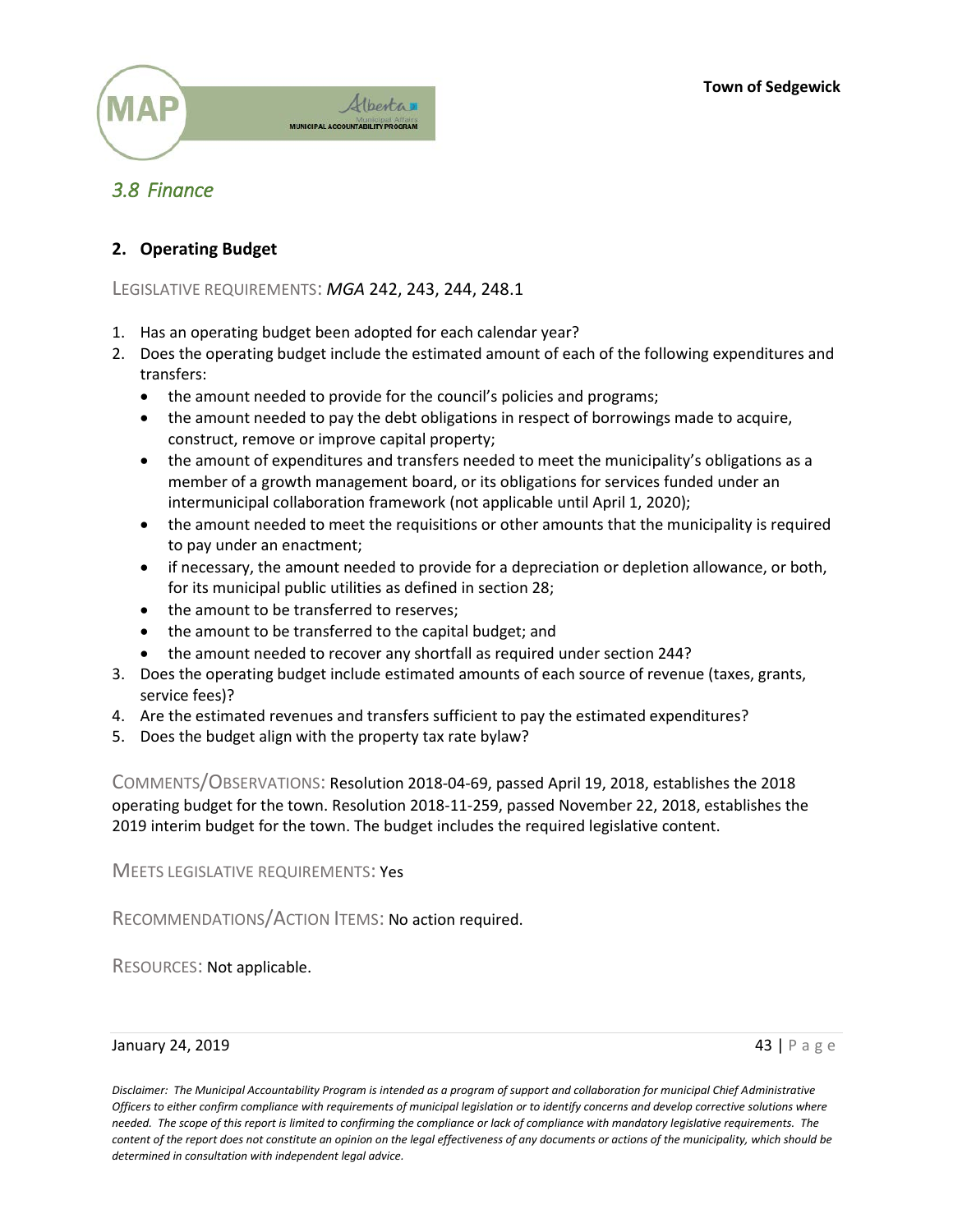

# **3. Capital Budget**

LEGISLATIVE REQUIREMENTS: *MGA* 245, 246, 248.1

- 1. Has a capital budget for each calendar year been adopted?
- 2. Does the capital budget include the estimated amount for the following:
	- the amount needed to acquire, construct, remove or improve capital property;
	- the anticipated sources and amounts of money to pay the costs to acquire, construct, remove or improve capital property; and
	- the amount to be transferred from the operating budget?

COMMENTS/OBSERVATIONS: Resolution 2018-04-70, passed April 19, 2018, establishes the 2018 capital budget for the town. The budget includes the required legislative content.

MEETS LEGISLATIVE REQUIREMENTS: Yes

RECOMMENDATIONS/ACTION ITEMS: No action required.

RESOURCES: Not applicable.

January 24, 2019 **44 | Page 19 | Page 19 | Page 19 | Page 19 | Page 19 | Page 19 | Page 19 | Page 19 | Page 19 |**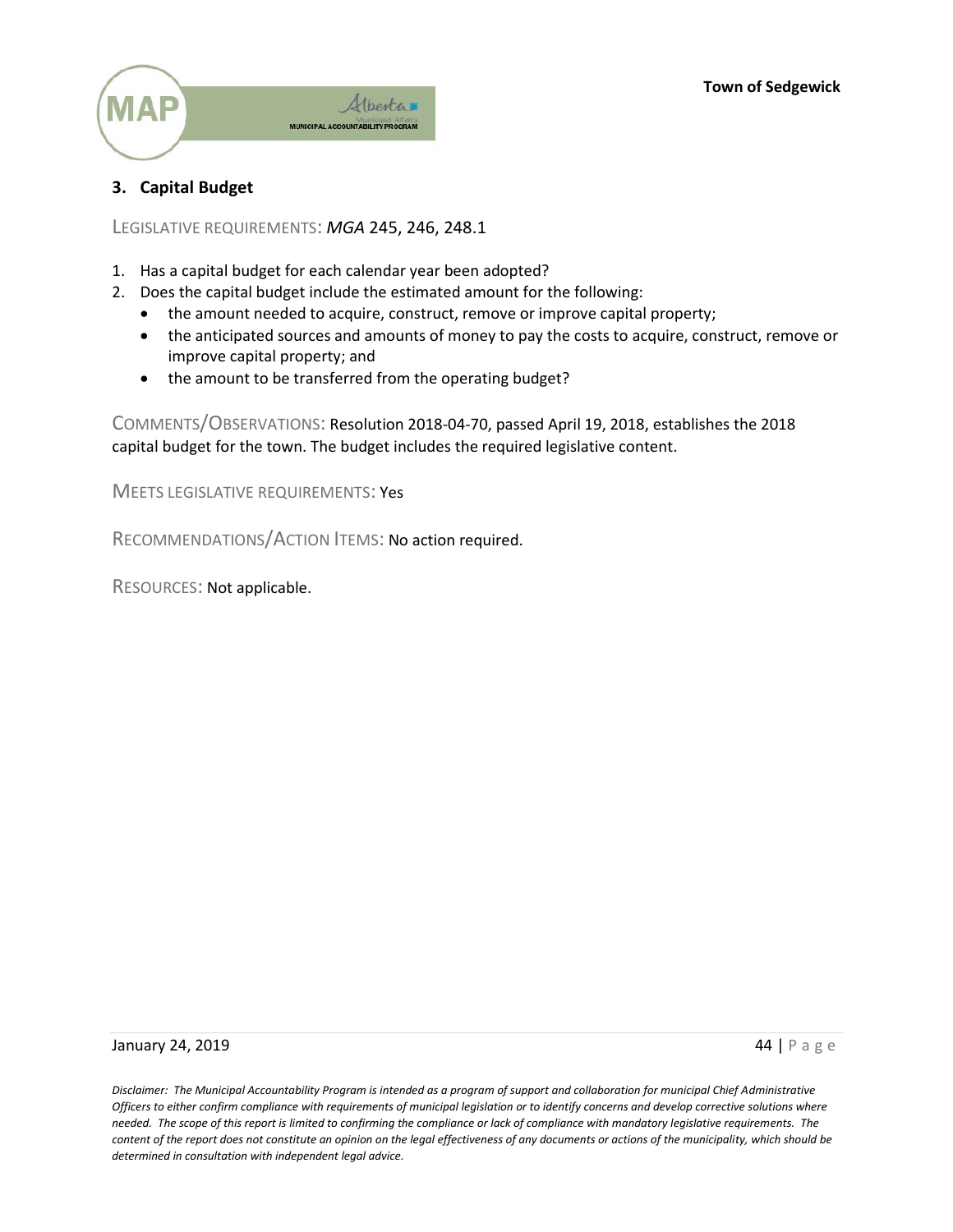

# **4. Financial Records and Receipts**

LEGISLATIVE REQUIREMENTS: *MGA* 268.1

- 1. Are accurate records and accounts kept of the municipality's financial affairs?
- 2. Are actual revenues and expenditures of the municipality, compared with the estimates, reported to council?
- 3. Are revenues of the municipality collected and controlled, and receipts issued in the manner directed by council?

COMMENTS/OBSERVATIONS: The town uses Muniware as the municipal software for accounting processes. Council is provided with variance reports on a quarterly basis. Revenues are collected at the municipal office, and receipts are issued when requested.

MEETS LEGISLATIVE REQUIREMENTS: Yes

RECOMMENDATIONS/ACTION ITEMS: No action required.

RESOURCES: Not applicable.

January 24, 2019 **45 | Page 19 | Page 19 | Page 19 | Page 19 | Page 19 | Page 19 | Page 19 | Page 19 | Page 19 | Page 19 | Page 19 | Page 19 | Page 19 | Page 19 | Page 19 | Page 19 | Page 19 | Page 19 | Page 19 | Page 19 |**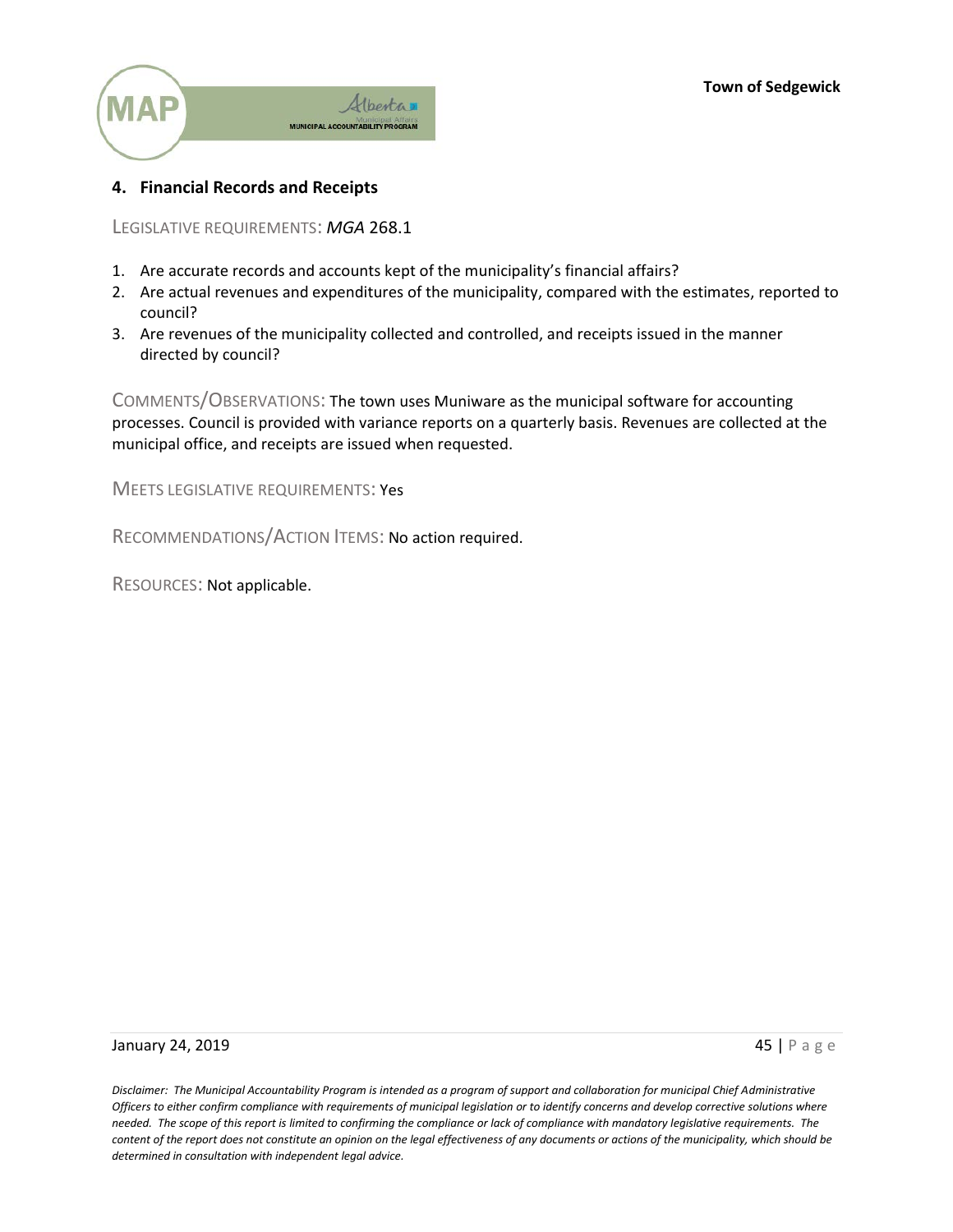

### **5. Municipal Accounts**

LEGISLATIVE REQUIREMENTS: *MGA* 270

1. Is all money belonging to or held by the municipality deposited into a financial institution designated by council?

COMMENTS/OBSERVATIONS: Council resolution 2014.08.152, passed August 5, 2014, designates that the town will use Vision Credit Union as the municipality's financial institution. A bank statement from Vision Credit Union was provided.

MEETS LEGISLATIVE REQUIREMENTS: Yes

RECOMMENDATIONS/ ACTION ITEMS: No action required.

RESOURCES: Not applicable.

**January 24, 2019 46 | Page 12019 46 | Page 12019 12021 12031 12049 12051 12061 12071 12081 12091 12091 12091 12091 12091 12091 12091 12091 12091 12091 12091 12091 12091 12091 12091 12091 12091 12091 12091 12091 12091**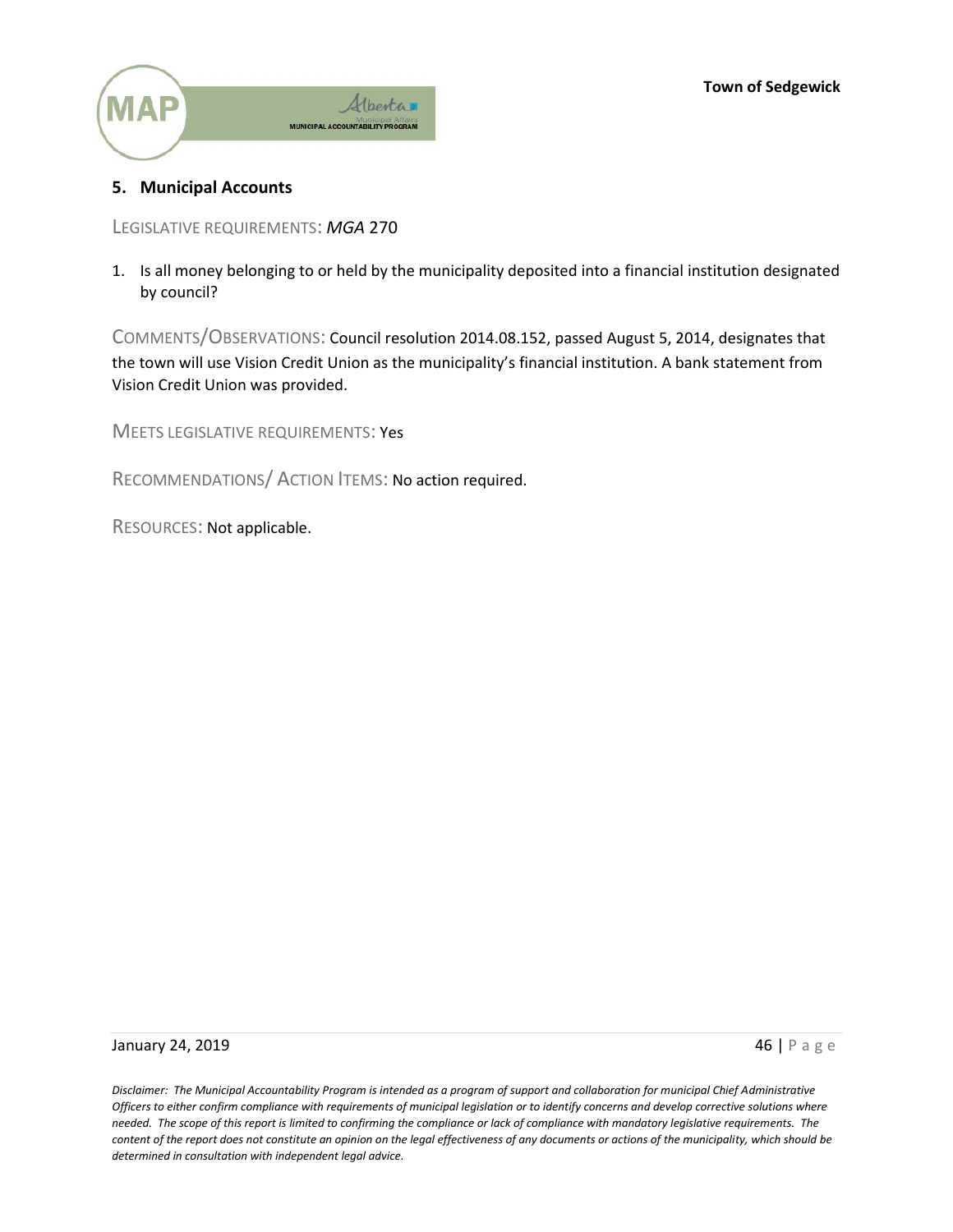

### **6. Fidelity Bond**

LEGISLATIVE REQUIREMENTS: *MGA* 212.1

- 1. Does the municipality annually obtain a fidelity bond or equivalent insurance?
- 2. Does the bond or insurance cover:
	- $\bullet$  the CAO of the municipality;
	- the designated officers of the municipality; and
	- other employees of the municipality?

COMMENTS/OBSERVATIONS: The town holds a policy with the Rural Municipalities of Alberta (RMA) Insurance Services, which met the legislative requirements.

MEETS LEGISLATIVE REQUIREMENTS: Yes

RECOMMENDATIONS/ACTION ITEMS: No action required.

RESOURCES: Not applicable.

January 24, 2019 47 | Page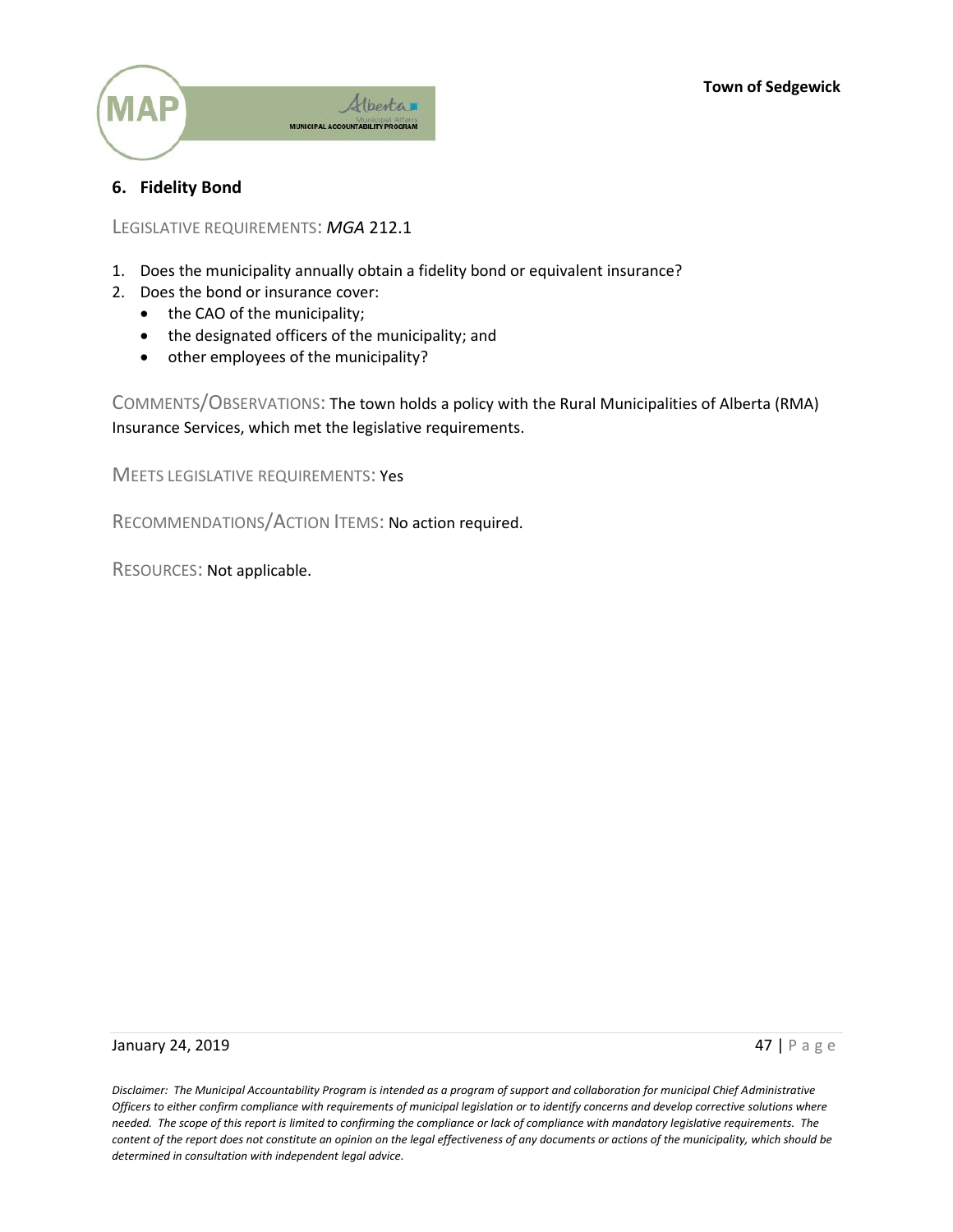

# **7. Auditor, Audited Financial Statements, Auditor Report**

LEGISLATIVE REQUIREMENTS: *MGA* 276, 280, 281

- 1. Has one or more auditors for the municipality been appointed?
- 2. Are annual financial statements of the municipality prepared for the immediately preceding year?
- 3. Do the financial statements include:
	- the municipality's debt limit; and
	- the amount of the municipality's debt as defined in the regulations under section 271?
- 4. Are the financial statements, or a summary of them, and the auditor's report on the financial statements available to the public in the manner the council considers appropriate by May 1 of the year following the year for which the financial statements have been prepared?
- 5. Has council received the auditor's report on the annual financial statements and financial information return of the municipality?

COMMENTS/OBSERVATIONS: The auditor was appointed by resolution 2017.01.15. The auditor presented the audited financial statements at an April 2018 council meeting, and the 2017 financial statements were approved by resolution 2018-04-67.

MEETS LEGISLATIVE REQUIREMENTS: Yes

RECOMMENDATIONS/ACTION ITEMS: No action required.

RESOURCES: Not applicable.

#### January 24, 2019 **48 | Page 19 and 2018** 12:00 12:00 12:00 12:00 12:00 12:00 12:00 12:00 12:00 12:00 12:00 12:00 1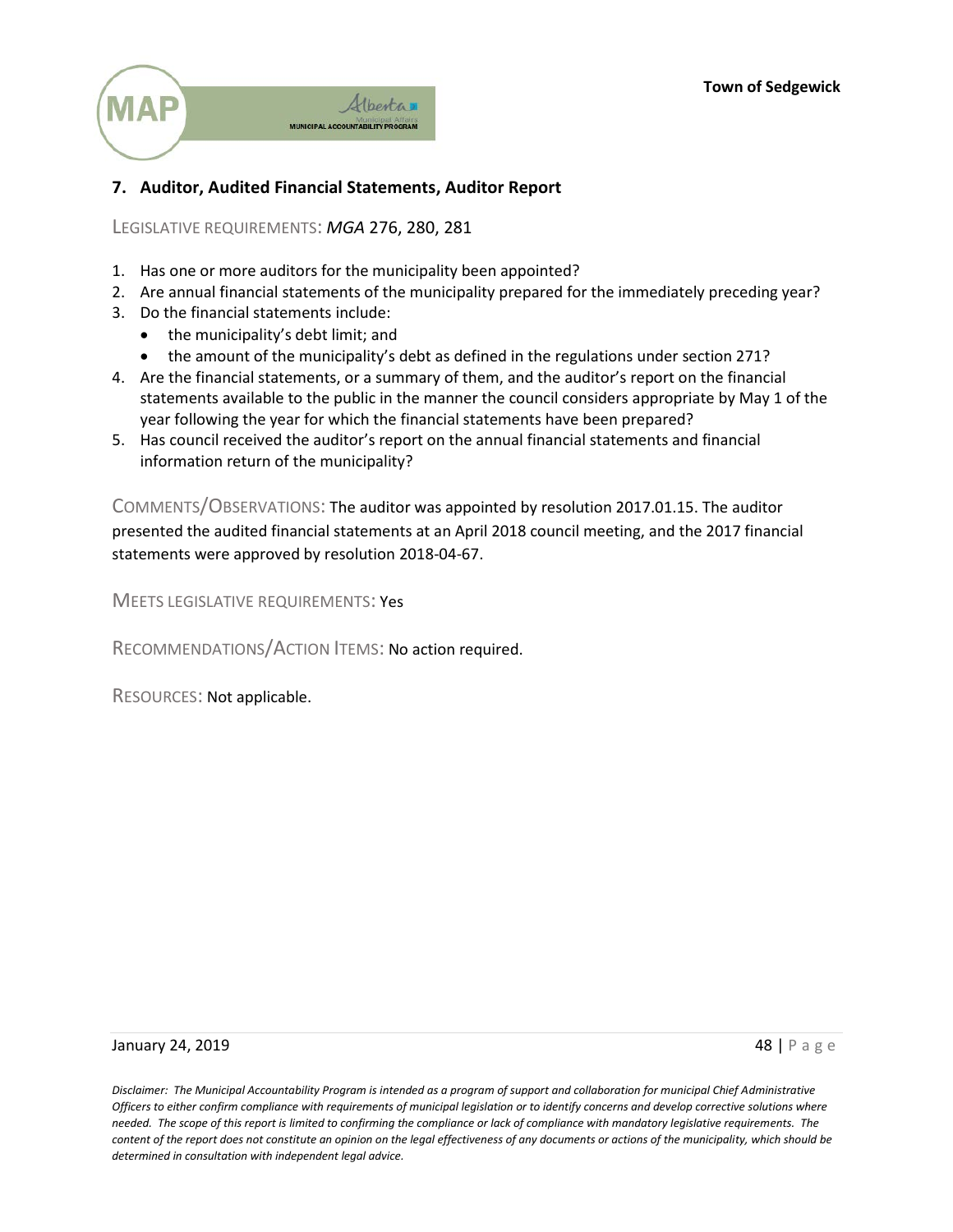

# **8. Salary and Benefits**

LEGISLATIVE REQUIREMENTS: *MGA* 217, Supplementary Accounting Principles and Standards Regulation 313/2000

1. Has information been provided on the salaries of councillors, the chief administrative officer and all designated officers (including the assessor, SDAB clerk and assessment review board clerk) of the municipality?

COMMENTS/OBSERVATIONS: The financial statements contain the salaries and benefits of members of council, as well as the CAO. Moving forward, the disclosure should include the assessor, the assessment review board clerk, and the clerk of the subdivision and development appeal board once these positions are established as designated officers.

MEETS LEGISLATIVE REQUIREMENTS: Yes

RECOMMENDATIONS/ ACTION ITEMS: No action required.

RESOURCES: Not applicable.

January 24, 2019 **49 | Page 19 | Page 19 | Page 19 | Page 19 | Page 19 | Page 19 | Page 19 | Page 19 | Page 19 | Page 19 | Page 19 | Page 19 | Page 19 | Page 19 | Page 19 | Page 19 | Page 19 | Page 19 | Page 19 | Page 19 |**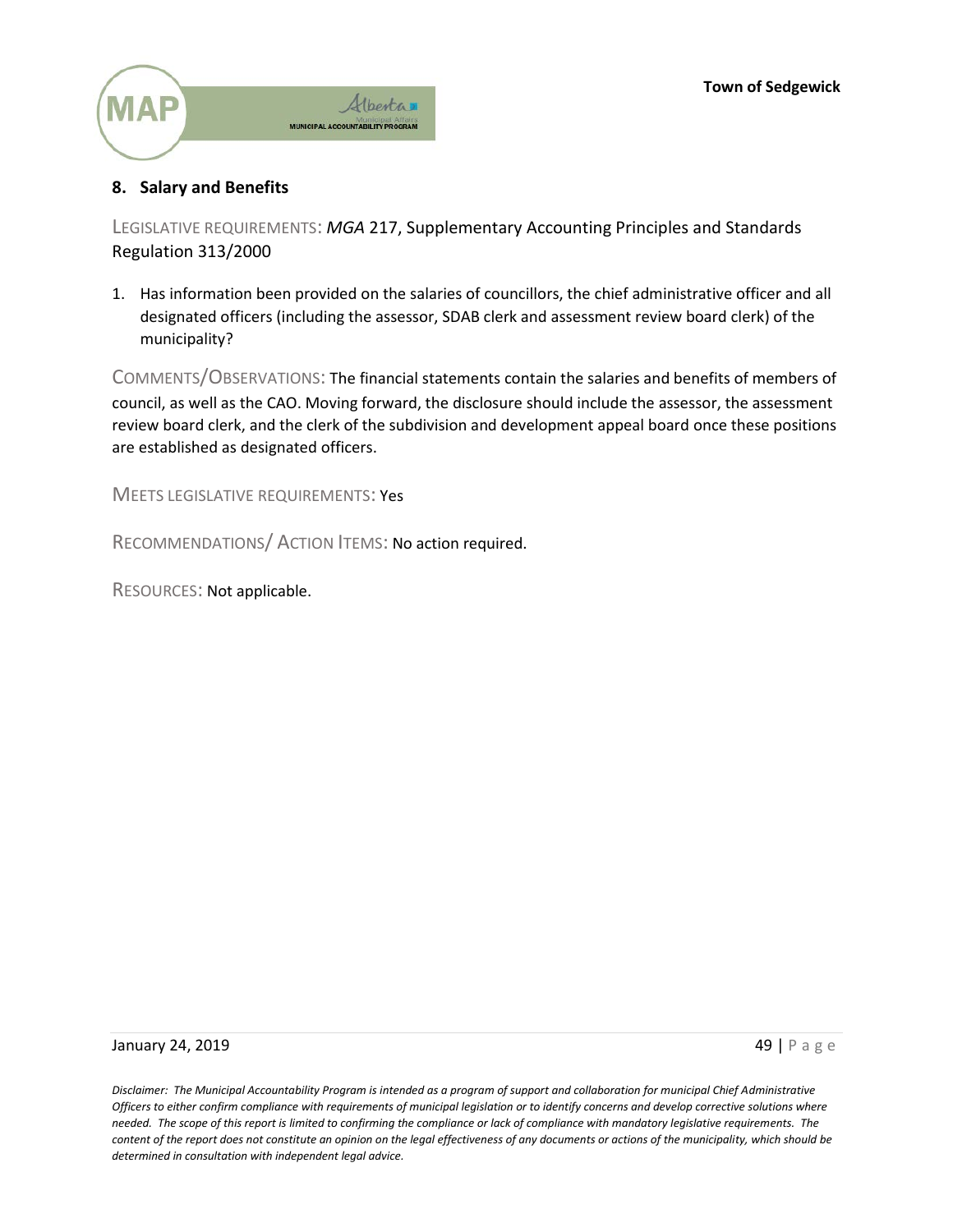

### **9. Management Letter**

LEGISLATIVE REQUIREMENTS: *MGA* 281(3)

1. Has council received a separate auditor's report on any improper or unauthorized transaction or non-compliance with this or another enactment or a bylaw that is noted during the course of an audit?

COMMENTS/OBSERVATIONS: The town had communication from the auditor advising that a management letter would not be provided because of good financial processes in place.

MEETS LEGISLATIVE REQUIREMENTS: Yes

RECOMMENDATIONS/ ACTION ITEMS: No action required.

RESOURCES: Not applicable.

January 24, 2019  $\Box$  Solid Contract to the contract of the contract of the contract of the contract of the contract of the contract of the contract of the contract of the contract of the contract of the contract of the c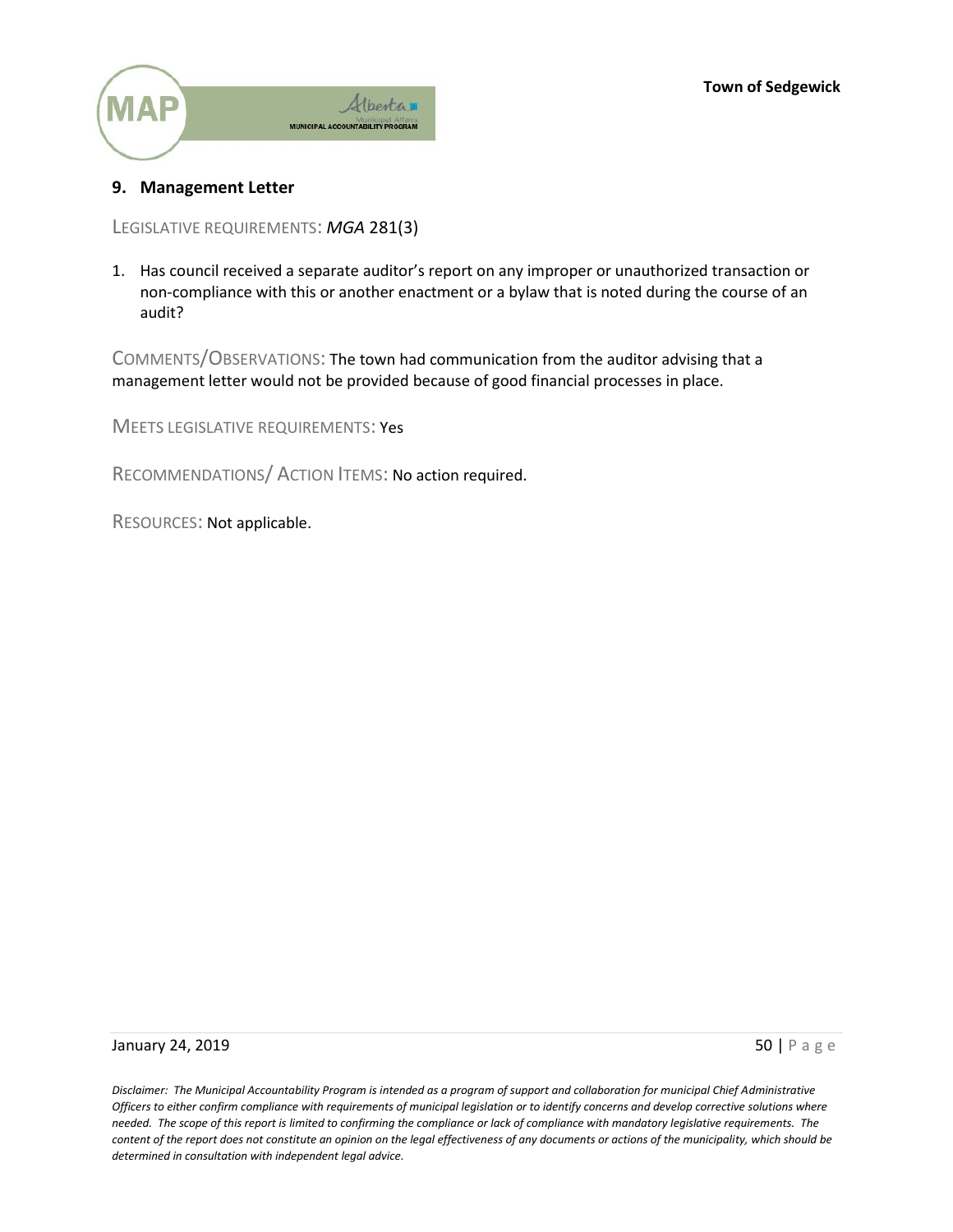

# **10. Three-Year Operating Plan and Five-Year Capital Plan (for discussion only)**

LEGISLATIVE REQUIREMENTS: *MGA* 283.1, Municipal Corporate Planning Regulation 192/2017

1. Each municipality must prepare a written plan respecting its anticipated financial operations over a period of at least the next three financial years. Also, each municipality must prepare a written plan respecting its anticipated capital property additions over a period of at least the next five financial years. The first financial plans will need to be prepared by the end of 2019 and cover the 2020 to 2022 financial, or 2020 to 2024 capital period.

COMMENTS/OBSERVATIONS: The municipality is aware that written plans for financial operations and capital plans are a new legislative requirement, and have the plans in place.

MEETS LEGISLATIVE REQUIREMENTS: Yes

RECOMMENDATIONS/ACTION ITEMS: No action required.

RESOURCES: Not applicable.

January 24, 2019  $\overline{51}$  | P a g e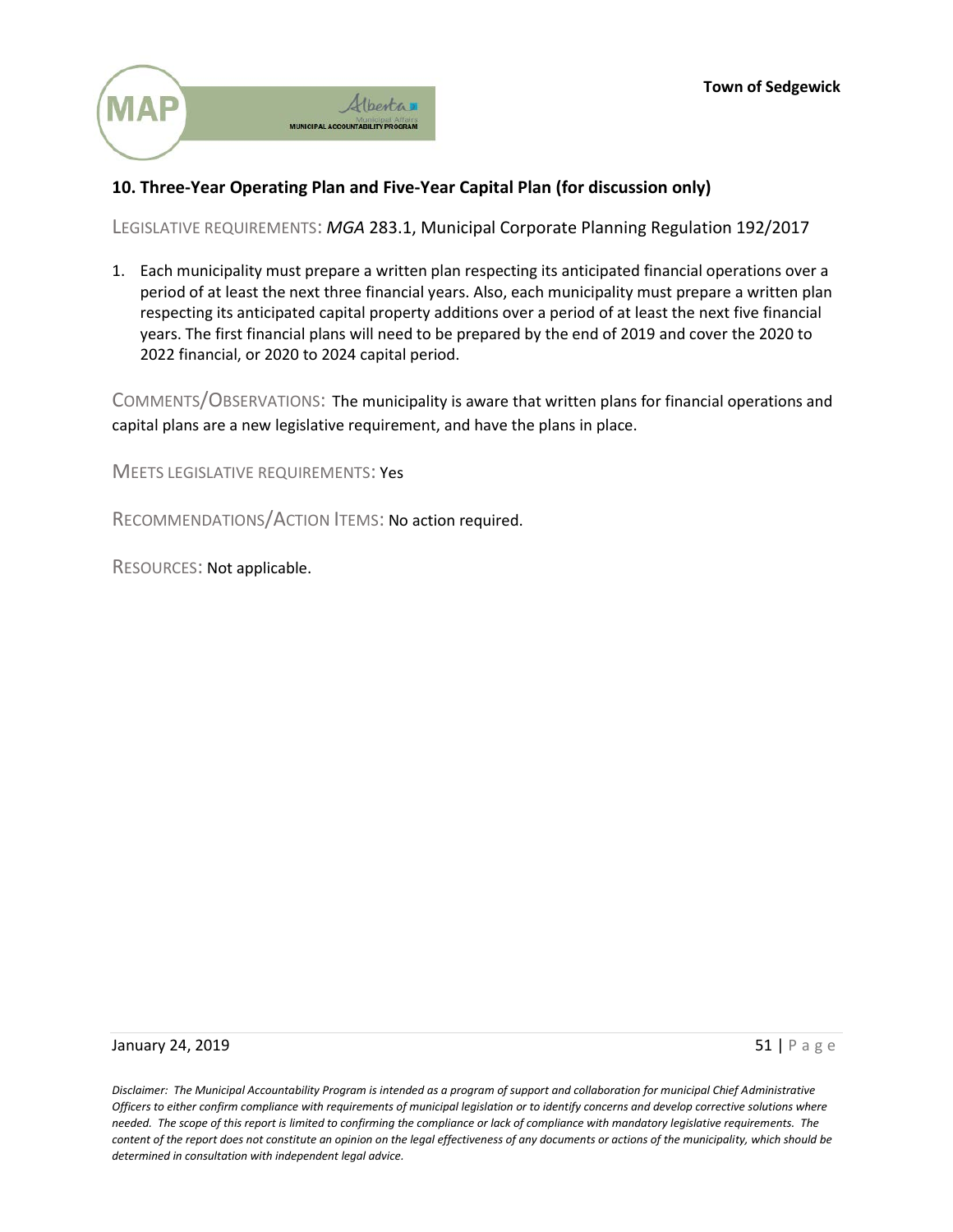

# *3.9 Assessment and Taxation*

### **1. Assessment Roll**

LEGISLATIVE REQUIREMENTS: *MGA* 284.2(1), 307

- 1. Has a person who has the qualifications as set out in the Municipal Assessor Regulation 347/2009 been appointed to the position of designated officer to carry out the functions of a municipal assessor?
- 2. Is the assessment roll available for inspection?
- 3. Is there a fee for this?
- 4. Does the municipality have a bylaw to establish this fee?

COMMENTS/OBSERVATIONS: The town has appointed a qualified assessor by resolution 2018-03-51. The assessment roll is available for inspection without a fee. Council must pass a bylaw establishing the assessor as a designated officer.

MEETS LEGISLATIVE REQUIREMENTS: No

RECOMMENDATIONS/ ACTION ITEMS: As previously recommended on page 30, the assessor must be a designated officer of the municipality in accordance with section 284.2(2) of the *MGA*.

RESOURCES: Municipal Affairs Assessment Advisors are available to provide assessment support by calling toll-free 310-0000 and then 780-422-1377.

MUNICIPAL RESPONSE: Response to the findings, or comments, status or action to be taken including key milestones and deadlines. Where resolutions of council are required please provide the date of approval and resolutions of council and/or bylaw numbers.

#### January 24, 2019  $\overline{52}$  | Page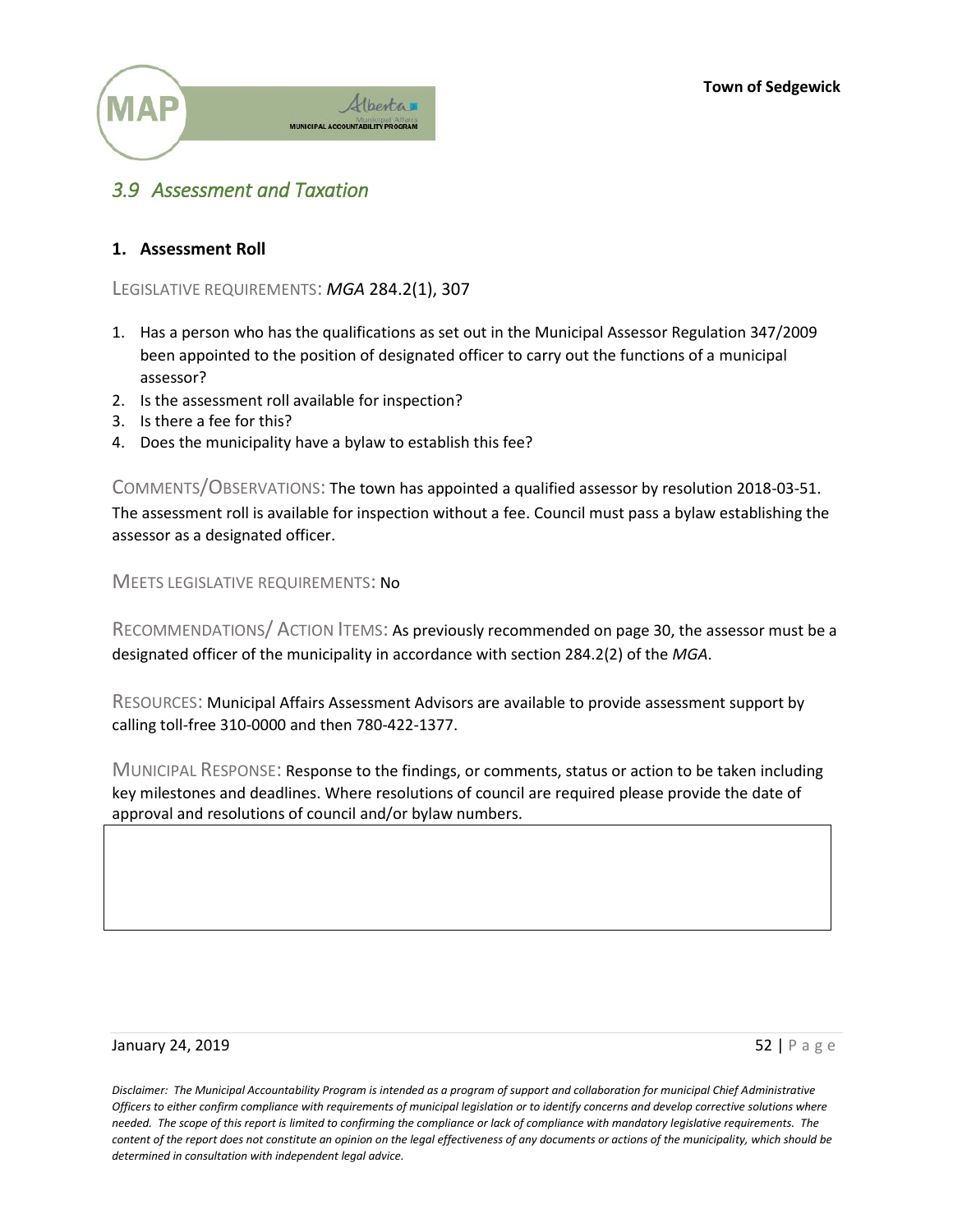

# **2. Tax Roll**

LEGISLATIVE REQUIREMENTS: *MGA* 327, 329

- 1. Has an annual tax roll been prepared for the municipality?
- 2. Does the tax roll include the following:
	- a description sufficient to identify the location of the property or business;
	- name and mailing address of the taxpayer;
	- the assessment;
	- the name, tax rate, and amount of each tax imposed in respect of the property or business;
	- the total amount of all taxes imposed in respect of the property or business;
	- the amount of tax arrears; and
	- if the property is subject to an agreement between the taxpayer and the municipality (section 347 or 364)?

COMMENTS/OBSERVATIONS: An annual tax roll has been completed, and contains the required legislated content.

MEETS LEGISLATIVE REQUIREMENTS: Yes

RECOMMENDATIONS/ACTION ITEMS: No action required.

RESOURCES: Not applicable.

January 24, 2019  $\overline{53}$  | Page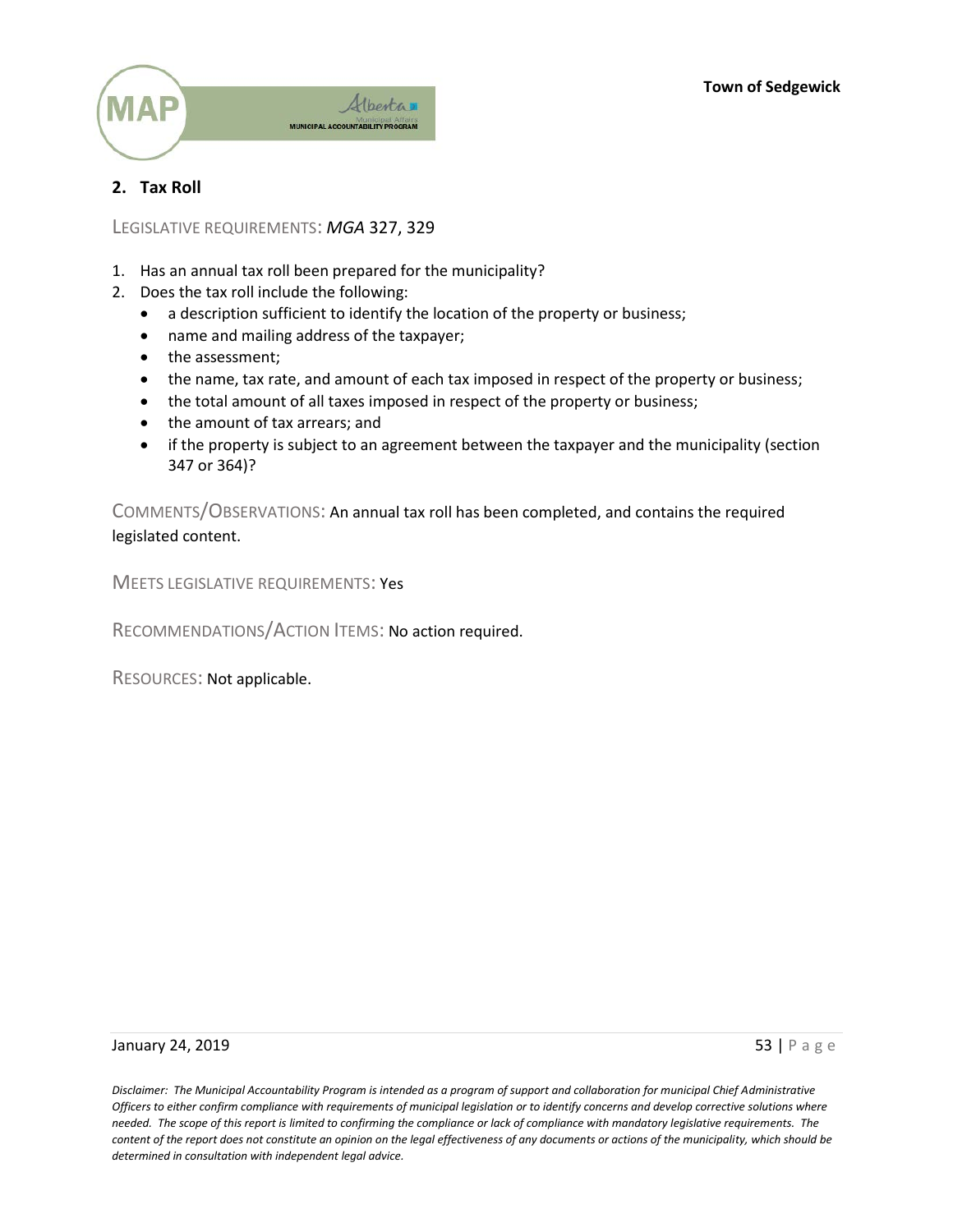

### **3. Prepare Tax Notices**

LEGISLATIVE REQUIREMENTS: *MGA* 333

- 1. Are tax notices prepared annually for all taxable property and businesses shown on the tax roll of the municipality?
- 2. Are the tax notices sent to the taxpayers?

COMMENTS/OBSERVATIONS: Tax notices are prepared annually, and sent to taxpayers in accordance with *MGA* requirements.

MEETS LEGISLATIVE REQUIREMENTS: Yes

RECOMMENDATIONS/ ACTION ITEMS: No action required.

RESOURCES: Not applicable.

January 24, 2019  $\overline{54}$  | Page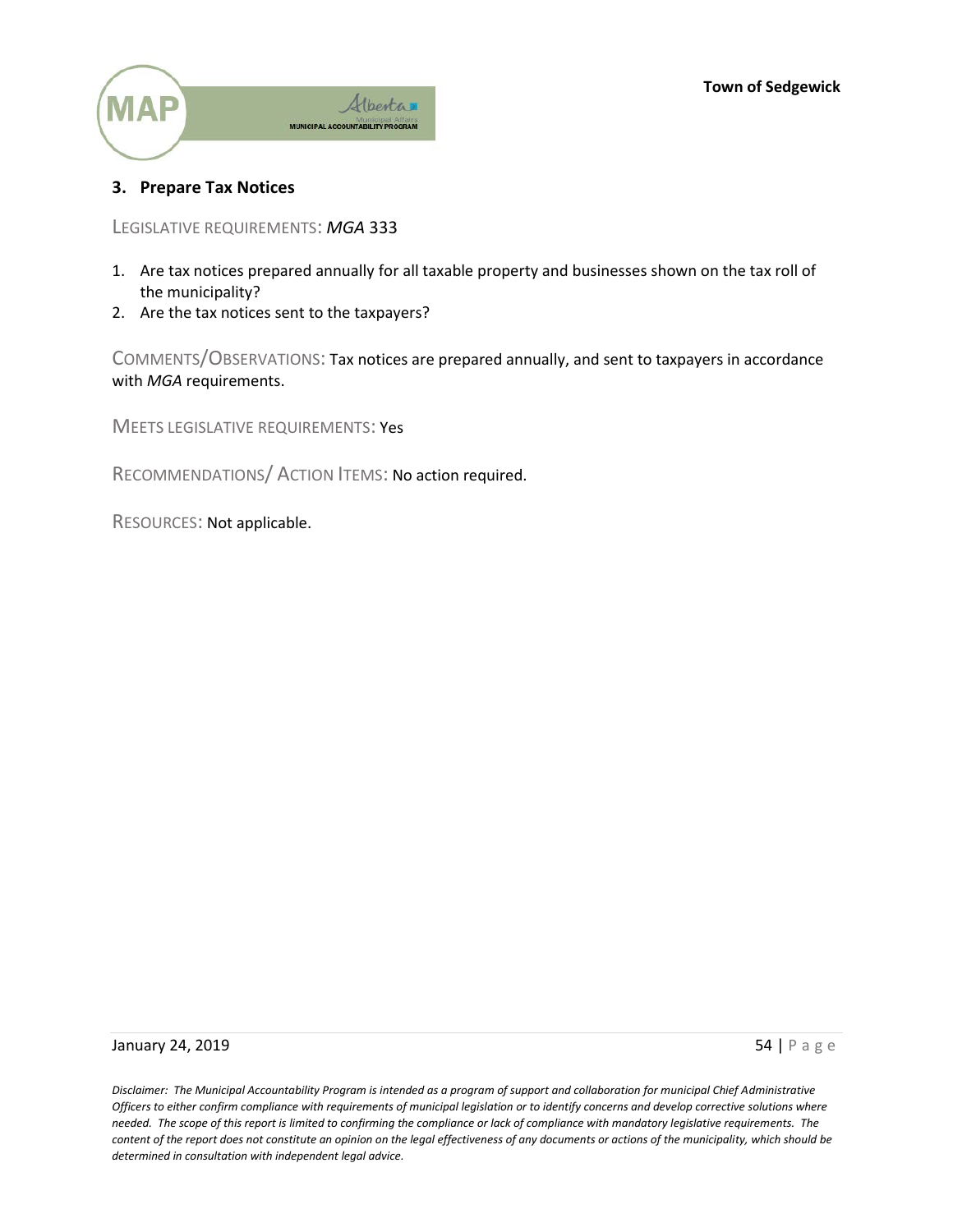

### **4. Content of Tax Notices**

### LEGISLATIVE REQUIREMENTS: *MGA* 334, 460

- 1. Does the municipality provide for a combined property assessment and tax notice?
- 2. Does the municipal property tax notice show the following:
	- the same information that is required to be shown on the tax roll;
	- $\bullet$  the date the tax notice is sent to the taxpayer;
	- the amount of the requisitions, any one or more of which may be shown separately or as part of a combined total;
	- except when the tax is a property tax, the date by which a complaint must be made, which date must not be less than 30 days after the tax notice is sent to the taxpayer;
	- $\bullet$  the name and address of the designated officer with whom a complaint must be filed;
	- the dates on which penalties may be imposed if the taxes are not paid; and
	- information on how to request a receipt for taxes paid?

COMMENTS/OBSERVATIONS: The town provides for a combined tax and assessment notice. The notice includes all legislated content.

MEETS LEGISLATIVE REQUIREMENTS: Yes

RECOMMENDATIONS/ACTION ITEMS: No action required.

RESOURCES: Not applicable.

#### January 24, 2019  $\overline{5}$  | Page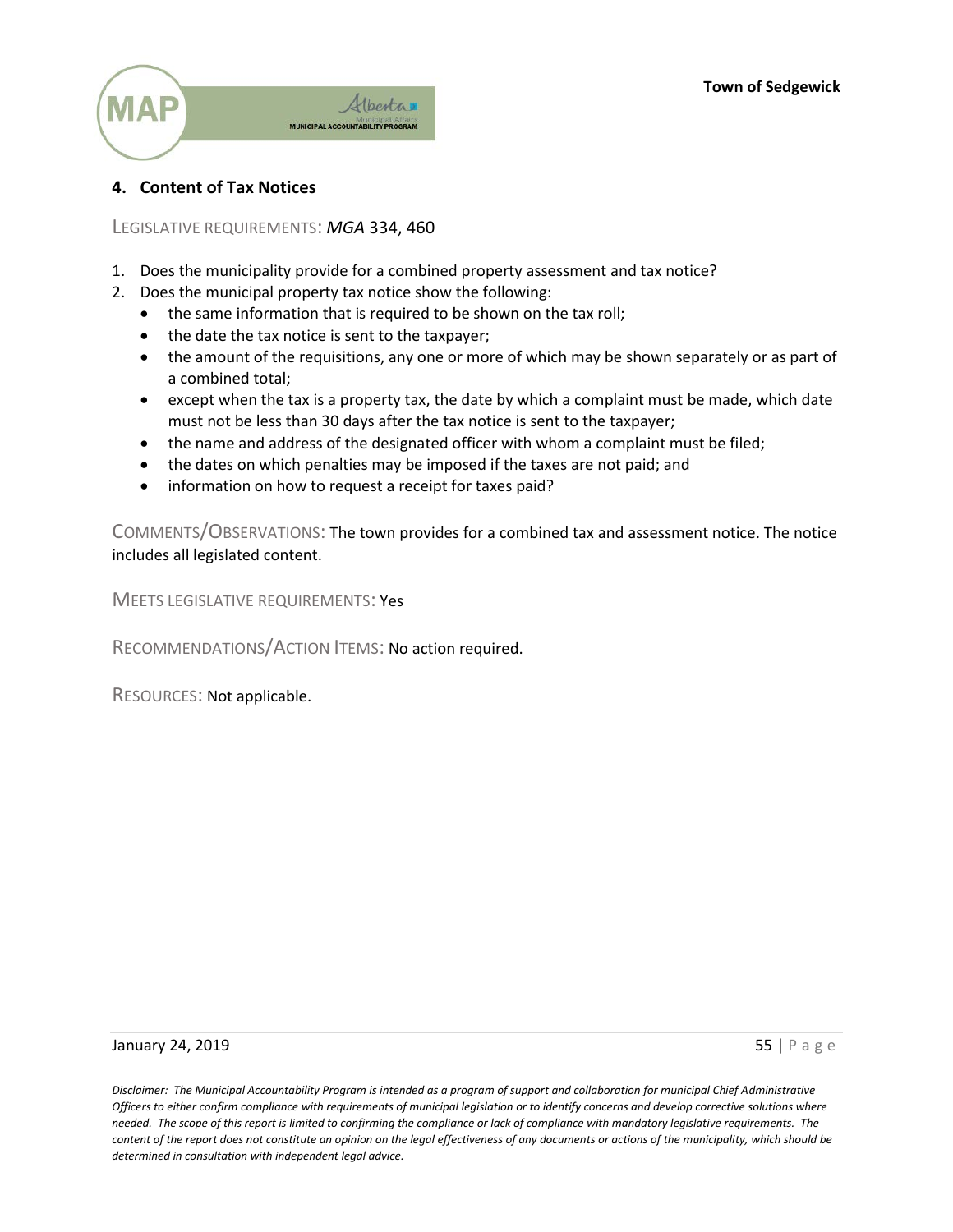

### **5. Certify Date of Mailing**

LEGISLATIVE REQUIREMENTS: *MGA* 335, 336

- 1. Has a designated officer certified the date the tax notices were sent?
- 2. Have the tax notices been sent before the end of the year in which the taxes were imposed?

COMMENTS/OBSERVATIONS: A designated officer certified the date the tax notices were sent in the local newspaper.

MEETS LEGISLATIVE REQUIREMENTS: Yes

RECOMMENDATIONS/ACTION ITEMS: No action required.

RESOURCES: Not applicable.

January 24, 2019  $\overline{56}$  | Page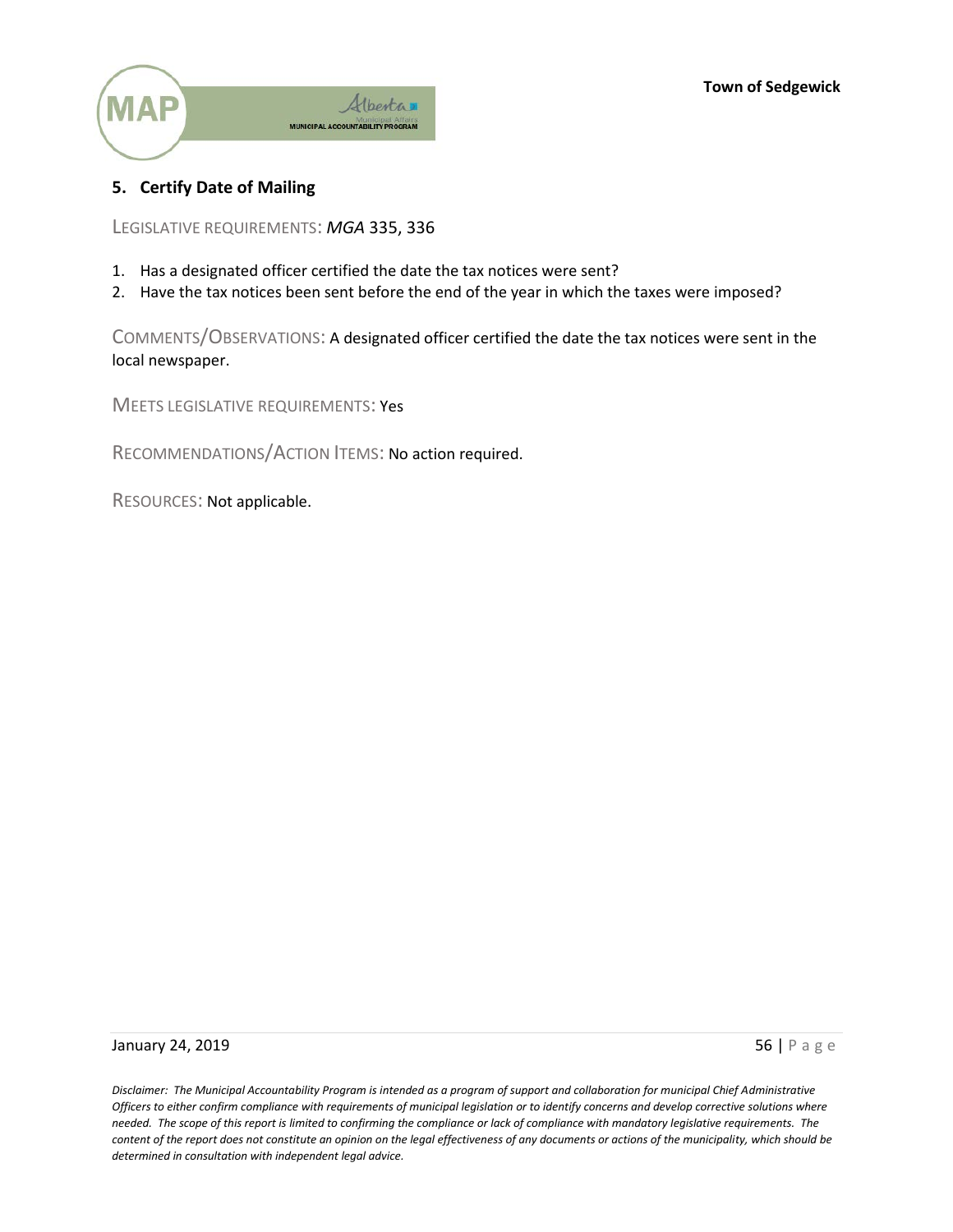

# **6. Tax Arrears List**

LEGISLATIVE REQUIREMENTS: *MGA* 412, 436.03

- 1. Has a tax arrears list been prepared showing the parcels of land in the municipality in respect of which there are tax arrears?
- 2. Has the list been sent to the Registrar and to the Minister responsible for the *Unclaimed Personal Property and Vested Property Act*?
- 3. Has the list been posted in a place that is accessible to the public during regular business hours?
- 4. Were persons notified who are liable to pay the tax arrears that a tax arrears list has been prepared and sent to the Registrar?

COMMENTS/OBSERVATIONS: The town prepared the tax arrears list, and submitted it to the registrar March 6, 2018, which prior to the March 31 due date. There were no designated manufactured home properties in arrears that required notification. The list has been publicly posted in the front foyer of the municipal office, and the proper notifications to persons liable to pay were made.

MEETS LEGISLATIVE REQUIREMENTS: Yes

RECOMMENDATIONS/ACTION ITEMS: No action required.

RESOURCES: Not applicable.

January 24, 2019  $\overline{57}$  | P a g e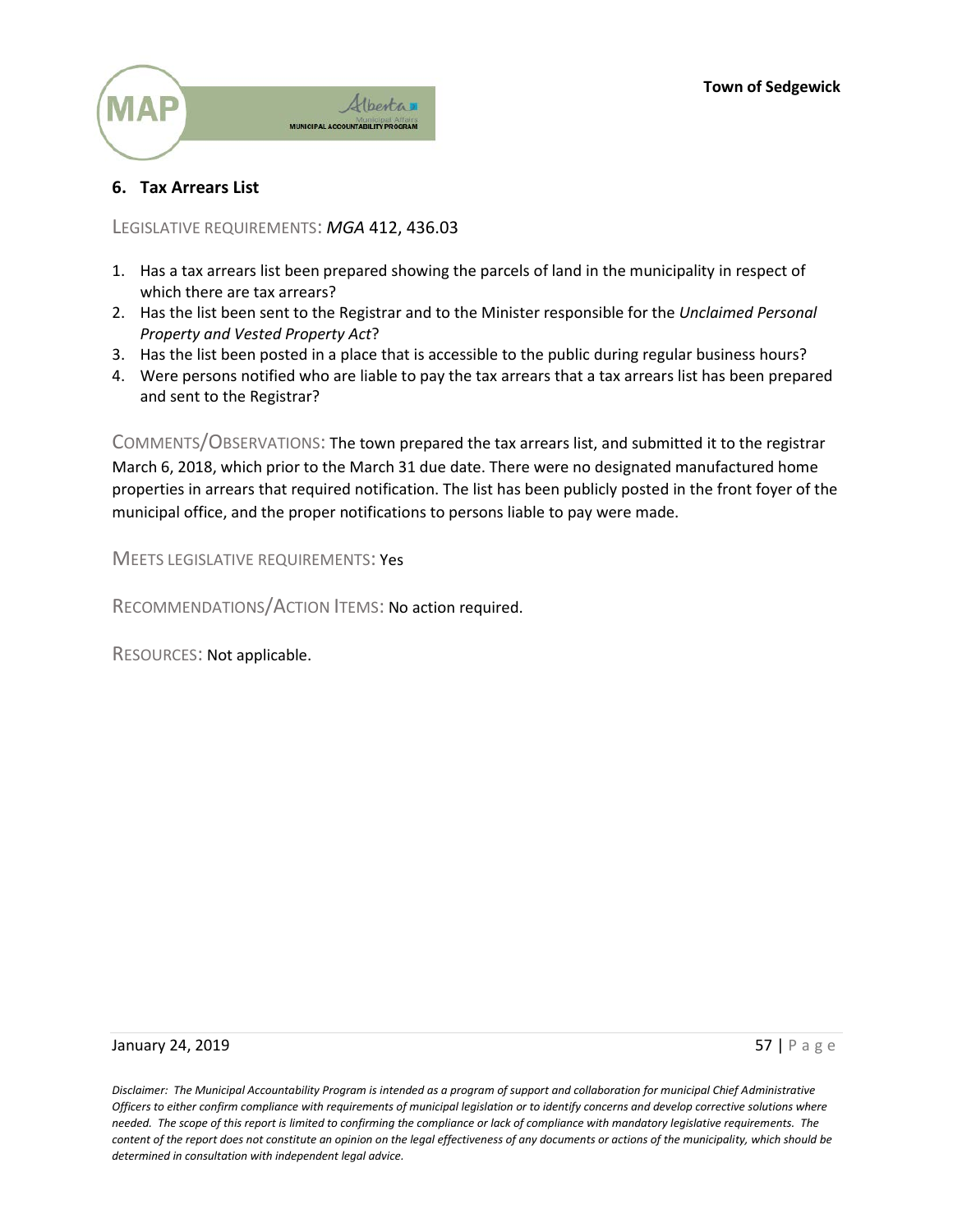

## **7. Tax Sale**

LEGISLATIVE REQUIREMENTS: *MGA* 418, 436.08

1. Have those properties appearing on the tax arrears list been offered for sale within the time frame provided?

COMMENTS/OBSERVATIONS: Tax arrears balances have been brought up to date; therefore, the town has not been required to conduct a tax sale recently. In the event that the town encounters a tax sale, the following resource has been provided.

MEETS LEGISLATIVE REQUIREMENTS: Yes

RECOMMENDATIONS/ ACTION ITEMS: No action required.

RESOURCES: Municipal Affairs has developed a resource for assisting municipalities in A Guide to Tax [Recovery in Alberta.](http://www.municipalaffairs.alberta.ca/documents/A%20Guide%20to%20Tax%20Recovery%20in%20Alberta.pdf) 

MUNICIPAL RESPONSE: Not applicable.

January 24, 2019  $\overline{58}$  | Page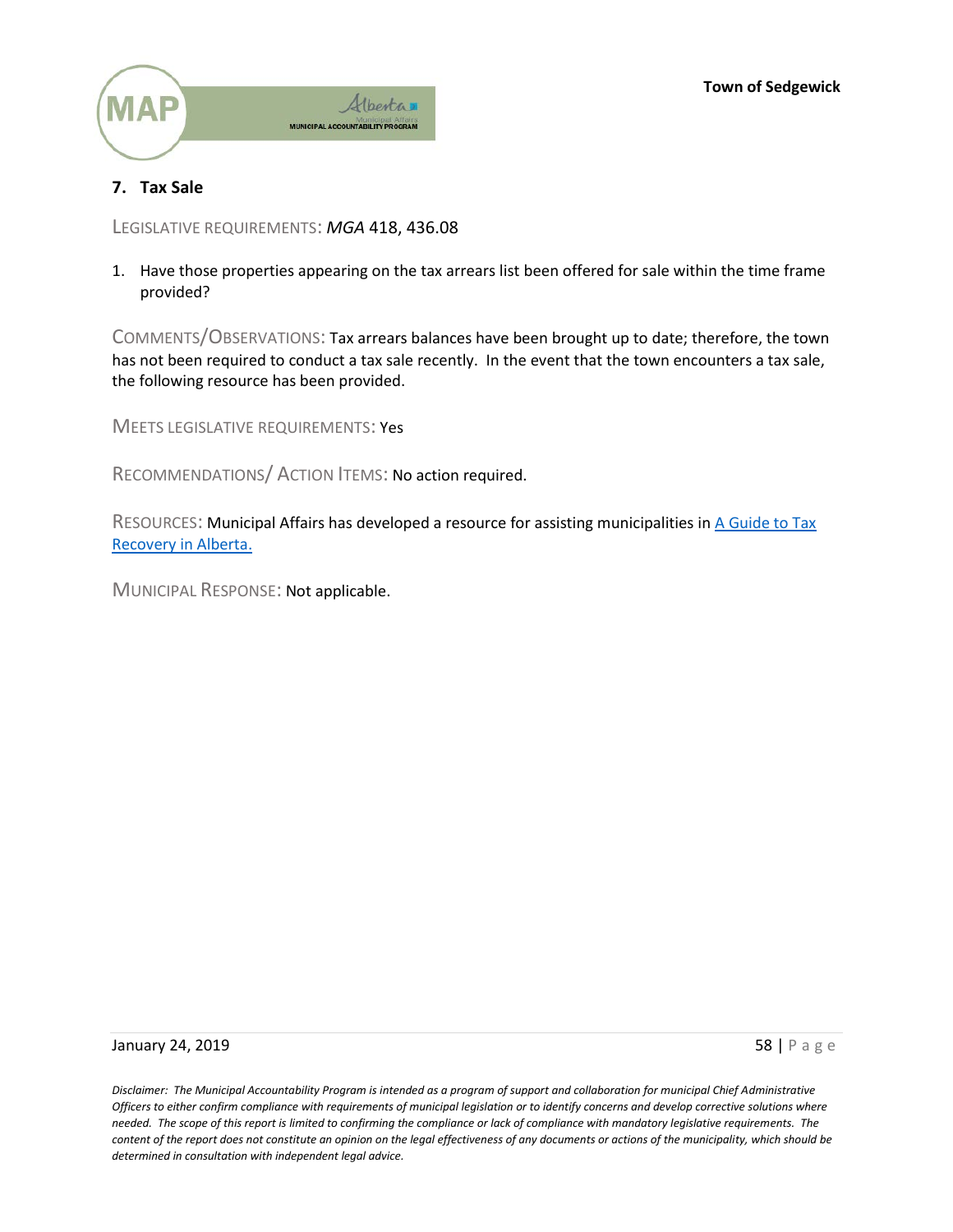

# *3.10 Planning*

### **1. Subdivision Authority**

LEGISLATIVE REQUIREMENTS: *MGA* 623, 625-626

- 1. Is there a bylaw establishing the subdivision authority for the municipality?
- 2. Does the structure of the subdivision authority comply with section 623(2) which specifies that it may include one or more of the following:
	- any or all members of council;
	- a designated officer;
	- a municipal planning commission;
	- any other person or organization?

COMMENTS/OBSERVATIONS: Bylaw 546/18, passed October 18, 2018, establishes the subdivision authority to be the chief administrative officer.

MEETS LEGISLATIVE REQUIREMENTS: Yes

RECOMMENDATIONS/ACTION ITEMS: No action required.

RESOURCES: Not applicable.

January 24, 2019 59 | Page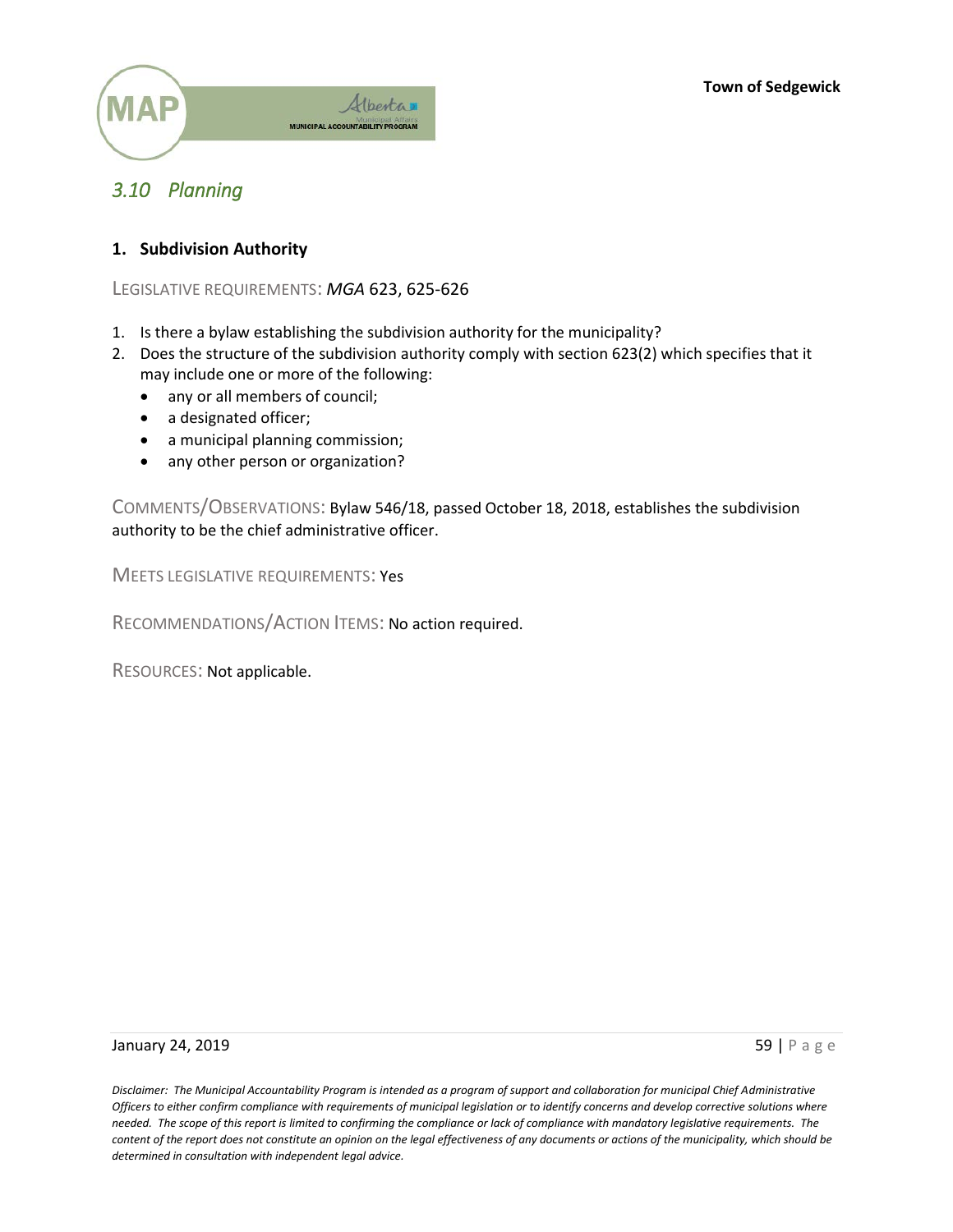

### **2. Development Authority**

LEGISLATIVE REQUIREMENTS: *MGA* 624, 625 - 626

- 1. Is there a bylaw establishing the development authority for the municipality?
- 2. Does the structure of the development authority comply with section 624(2) which specifies that it may include one or more of the following:
	- a designated officer;
	- a municipal planning commission;
	- any other person or organization?

COMMENTS/OBSERVATIONS: Land use bylaw 461, passed in 2012, establishes the development authority to be the development officer, as a designated officer, and the municipal planning commission (MPC).

MEETS LEGISLATIVE REQUIREMENTS: Yes

RECOMMENDATIONS/ACTION ITEMS: No action required.

RESOURCES: Not applicable.

January 24, 2019 **60 | Page 12, 2019 60 | Page 12, 2019 60 | Page 12, 2019 60 | Page 12, 2019 60 | Page 12, 2019 60 | Page 12, 2019 60 | Page 12, 2019 60 | Page 12, 2019 60 | Page 12, 2019 60 | Page 12,**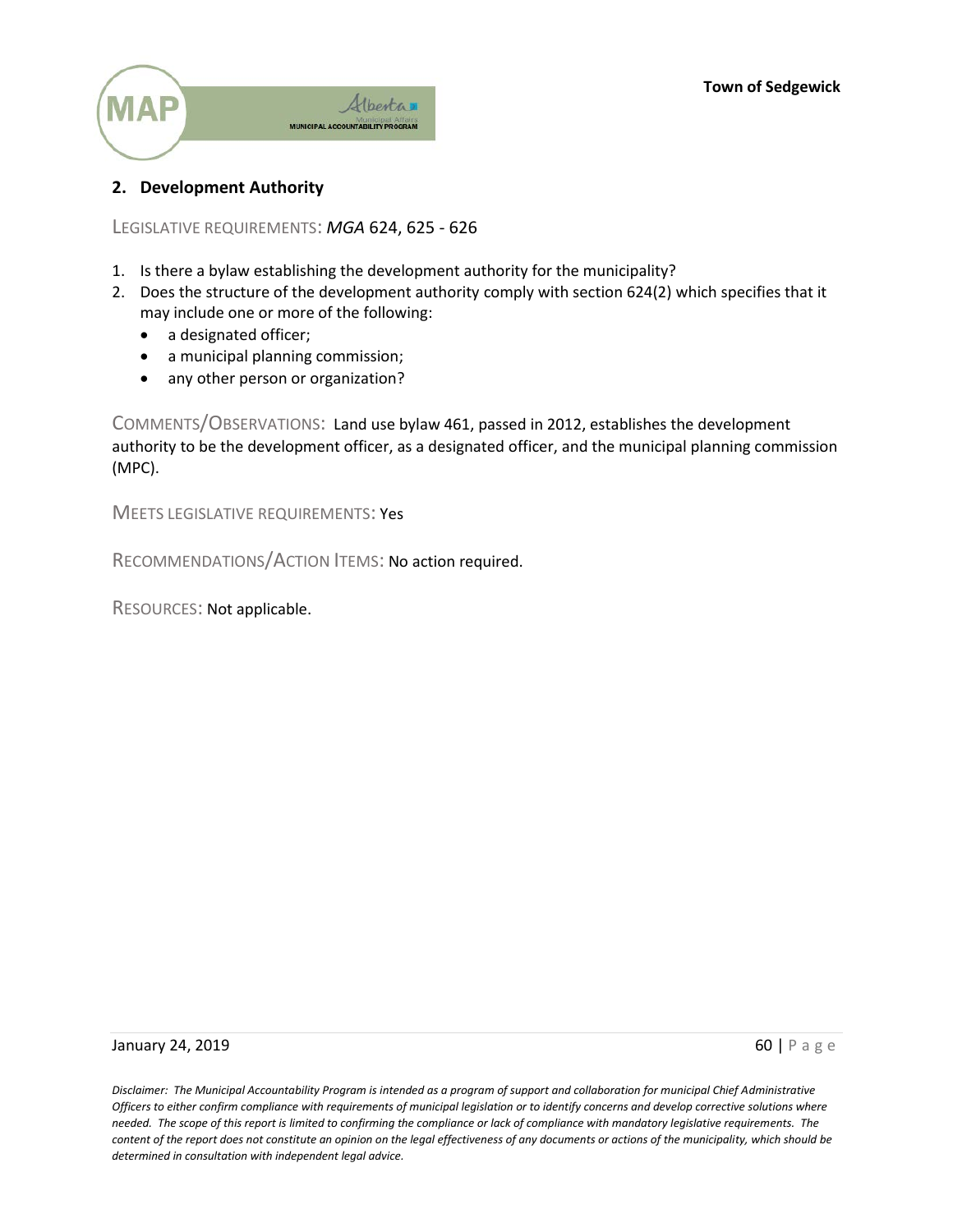

# **3. Subdivision and Development Appeal Board (SDAB)**

LEGISLATIVE REQUIREMENTS: *MGA* 627, 628, Subdivision and Development Regulation 43/2002, Subdivision and Development Appeal Board Regulation 195/2017

- 1. Is a subdivision and development appeal board bylaw or intermunicipal agreement established?
- 2. Do the SDAB members exclude those who are:
	- municipal employees;
	- **•** members of the municipal planning commission; and
	- individuals who can carry out subdivision and development powers on behalf of the municipality?
- 3. Is there no more than one councillor appointed as a member to the appeal board?
	- If more than one, is there Ministerial approval for the additional councillors to sit on the panel?
- 4. Are the active members of the SDAB trained?
- 5. Is there a clerk appointed to the SDAB, and is that person a designated officer?
- 6. Has the clerk received SDAB training?
- 7. Has the clerk kept a record of the hearings?

COMMENTS/OBSERVATIONS: Bylaw 489, passed June 21, 2012, establishes the Flagstaff Regional subdivision and development appeal board (SDAB). The bylaw does not address membership, training, or the appointment of the clerk as a designated officer.

### MEETS LEGISLATIVE REQUIREMENTS: No

RECOMMENDATIONS/ACTION ITEMS: The town must, by bylaw, establish an SDAB which meets all legislative requirements of Sections 627 and 628 of the *MGA,* and the accompanying regulations 43/2002 and 195/2017. Since all members should have the same bylaw, it would be advisable to work with all member municipalities of the regional assessment review board, as well as their legal counsel, to ensure that member bylaws are consistent with the requirements of the *MGA*.

RESOURCES: Municipal Affairs has developed an SDAB training guidebook and several fact sheets to assist municipalities, which can be found at the [SDAB website.](https://open.alberta.ca/publications/9781460140031) In addition, Municipal Affairs Planning Advisors are available to discuss these topics further by calling toll-free 310-0000 and then 780-427-2225.

#### January 24, 2019 **61 | Page 120 | Page 120 | Page 120 | Page 120 | Page 120 | Page 120 | Page 120 | Page 120 | Page 120 | Page 120 | Page 120 | Page 120 | Page 120 | Page 120 | Page 120 | Page 120 | Page 120 | Page 120 |**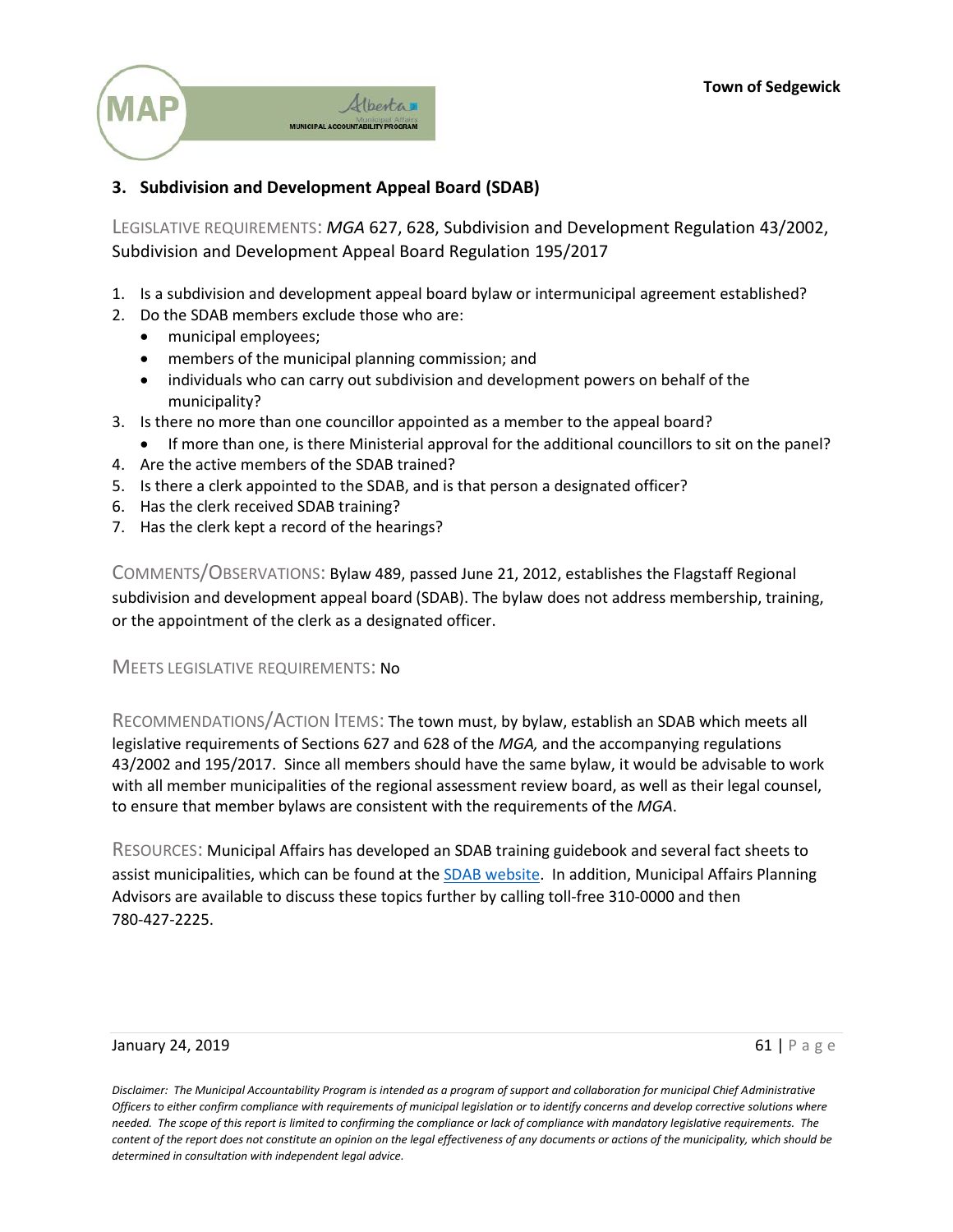

MUNICIPAL RESPONSE: Response to the findings, or comments, status or action to be taken including key milestones and deadlines. Where resolutions of council are required please provide the date of approval and resolutions of council and/or bylaw numbers.

January 24, 2019 **62 | Page 12019** 62 | Page 12019 62 | Page 12021 62 | Page 12021 62 | Page 12022 62 | Page 12022 62 | Page 12022 62 | Page 12022 62 | Page 12022 62 | Page 12022 62 | Page 12022 62 | Page 12022 62 | Page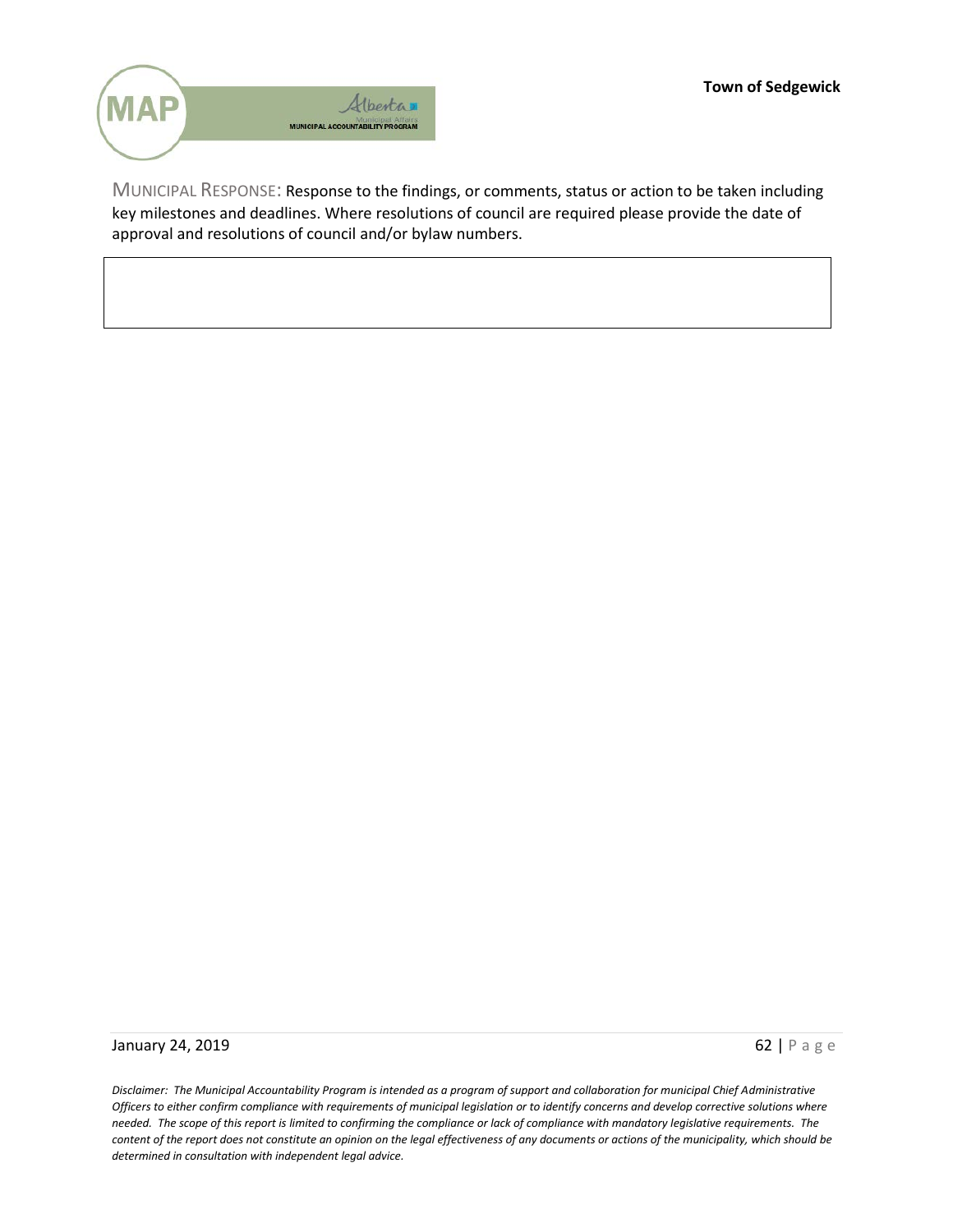

# **4. Subdivision Applications and Decision**

LEGISLATIVE REQUIREMENTS: *MGA* 653, 653.1, 679, Subdivision and Development Regulation 43/2002, Subdivision and Development Appeal Board Regulation 195/2017

- 1. Are the forms set out in schedules 1 and 2 of the Subdivision and Development Regulation used for all subdivision application and deferred reserve caveat decisions?
- 2. If required, were written referrals sent according to legislation?
- 3. Have all the mandatory requirements in section 653 and 653.1 of the MGA been met?
- 4. If there have been appeals, did the SDAB clerk give five days' notice of the hearing to the appropriate stakeholders?

COMMENTS/OBSERVATIONS: The town has not had any completed subdivision applications since 1980. The town has just received a subdivision application, and are in the process of reviewing the application.

MEETS LEGISLATIVE REQUIREMENTS: Yes

RECOMMENDATIONS/ACTION ITEMS: No action required.

RESOURCES: Not applicable.

January 24, 2019 **63 | Page 12019** 63 | Page 12019 63 | Page 12019 63 | Page 12019 63 | Page 12019 63 | Page 12019 63 | Page 12019 63 | Page 12019 63 | Page 12019 63 | Page 12019 63 | Page 12019 63 | Page 12019 63 | Page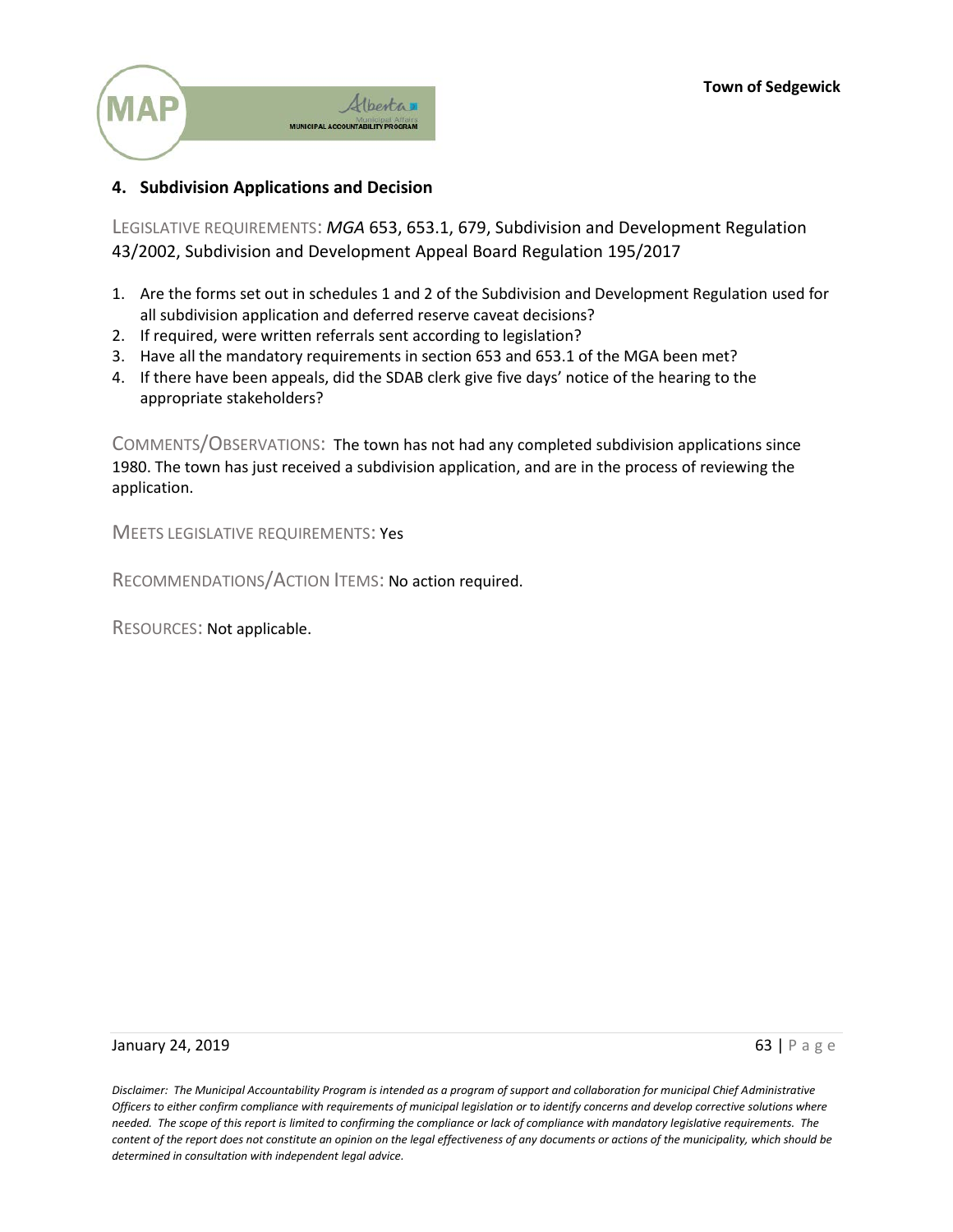

## **5. Development Applications**

LEGISLATIVE REQUIREMENTS: *MGA* 683.1, 686, 687

- 1. Did the development authority review the application within 20 days to determine if it was complete?
- 2. If deemed complete, did the applicant get a notification that the application is complete, or if deemed incomplete, did the applicant get a notification from the development authority that the application is incomplete?
- 3. If the development permit application is refused, was a notice issued to the applicant?
- 4. Are appeal hearings held within 30 days after the receipt of a notice of appeal by the SDAB?
- 5. Does the SDAB give at least five days notice in writing of the hearing:
	- $\bullet$  to the appellant;
	- $\bullet$  to the development authority; and
	- to the owners as required under the land use bylaw?
- 6. Did the board make materials related to the appeal available for public inspection?

COMMENTS/OBSERVATIONS: Development application 2018-11 was reviewed, which indicated the development authority reviewed the application, and made a decision within the timeframe required.

MEETS LEGISLATIVE REQUIREMENTS: Yes

RECOMMENDATIONS/ACTION ITEMS: No action required.

RESOURCES: Not applicable.

#### January 24, 2019 **64 | Page 12019** 64 | Page 12019 64 | Page 12019 64 | Page 12019 64 | Page 12019 64 | Page 12019 64 | Page 12019 64 | Page 12019 64 | Page 12019 64 | Page 12019 65 | Page 12019 65 | Page 12019 65 | Page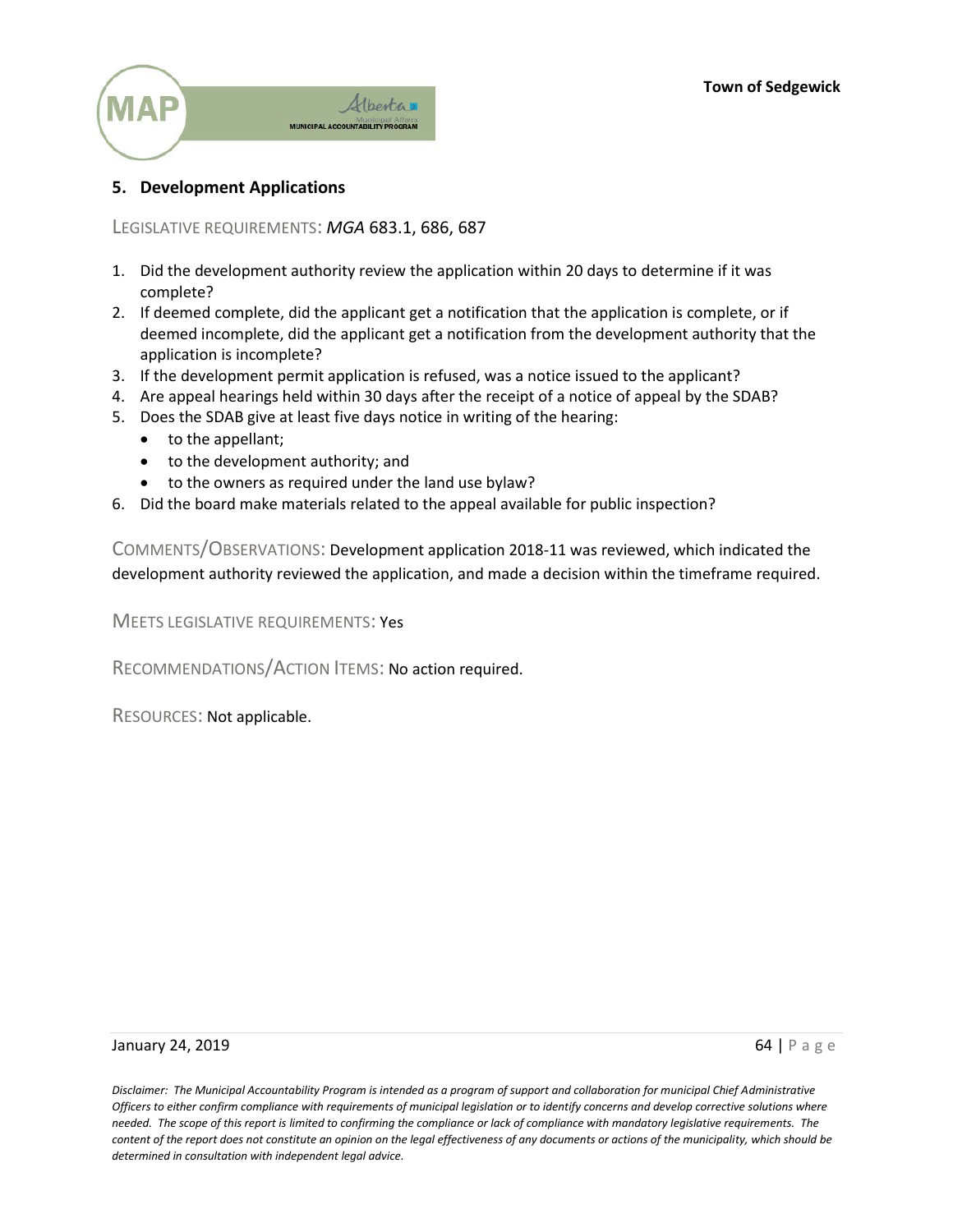

# **6. Alberta Land Stewardship Act (ALSA) Regional Plan or Land Use Policies**

LEGISLATIVE REQUIREMENTS: *MGA* 622, 630.2 and ALSA 20

- 1. Is there an ALSA Regional Plan in effect in your area?
- 2. If yes, which plan?
- 3. Has a statutory declaration been filed with the Land Use Secretariat indicating compliance with the regional plan? (Note: due within five years of an ALSA regional plan coming into force.)

COMMENTS/OBSERVATIONS: There is no regional plan in effect for the town.

MEETS LEGISLATIVE REQUIREMENTS: Yes

RECOMMENDATIONS/ACTION ITEMS: No action required.

RESOURCES: Not applicable.

January 24, 2019 **65 | Page 12019** 65 | Page 12019 65 | Page 12019 65 | Page 12021 65 | Page 12021 65 | Page 12021 65 | Page 12021 65 | Page 12022 65 | Page 12022 65 | Page 12022 65 | Page 12022 65 | Page 12022 65 | Page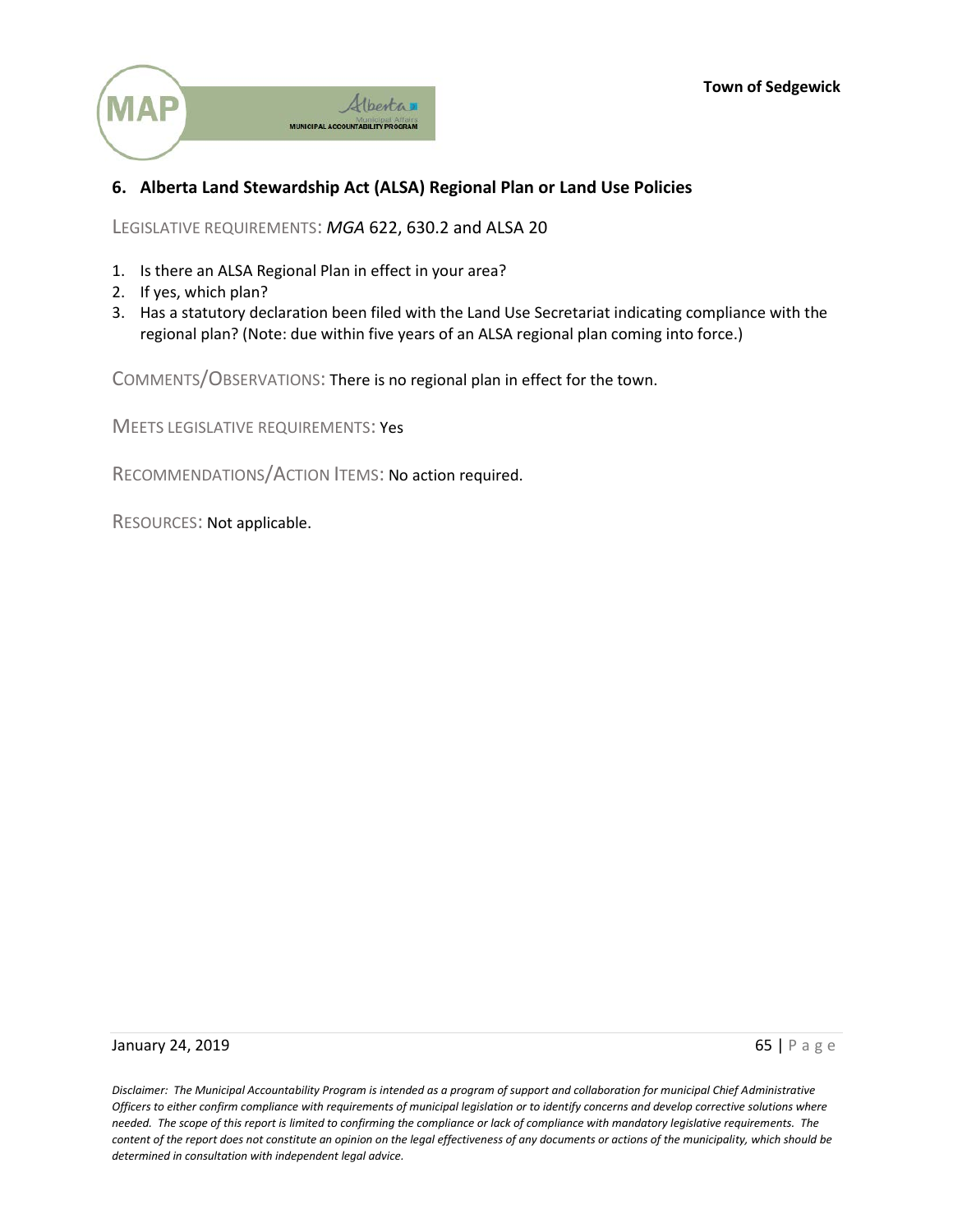

### **7. Growth Management Board**

LEGISLATIVE REQUIREMENTS: *MGA* 708.23

- 1. Is the municipality a member of a growth management board?
- 2. Has the growth management board established by bylaw an appeal mechanism or dispute resolution mechanism, or both, for the purposes of resolving disputes arising from actions taken or decisions made by the growth management board?

COMMENTS/OBSERVATIONS: The town is not a member of a growth management board.

MEETS LEGISLATIVE REQUIREMENTS: Yes

RECOMMENDATIONS/ACTION ITEMS: No action required.

RESOURCES: Not applicable.

January 24, 2019 66 | Page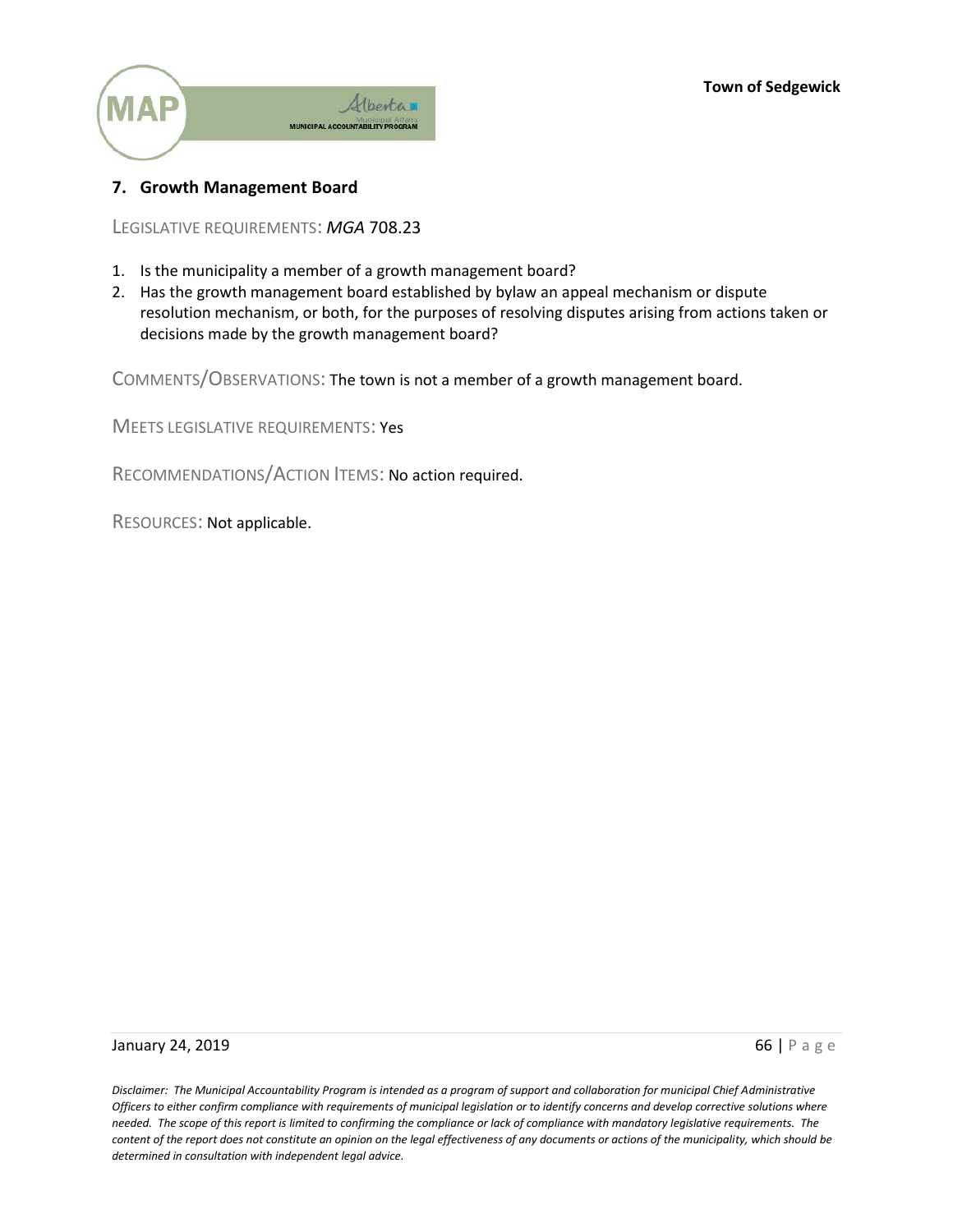

# **8. Land Use Bylaw**

LEGISLATIVE REQUIREMENTS: *MGA* 230, 606, 639, 640, 642 (1), 692 (4), Subdivision and Development Regulation 43/2002

- 1. Is there a Land Use Bylaw?
- 2. Does the Land Use Bylaw:
	- divide the municipality into districts (zones);
	- establish a method of making decisions on development permit applications, including provisions for:
		- o the types of development permits that may be issued;
		- $\circ$  processing an application for, or issuing, canceling, suspending or refusing to issue development permits;
		- o the conditions that development permits may be subject to;
		- o how long development permits remain in effect;
		- $\circ$  the discretion the development authority may exercise with respect to development permits;
	- provide for how and to whom notice of the issuance of development permits is to be given;
	- establish the number of dwelling units permitted on a parcel of land; and
	- identify permitted and discretionary uses?
- 3. Does the public notice of application to rezone properties include:
	- the municipal address/legal address of the parcel of land;
	- a map showing the location of the parcel of land;
	- written notice to the assessed owner of that parcel of land; and
	- written notice to the assessed owner of the adjacent parcel of land?
- 4. Does the notice of a public hearing on land use bylaw related issues include:
	- the municipal address/legal address of the parcel of land;
	- a map showing the location of the parcel of land;
	- the general purpose of the bylaw and public hearing;
	- the address where the proposed bylaw, and any document related to the bylaw or public hearing can be inspected; and
	- the date, time and place of the public hearing?

COMMENTS/OBSERVATIONS: Bylaw 461, passed in 2012, establishes a land use bylaw for the town. The bylaw contains the required information; however, in Fees, section 14.1 it states: "The fees to be charged by the town on all applications and other matters arising under this Bylaw are set forth in Schedule B. Council may at anytime by resolution revise any fee shown in Schedule B or specify a fee for any other matter arising under this Bylaw." Section 191 of the *MGA* provides that municipalities may amend their bylaws, but that they must do so by adopting an amending bylaw.

January 24, 2019 **67 | Page 12019** 67 | Page 12019 67 | Page 12019 67 | Page 12021 67 | Page 12021 67 | Page 12021 67 | Page 12021 67 | Page 12022 67 | Page 12022 67 | Page 12022 67 | Page 12022 67 | Page 12022 67 | Page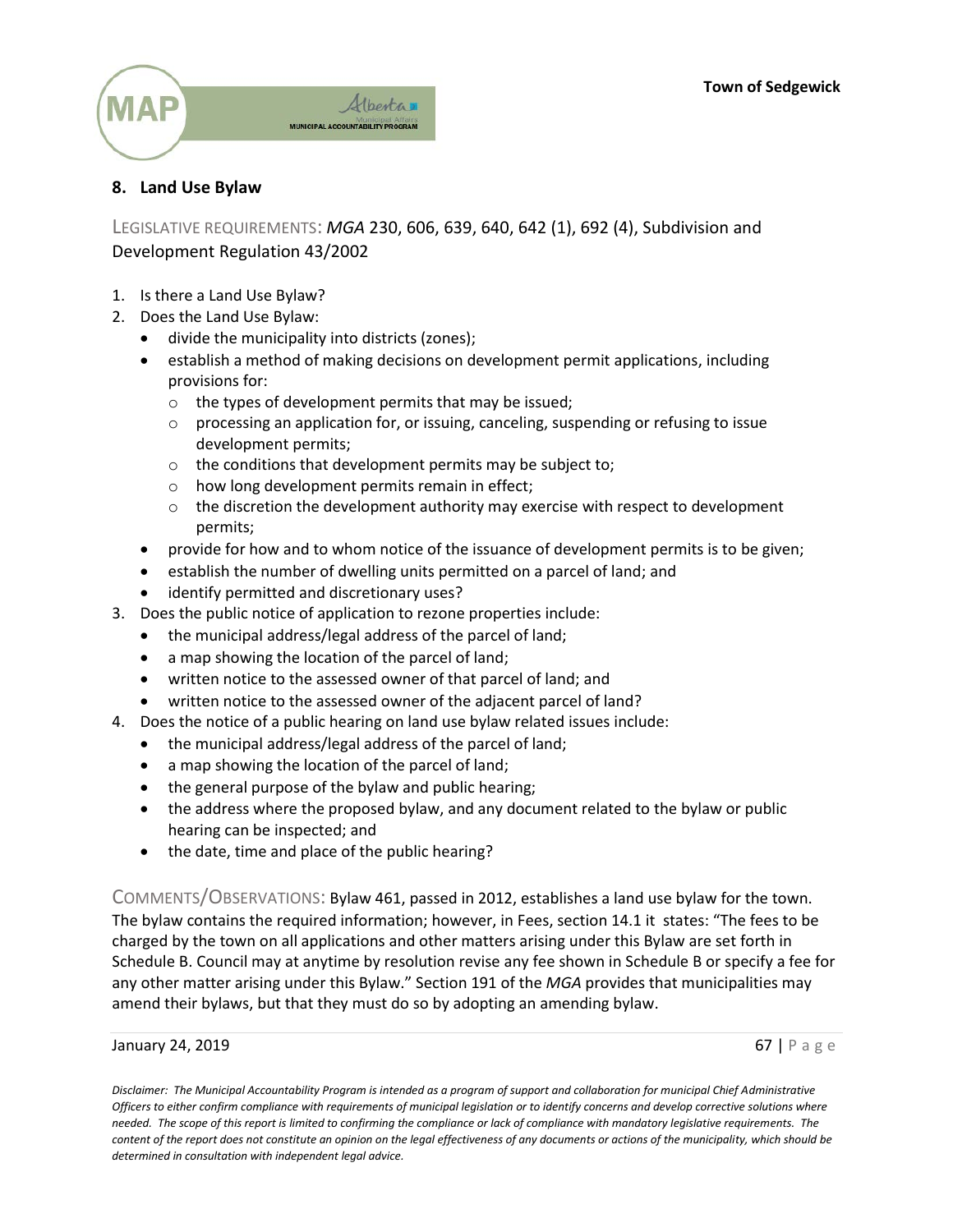

### MEETS LEGISLATIVE REQUIREMENTS: No

RECOMMENDATIONS/ACTION ITEMS: The town must ensure that any bylaw amendment, including amending fees, is passed in the same manner in which the original bylaw was passed, including any advertising or public hearing requirements in accordance with section 191(2) of the *MGA*.

RESOURCES: Municipal Affairs Planning Advisors are available to provide planning and development support by calling toll-free 310-0000 and then 780-427-2225.

MUNICIPAL RESPONSE: Response to the findings, or comments, status or action to be taken including key milestones and deadlines. Where resolutions of council are required please provide the date of approval and resolutions of council and/or bylaw numbers.

January 24, 2019 68 | Page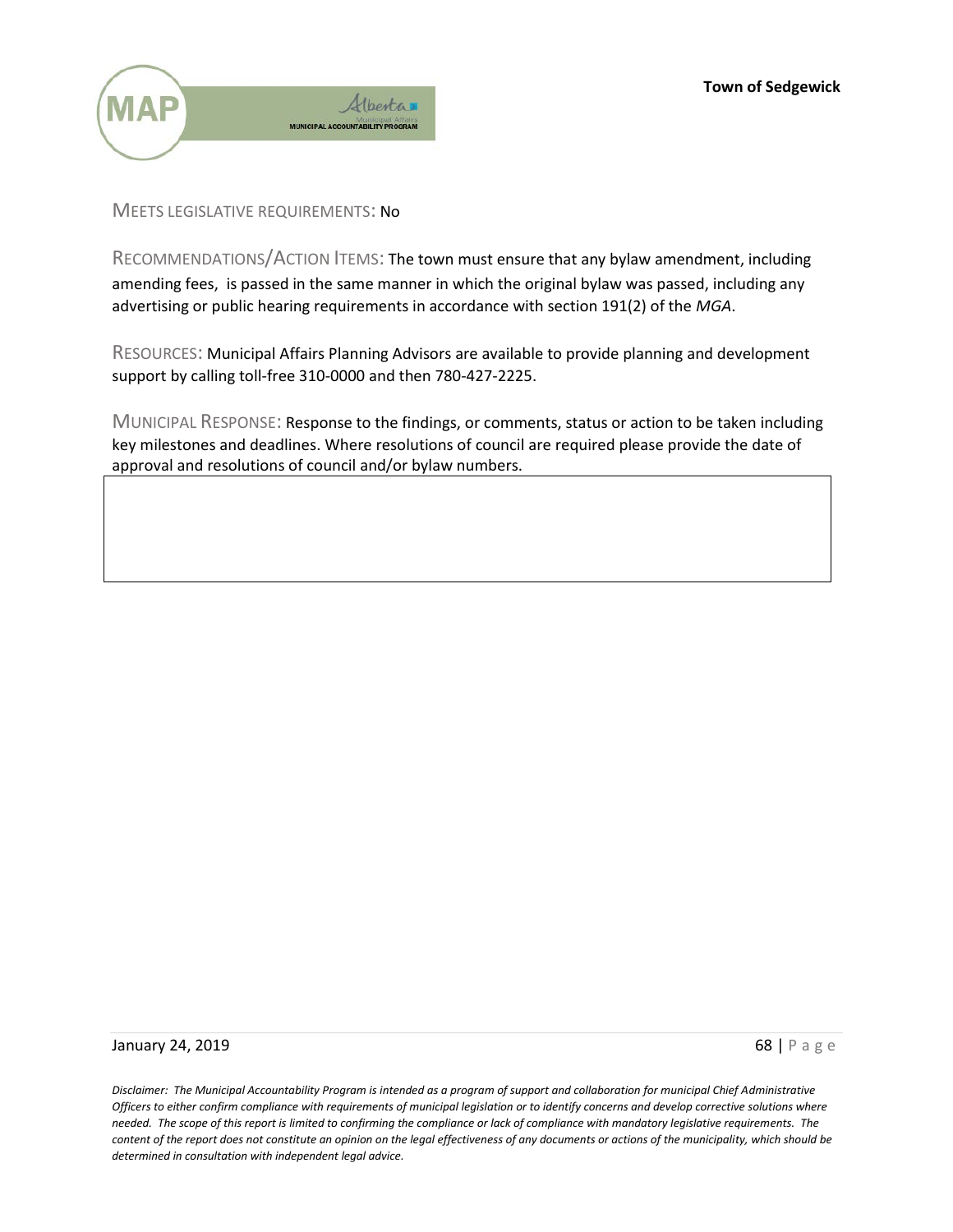

# **9. Municipal Development Plan (MDP)**

### LEGISLATIVE REQUIREMENTS: *MGA* 230, 606, 632, 641, 692

- 1. Is there a Municipal Development Plan?
	- Does the population of the municipality exceed 3,500?
	- If the population of the municipality is less than 3,500, does the Land Use Bylaw for the municipality contain 'Direct Control' districting as per section 641(1)?
- 2. Does the MDP address/include:
	- future land use;
	- future development;
	- coordination of land use, growth patterns and infrastructure with adjacent municipalities (if there is no intermunicipal development plan);
	- transportation systems; and
	- municipal services and facilities?
- 3. Has the MDP been amended?
- 4. Was the amendment to the MDP advertised?
- 5. Was a public hearing held for the amendment to the MDP?

COMMENTS/OBSERVATIONS: Bylaw 462, passed April 16, 2009, establishes the MDP for the town. The MDP addresses the legislated requirements. There have been no amendments to the MDP.

MEETS LEGISLATIVE REQUIREMENTS: Yes

RECOMMENDATIONS/ACTION ITEMS: No action required.

RESOURCES: Not applicable.

January 24, 2019 69 | Page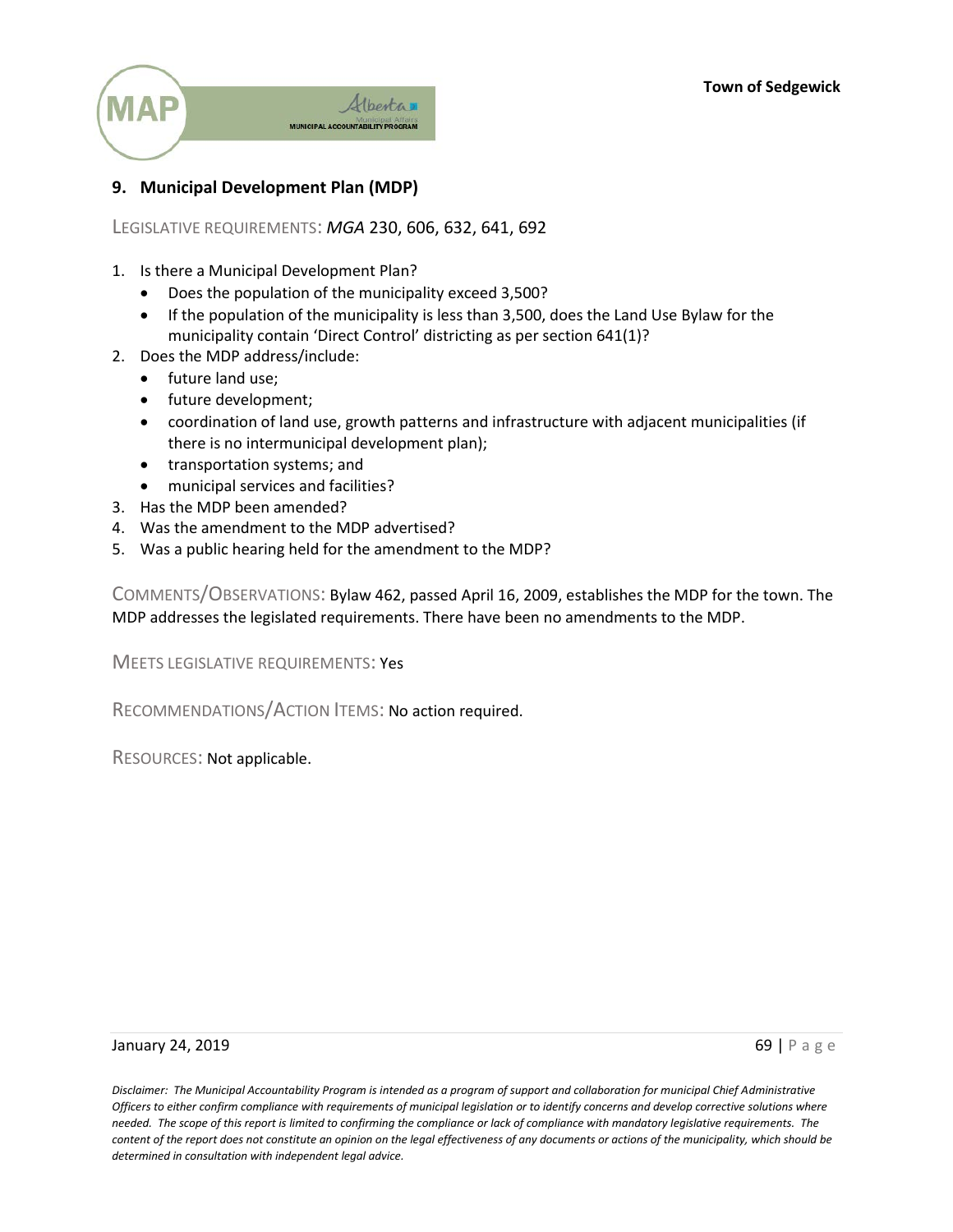

# **10. Intermunicipal Development Plan (IDP)**

## LEGISLATIVE REQUIREMENTS: *MGA* 230, 606, 631, 636, 692, 708.28, 708.3

- 1. Is there an Intermunicipal Development Plan?
- 2. Does the IDP address/include within the IDP area:
	- future land use;
	- future development;
	- transportation;
	- coordination of intermunicipal programs (physical, social and economic development);
	- environmental matters;
	- dispute resolution processes;
	- plan repeal/amendment procedures; and
	- plan administration provisions?
- 3. Has the IDP been amended?
- 4. Was the amendment to the IDP advertised?
- 5. Was there a public hearing for the amendment of the IDP?

COMMENTS/OBSERVATIONS: Bylaw 540, passed June 14, 2018, establishes an IDP between the Town of Sedgewick and Flagstaff County. The IDP addresses the legislative requirements.

MEETS LEGISLATIVE REQUIREMENTS: Yes

RECOMMENDATIONS/ACTION ITEMS: No action required.

RESOURCES: Not applicable.

#### January 24, 2019  $\blacksquare$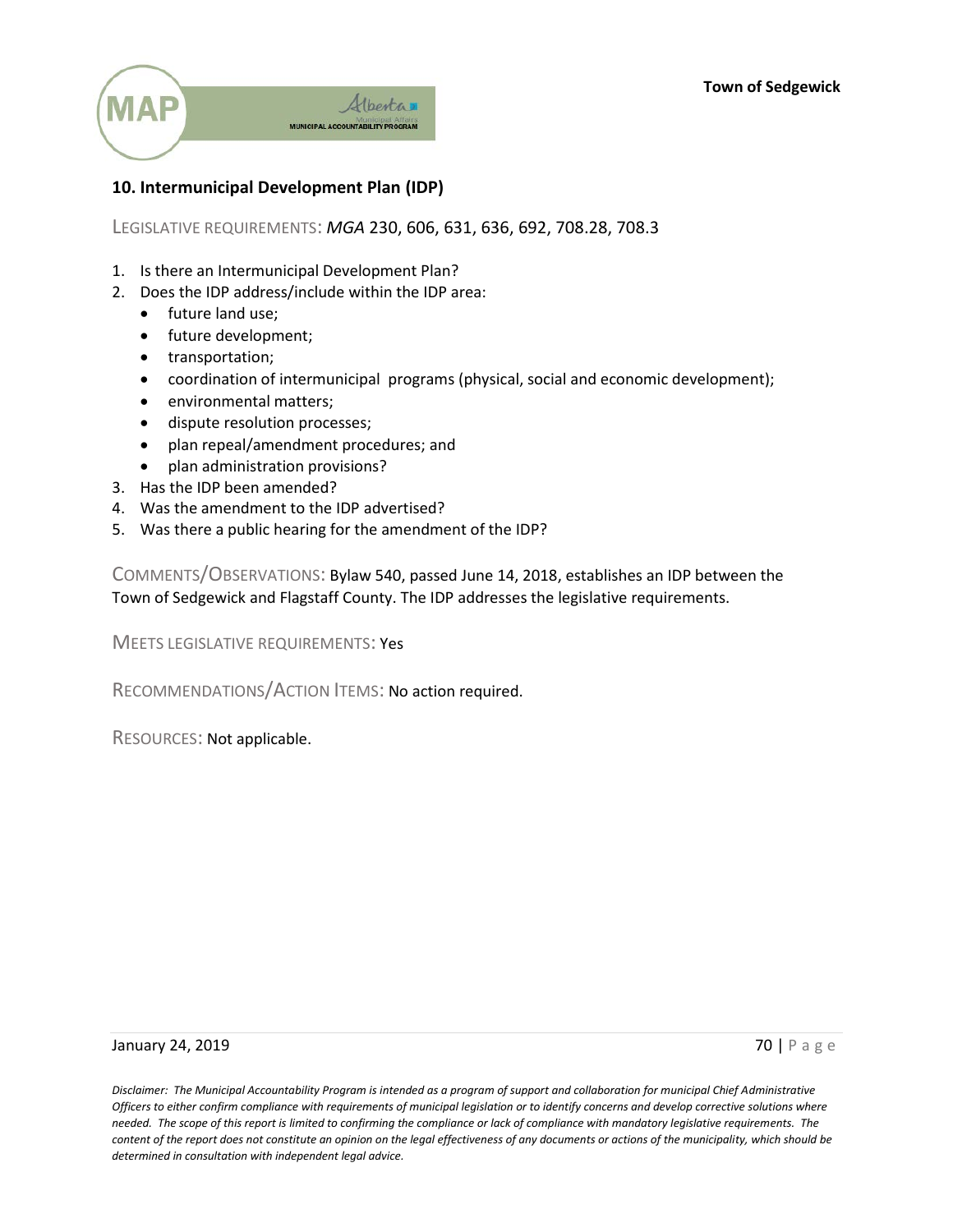

# **11. Intermunicipal Collaboration Frameworks (ICF)**

LEGISLATIVE REQUIREMENTS: *MGA* 708.33, Intermunicipal Collaboration Framework Regulation 191/2017

1. Has an ICF been adopted with each municipality that shares a common border? (Not applicable until April 1, 2020.)

COMMENTS/OBSERVATIONS: The town is aware of the upcoming legislative requirements, and there has been plenty of work done on the ICF at a regional level to date.

MEETS LEGISLATIVE REQUIREMENTS: Yes

RECOMMENDATIONS/ACTION ITEMS: No action required.

RESOURCES: Not applicable.

January 24, 2019  $\overline{71}$  | P a g e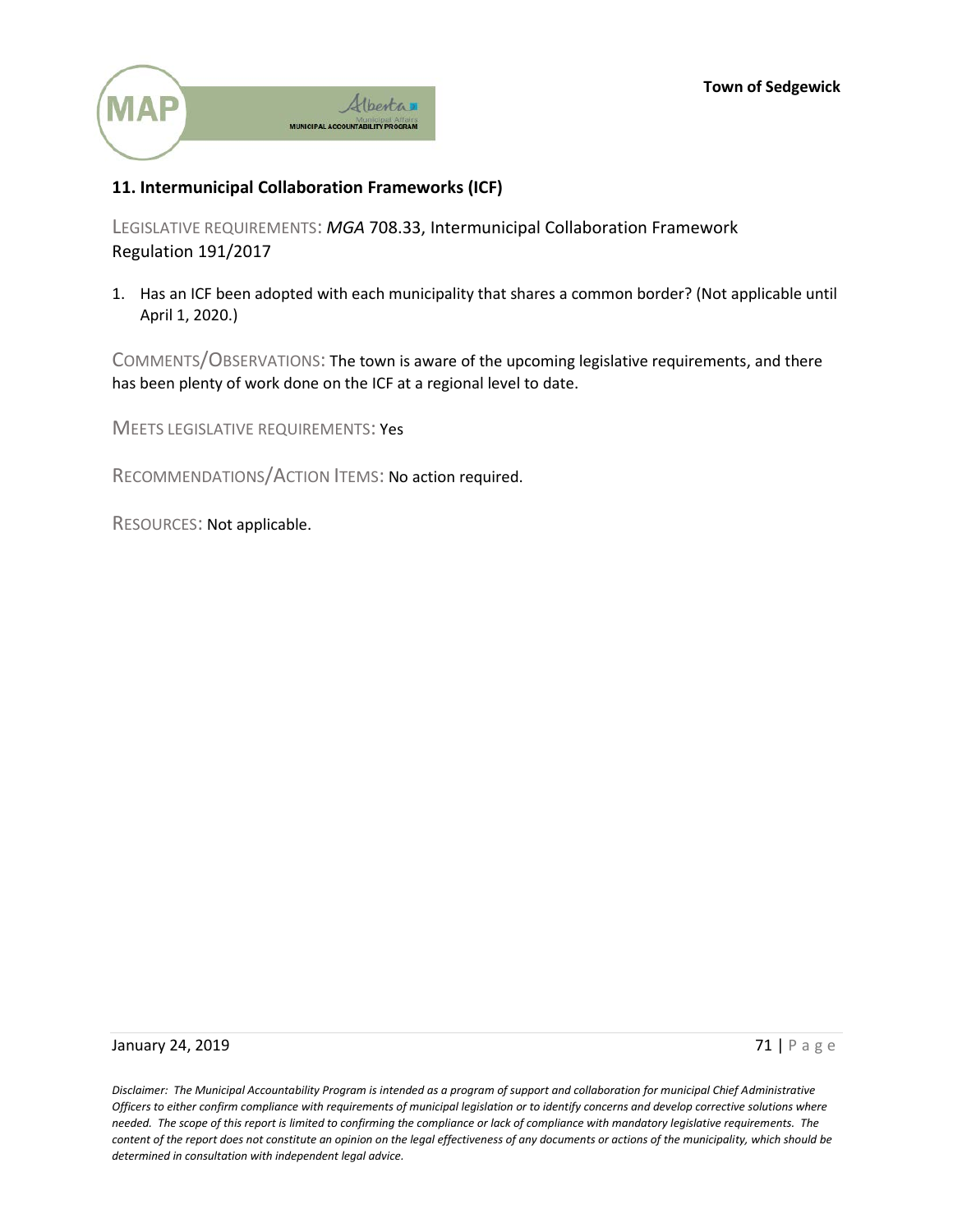

## **12. Listing and Publishing Policies Related to Planning Decisions**

LEGISLATIVE REQUIREMENTS: *MGA* 638.2

- 1. Are the following published on the municipal website:
	- an up-to-date list of council approved policies (by bylaw or resolution) used to make planning/development decisions;
	- a summary of these policies and their relationship to each other and to statutory plans and bylaws passed under Part 17 of the MGA; and
	- documents incorporated by reference in any bylaws passed under Part 17?

COMMENTS/OBSERVATIONS: The town has an up to date list of council approved policies relating to planning and development decisions on their website.

MEETS LEGISLATIVE REQUIREMENTS: Yes

RECOMMENDATIONS/ACTION ITEMS: No action required.

RESOURCES: Not applicable.

January 24, 2019  $\overline{2}$  | Page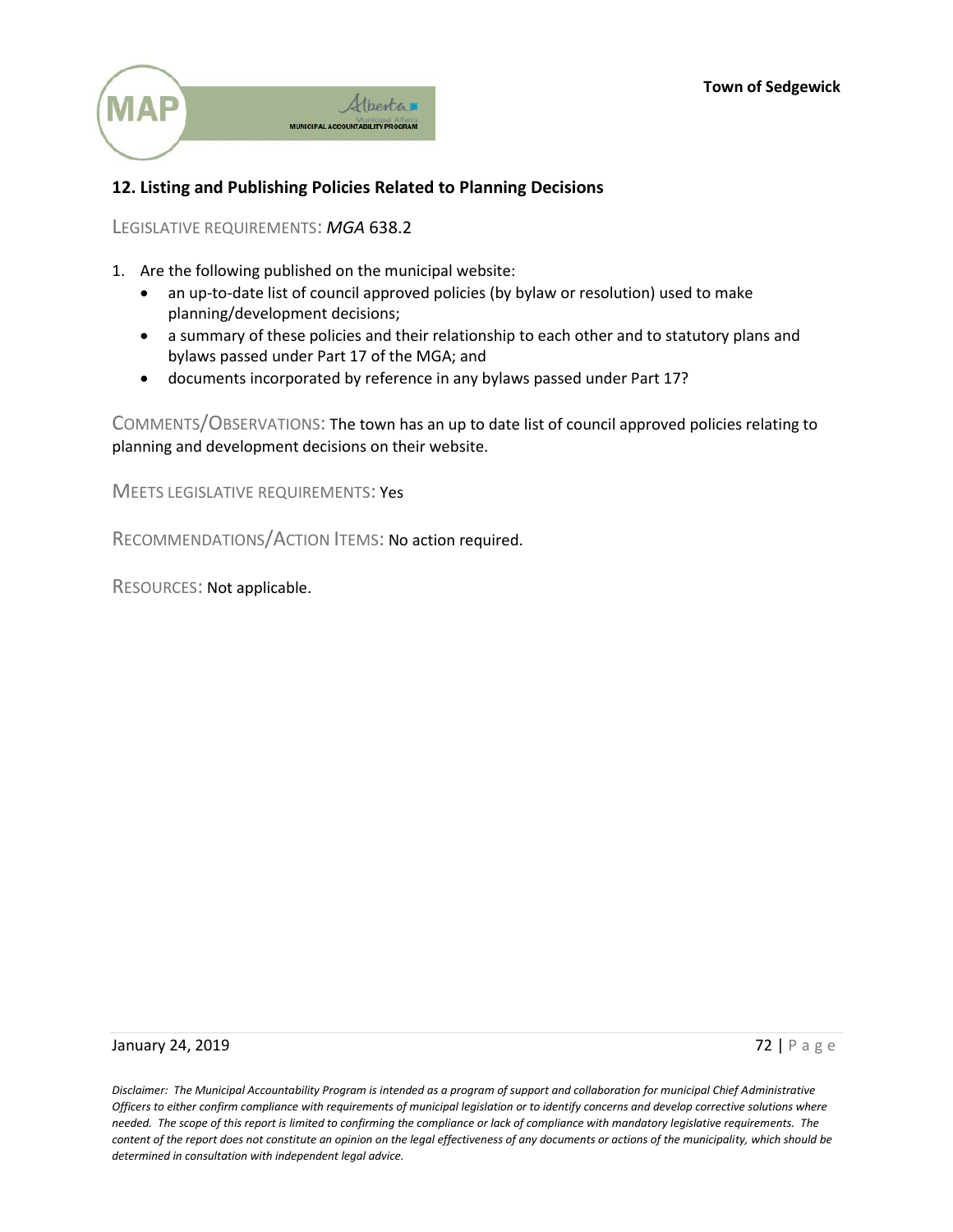

# *3.11 Local Authorities Election Act (LAEA)*

#### **1. Joint Elections**

LEGISLATIVE REQUIREMENTS: *Local Authorities Election Act (LAEA)* 2-3

- 1. Is there an agreement to hold an election in conjunction with another local authority?
- 2. Does the agreement include:
	- which elected authority is responsible for the conduct of the election; and
	- the appointment of a returning officer for each local authority?

COMMENTS/OBSERVATIONS: The Town of Sedgewick does not conduct joint elections with another local authority.

MEETS LEGISLATIVE REQUIREMENTS: Yes

RECOMMENDATIONS/ ACTION ITEMS: No action required.

RESOURCES: Not applicable.

January 24, 2019  $\overline{73}$  | Page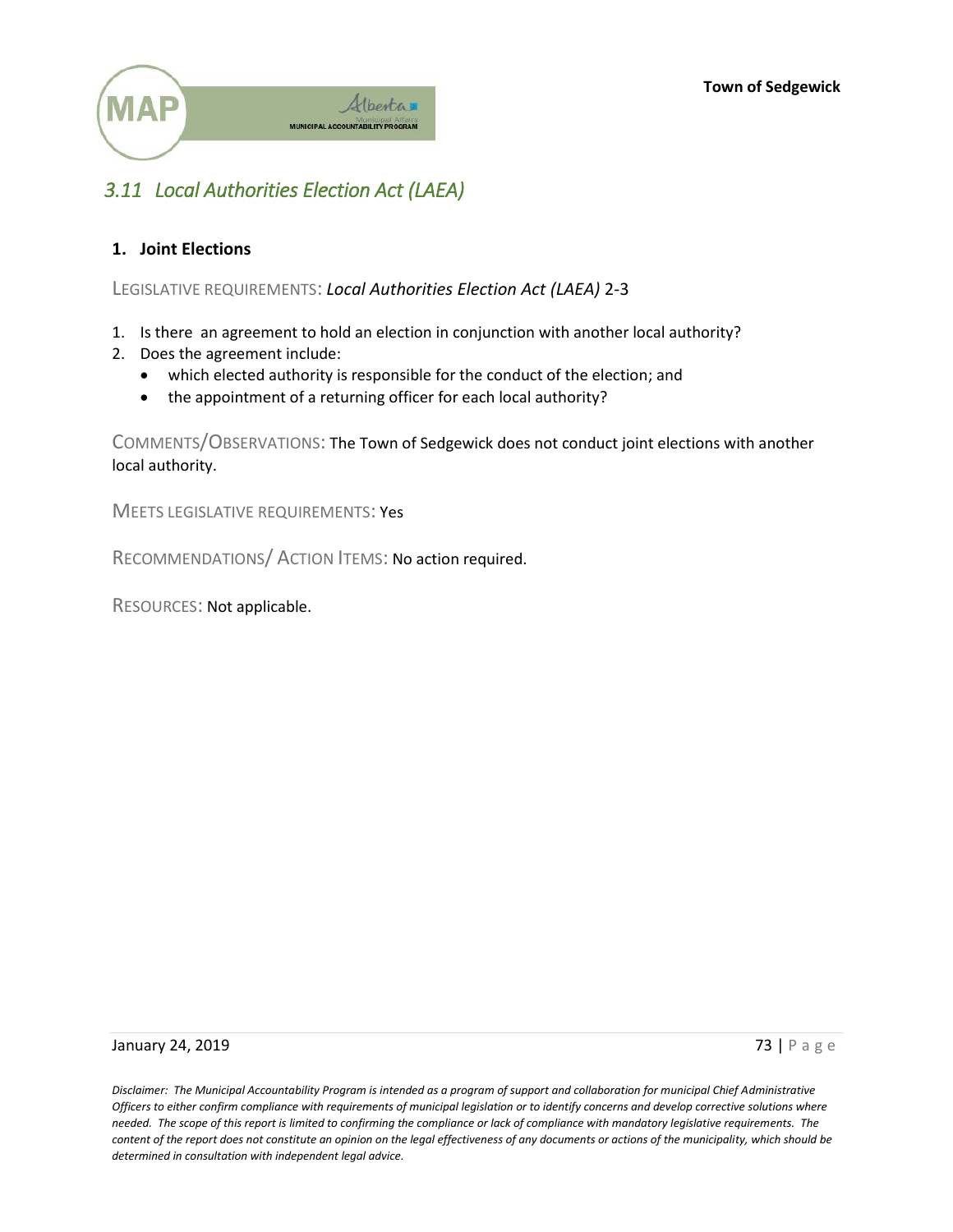

### **2. Oath/Statement**

LEGISLATIVE REQUIREMENTS: *LAEA* 16, Local Authorities Election Forms Regulation 106/2007

1. Did the Returning Officer, and all deputy returning officers take the oath/statement as per the Local Authorities Election Forms Regulation for the most recent election?

COMMENTS/OBSERVATIONS: Prior to the 2017 general election, the returning officer took the prescribed oath. As all candidates were acclaimed, there was no general election and no need for deputy officers to take the oath.

MEETS LEGISLATIVE REQUIREMENTS: Yes

RECOMMENDATIONS/ ACTION ITEMS: No action required.

RESOURCES: Not applicable.

January 24, 2019 **74 | Page 12019** 74 | Page 12019 74 | Page 12019 74 | Page 12019 74 | Page 12019 75 12019 75 1202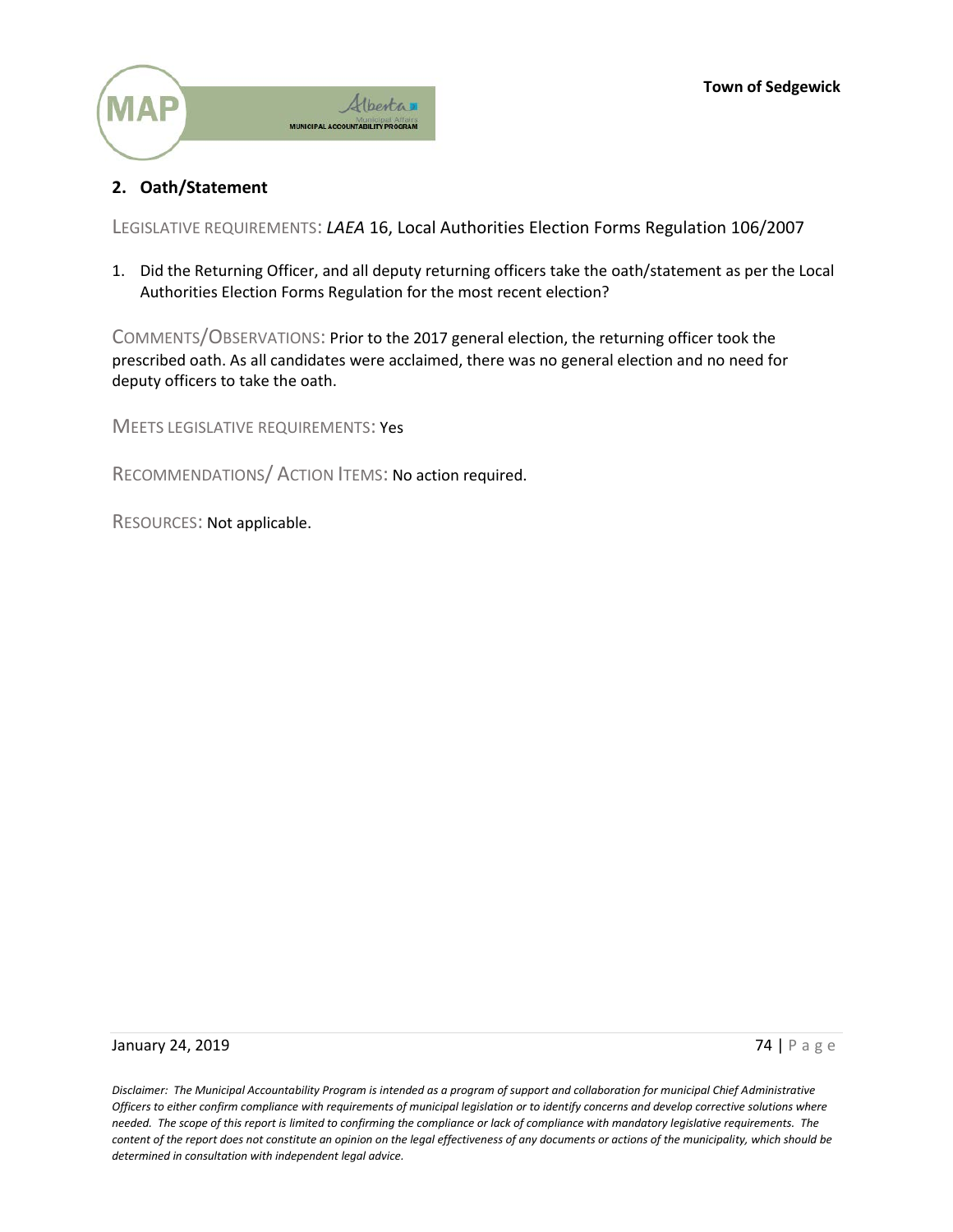

#### **3. Substitute Returning Officer**

LEGISLATIVE REQUIREMENTS: *LAEA* 13(2.1)

- 1. Has the municipality had a by-election in 2019?
- 2. Has a substitute returning officer been appointed in the resolution or bylaw that fixes the date for the by-election?

COMMENTS/OBSERVATIONS: There has been no by-election in 2019.

MEETS LEGISLATIVE REQUIREMENTS: Yes

RECOMMENDATIONS/ ACTION ITEMS: No action required.

RESOURCES: Not applicable.

**January 24, 2019** 75 | Page 2019 75 | Page 2019 75 | Page 2019 75 | Page 2019 75 | Page 2019 75 | Page 2019 75 | Page 2019 75 | Page 2019 75 | Page 2019 75 | Page 2019 75 | Page 2019 75 | Page 2019 75 | Page 2019 75 | Pag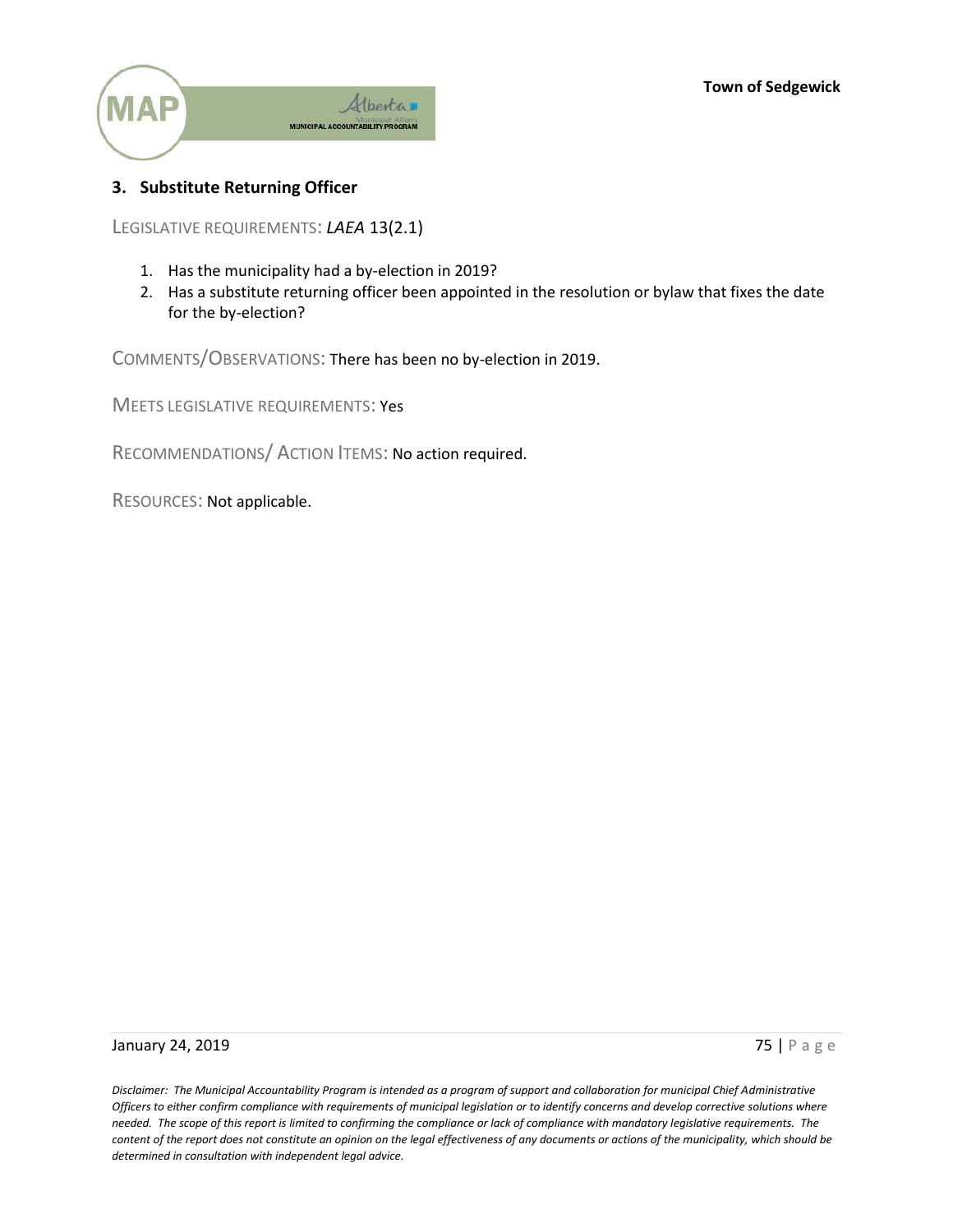

#### **4. Nomination Forms**

#### LEGISLATIVE REQUIREMENTS: *LAEA* 27, 28.1, 34, 97

- 1. Is there a bylaw requiring a deposit upon the submission of a nomination form?
- 2. Were the nomination papers signed by at least five residents of the municipality?
- 3. Have all nomination papers that were filed prior to the most recent election been retained?
- 4. Were copies of the prescribed form for the identification of an official agent, campaign workers and scrutineers for the purposes of identification under section 52 made available to the candidates?
- 5. Does the municipality ensure that the Deputy Minister is forwarded a signed statement showing the name of each nominated candidate, election results, and any information about the candidate that the candidate has consented to being disclosed (for general elections and by-elections)?

COMMENTS/OBSERVATIONS: The town does not take a deposit; therefore, no bylaw is required. Nomination papers were signed, filed, and the Deputy Minister received the required information in accordance with the *LAEA*. The nomination papers have been retained by the municipality.

MEETS LEGISLATIVE REQUIREMENTS: Yes

RECOMMENDATIONS/ ACTION ITEMS: No action required.

RESOURCES: Not applicable.

January 24, 2019  $\overline{76}$  | Page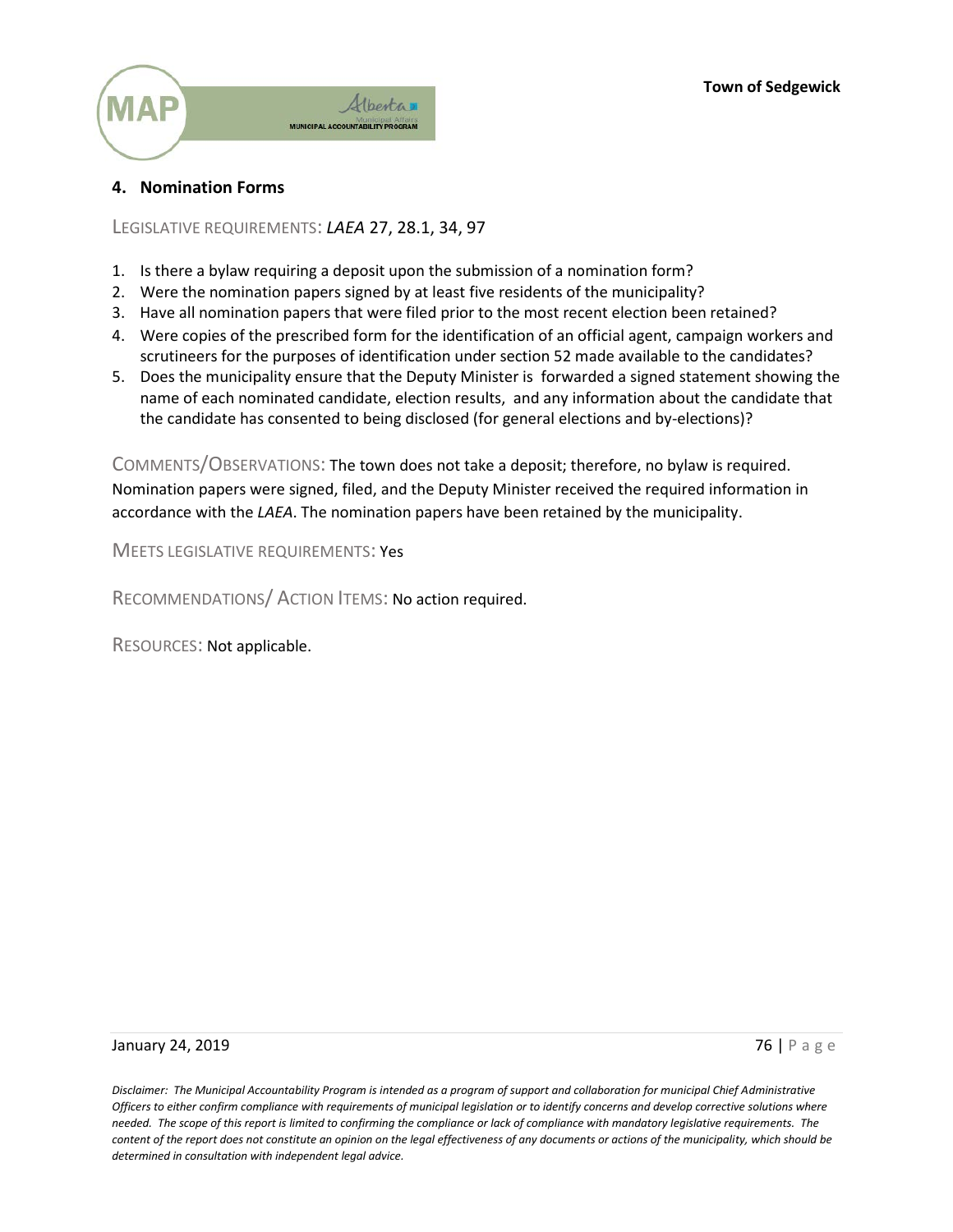

## **5. Proof of Elector Eligibility**

#### LEGISLATIVE REQUIREMENTS: *LAEA* 53, 53.1

- 1. Is there a bylaw to require additional pieces of identification to prove elector eligibility?
- 2. If so, was the bylaw advertised?
- 3. Did the notice of the bylaw include:
	- a statement of the general purpose of the bylaw and the proposed requirements for the number and types of identification that must be produced to verify elector name, current address and, if applicable, age;
	- $\bullet$  the address where a copy of the proposed bylaw may be inspected; and
	- an outline of the procedure to be followed by anyone wishing to file a petition in respect of the proposed bylaw, as provided for in the MGA?

COMMENTS/OBSERVATIONS: Election bylaw 531/17, passed June 15, 2017, provides for additional pieces of identification to prove elector eligibility. A bylaw passed that requires additional pieces of identification to prove elector eligibility must be done no later than six months prior to nomination day per section 53(3) of the *LAEA.* The bylaw was passed June 15, 2017; 122 days prior to the October 16, 2017 general election. It was also noted that nomination day is defined in the bylaw as four weeks prior to election day. With the recent amendments to the *LAEA*, nomination day is now six weeks prior to election day.

#### MEETS LEGISLATIVE REQUIREMENTS: No

RECOMMENDATIONS/ ACTION ITEMS: The municipality must comply with the timelines set out in the *LAEA* when required to do something, such as passing a bylaw by a certain date. In addition, the municipality must amend or replace bylaw 531/17 to reflect the new six week nomination period.

RESOURCES: Municipal Affairs Advisors are available to provide elections support by calling toll-free 310-0000 and then 780-427-2225.

MUNICIPAL RESPONSE: Response to the findings, or comments, status or action to be taken including key milestones and deadlines. Where resolutions of council are required please provide the date of approval and resolutions of council and/or bylaw numbers.

#### **January 24, 2019** 77 | Page 2019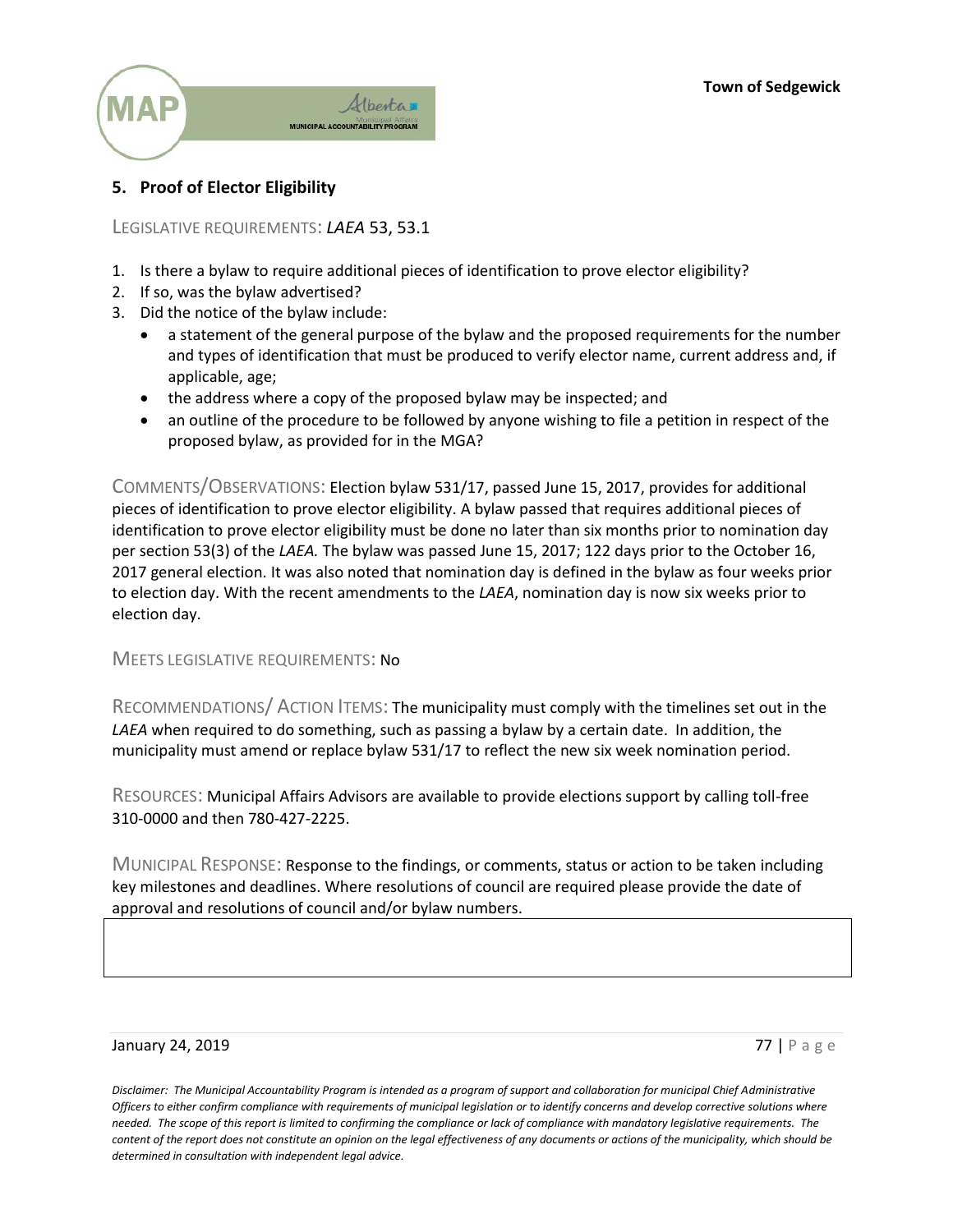

#### **6. Vote by Special Ballot**

LEGISLATIVE REQUIREMENTS: *LAEA* 77.1, 77.2, 77.3

1. If the municipality provided for special ballots, was the Minister notified?

COMMENTS/OBSERVATIONS: The candidates were acclaimed; therefore, there was no election and no special ballots.

MEETS LEGISLATIVE REQUIREMENTS: Yes

RECOMMENDATIONS/ ACTION ITEMS: No action required.

RESOURCES: Not applicable.

January 24, 2019 **78 | Page 12019** 78 | Page 12019 78 | Page 12019 78 | Page 12019 78 | Page 12019 78 | Page 12019 78 | Page 12019 78 | Page 12019 78 | Page 12019 78 | Page 12019 78 | Page 12019 78 | Page 12019 78 | Page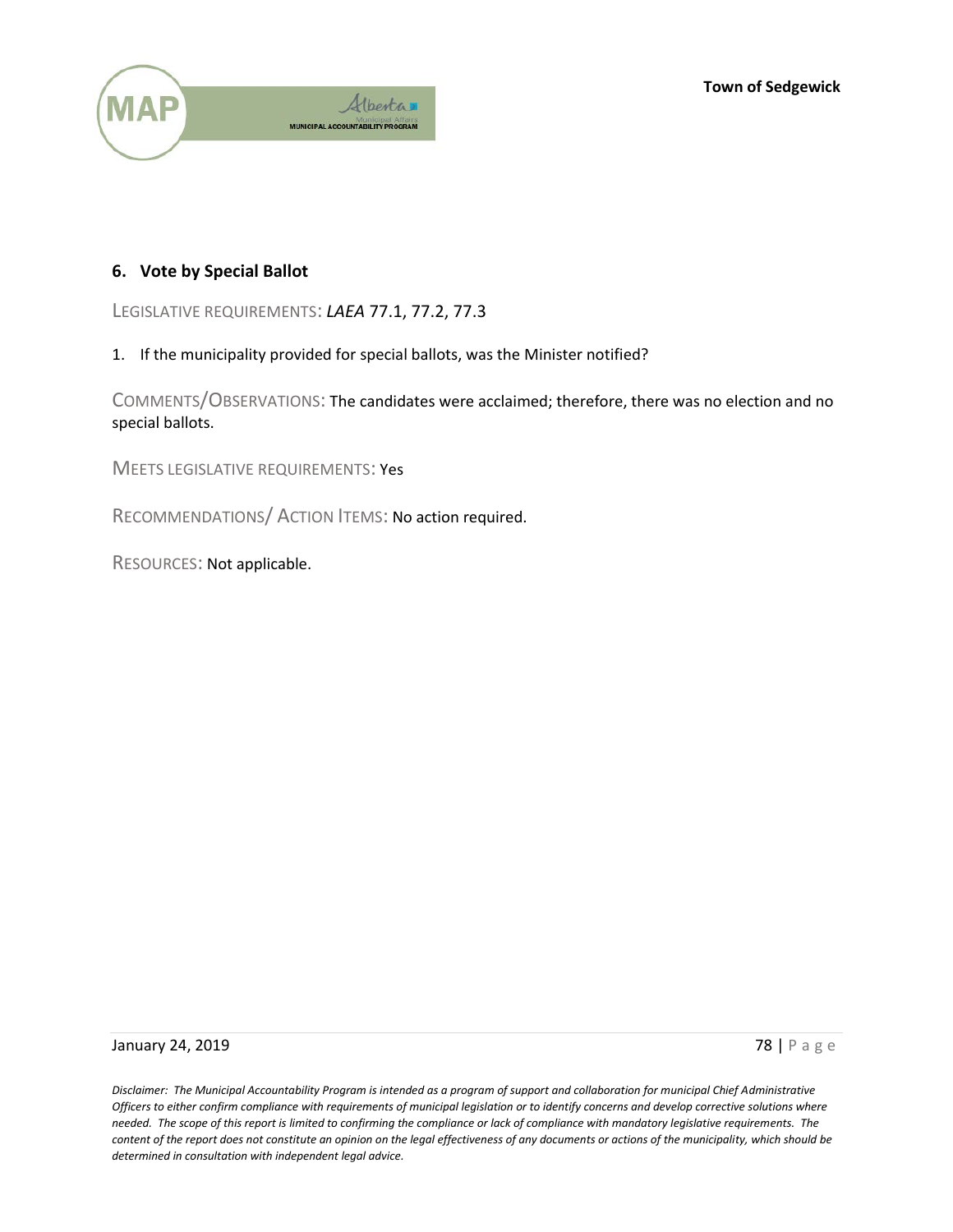**Town of Sedgewick**



#### **7. Ballot Account**

LEGISLATIVE REQUIREMENTS: *LAEA* 88, 89, 94, 100

#### 1. Has a copy of the ballot account been retained?

COMMENTS/OBSERVATIONS: As all the candidates were acclaimed, there was no election and no ballots were required.

MEETS LEGISLATIVE REQUIREMENTS: Yes

RECOMMENDATIONS/ ACTION ITEMS: No action required.

RESOURCES: Not applicable.

January 24, 2019 **79 | Page 12019** 79 | Page 12019 79 | Page 12019 79 | Page 12021 79 | Page 12021 79 | Page 12021 79 | Page 12021 79 | Page 12022 79 | Page 12022 79 | Page 12022 79 | Page 12022 79 | Page 12022 79 | Page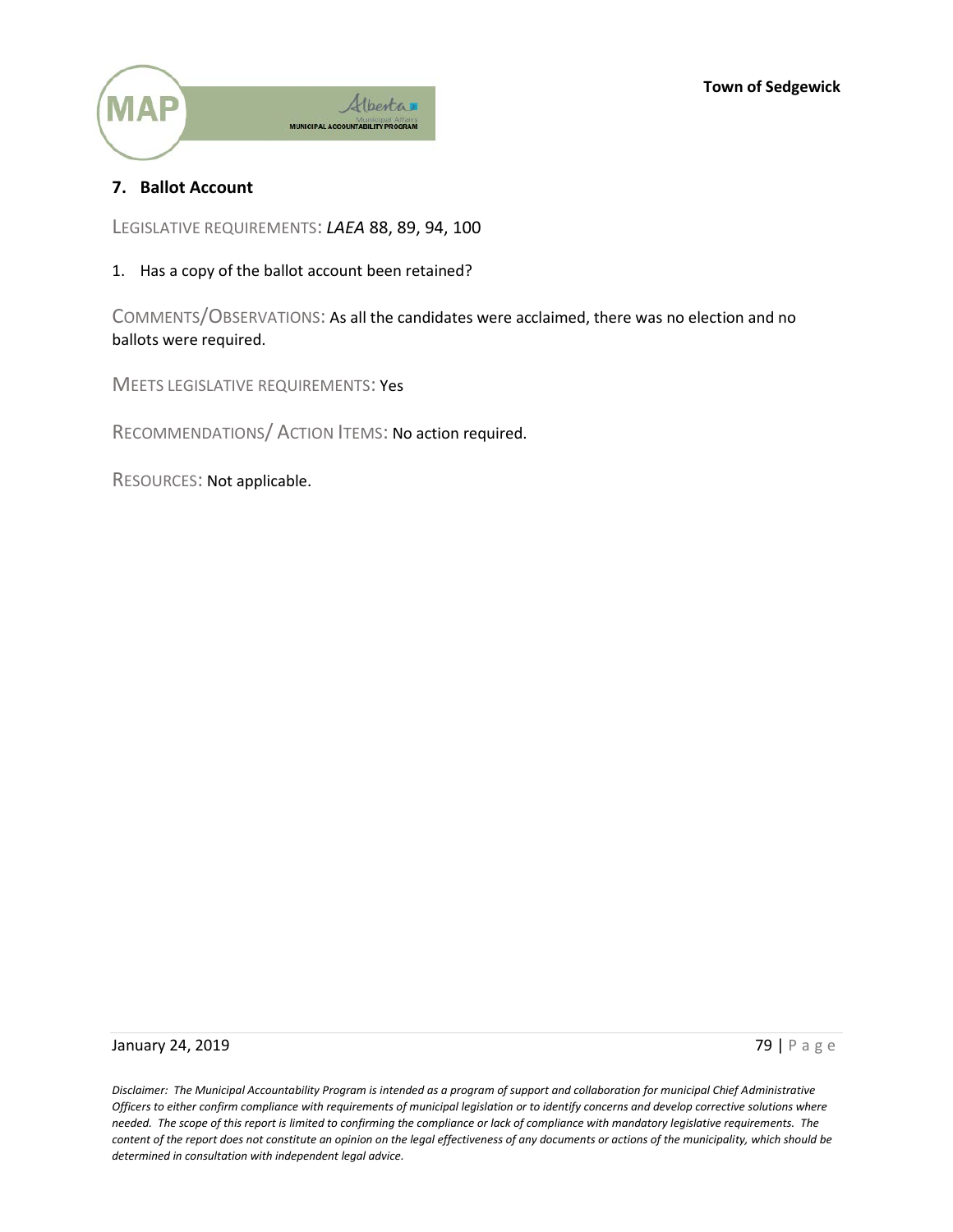

## **8. Disposition of Election Material**

LEGISLATIVE REQUIREMENTS: *LAEA* 101

- 1. Were the election materials disposed of in accordance with section 101?
- 2. Is there a copy of the affidavits of destruction of the ballot box contents sworn or affirmed by the two witnesses?

COMMENTS/OBSERVATIONS: As all the candidates were acclaimed, there was no election and no election materials to be disposed.

MEETS LEGISLATIVE REQUIREMENTS: Yes

RECOMMENDATIONS/ ACTION ITEMS: No action required.

RESOURCES: Not applicable.

January 24, 2019  $\blacksquare$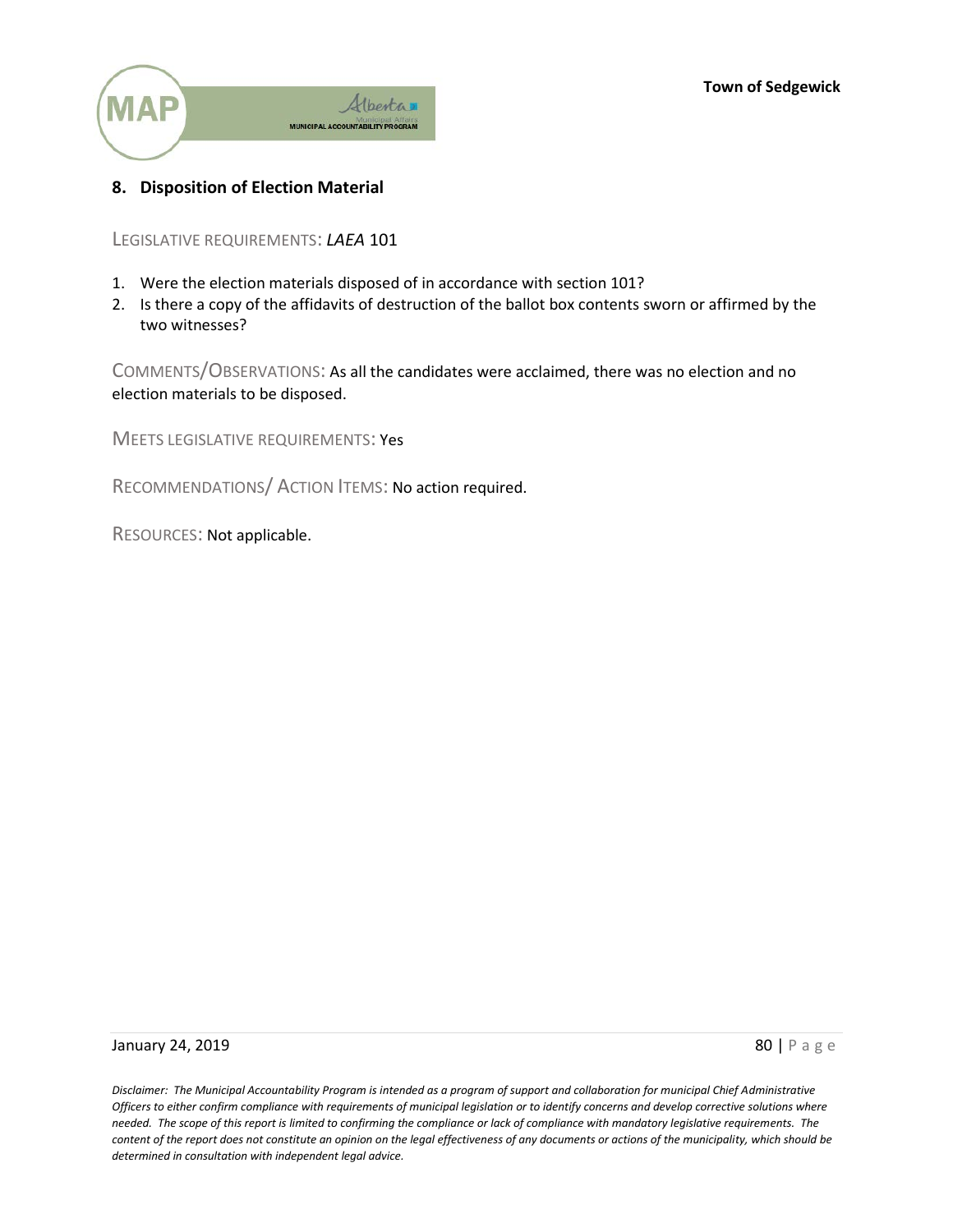

## **9. Campaign Disclosure Statements**

LEGISLATIVE REQUIREMENTS: *LAEA* 147.4

- 1. Did all campaign disclosure statements include:
	- the total amount of all campaign contributions received during the campaign period that did not exceed \$100 in the aggregate from any single contributor;
	- the total amount contributed, together with the contributor's name and address, for each contributor whose contributions during the campaign period exceeded \$100 in the aggregate;
	- the total amount of money paid by the candidate out of the candidate's own funds;
	- the total amount of any campaign surplus, including any surplus from previous campaigns; and
	- a financial statement setting out the total amount of revenue and expenses?
- 2. Are all documents filed under this section available to the public during regular business hours?

COMMENTS/OBSERVATIONS: No campaign contributions were collected by the Town of Sedgewick candidates.

MEETS LEGISLATIVE REQUIREMENTS: Yes

RECOMMENDATIONS/ ACTION ITEMS: No action required.

RESOURCES: Not applicable.

January 24, 2019  $\begin{array}{c} 81 \mid P \text{ a } g \text{ e} \end{array}$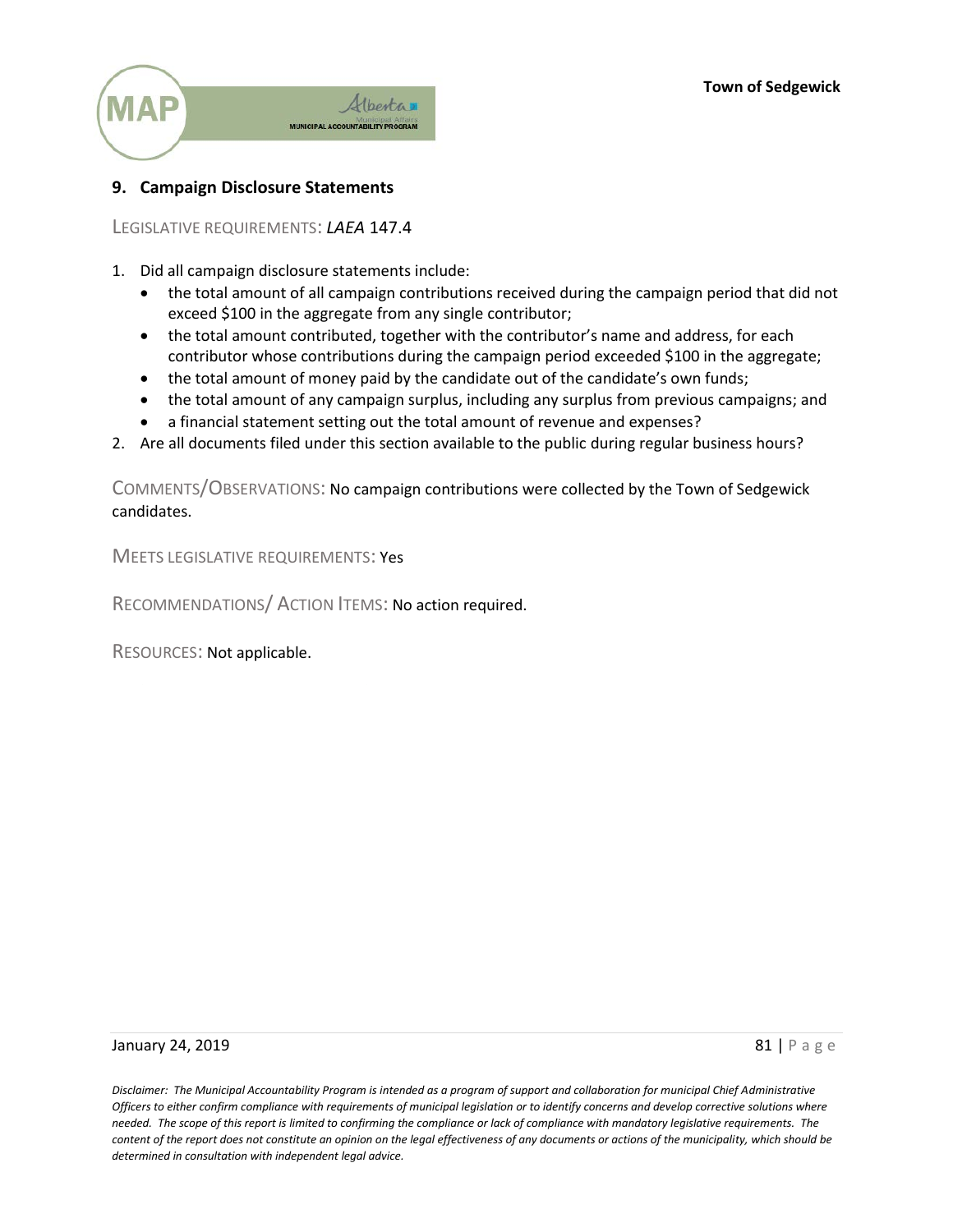

# *3.12 Emergency Management*

## **1. Municipal Emergency Organization/Agency/Advisory Committee**

LEGISLATIVE REQUIREMENTS: *Emergency Management Act (EMA)* 11, 11.1, 11.2

- 1. Has an emergency advisory committee been appointed consisting of a member or members of council to advise on the development of emergency plans and programs?
- 2. Is an emergency management agency established to act as the agent of the local authority in exercising the local authority's powers and duties under the EMA?
- 3. Has a director of the emergency management agency been appointed?
- 4. Are there prepared and approved emergency plans and programs?

COMMENTS/OBSERVATIONS: Bylaw 543/18, passed August 23, 2018, establishes the emergency management committee, emergency management agency, and the director of emergency management. Council has appointed a director of emergency management, and the municipality has approved plans and programs in place.

MEETS LEGISLATIVE REQUIREMENTS: Yes

RECOMMENDATIONS/ACTION ITEMS: No action required.

RESOURCES: Not applicable.

January 24, 2019  $\overline{a}$  Page 1 and  $\overline{a}$  B  $\overline{a}$  B  $\overline{a}$  B  $\overline{a}$  B  $\overline{a}$  B  $\overline{a}$  B  $\overline{a}$  B  $\overline{a}$  B  $\overline{a}$  B  $\overline{a}$  B  $\overline{a}$  B  $\overline{a}$  B  $\overline{a}$  B  $\overline{a}$  B  $\overline{a}$  B  $\overline{a}$  B  $\overline{a}$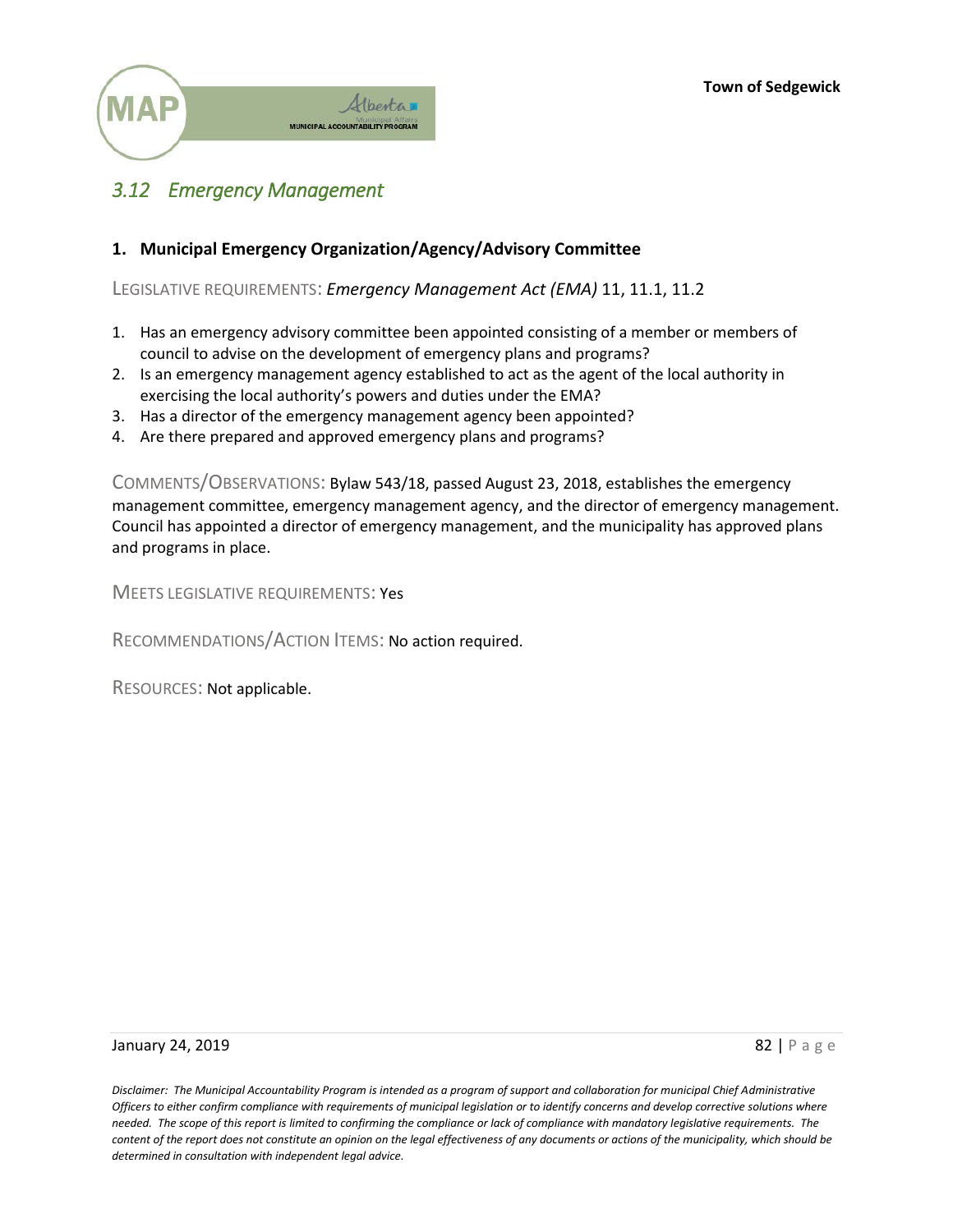

## **2. Municipal Emergency Organization/Agency/Advisory Committee (for discussion only)**

LEGISLATIVE REQUIREMENTS: *Local Authority Emergency Management Regulation*

- 1. Is the municipality aware that as of January 1, 2020:
	- x Emergency advisory committees and emergency management agencies must be appointed by bylaw;
	- The Managing Director of AEMA will prescribe a command, control and coordination system that must be used by emergency management agencies;
	- If a local authority has delegated some or all of their powers under the Emergency Management Act to a regional services commission or joint committee, the local authority must establish a bylaw setting out the powers and duties which have been delegated;
	- If the local authority has delegated powers to a regional services commission, their bylaw must indicate whether the local authority will maintain an independent emergency management agency;
	- When summer villages delegate powers and duties under the Emergency Management Act to another local authority, the local authority accepting the delegation of the summer village may delegate the powers to a council committee;
	- When a summer village delegates powers and duties under the Emergency Management Act to another local authority, the summer village and the local authority must establish in bylaw which powers and duties have been delegated and accepted;
	- x Training will be prescribed by the Managing Director and will include:
		- o Mandatory elected officials training within 90 days of taking oath;
		- o DEMs must take courses within 18 months of being appointed; and
		- o Municipal staff responsible for implementing emergency plan must take prescribed courses within six months of taking on role.
	- $\bullet$  Emergency management agencies must review the emergency plan at least once per year, and make it available to AEMA for review and comment annually.

COMMENTS/OBSERVATIONS: The town is aware of the upcoming legislative changes.

#### MEETS LEGISLATIVE REQUIREMENTS: Yes

RECOMMENDATIONS/ACTION ITEMS: No action required.

RESOURCES: The Alberta Emergency Management Agency has developed a number of online tools at [www.aema.alberta.ca](http://www.aema.alberta.ca/) to assist municipalities which include resources to develop emergency plans, and training workshops. For questions and additional support pertaining to emergency management, contact the Alberta Emergency Management Agency at 310-0000 then 780-422-9000.

January 24, 2019  $\blacksquare$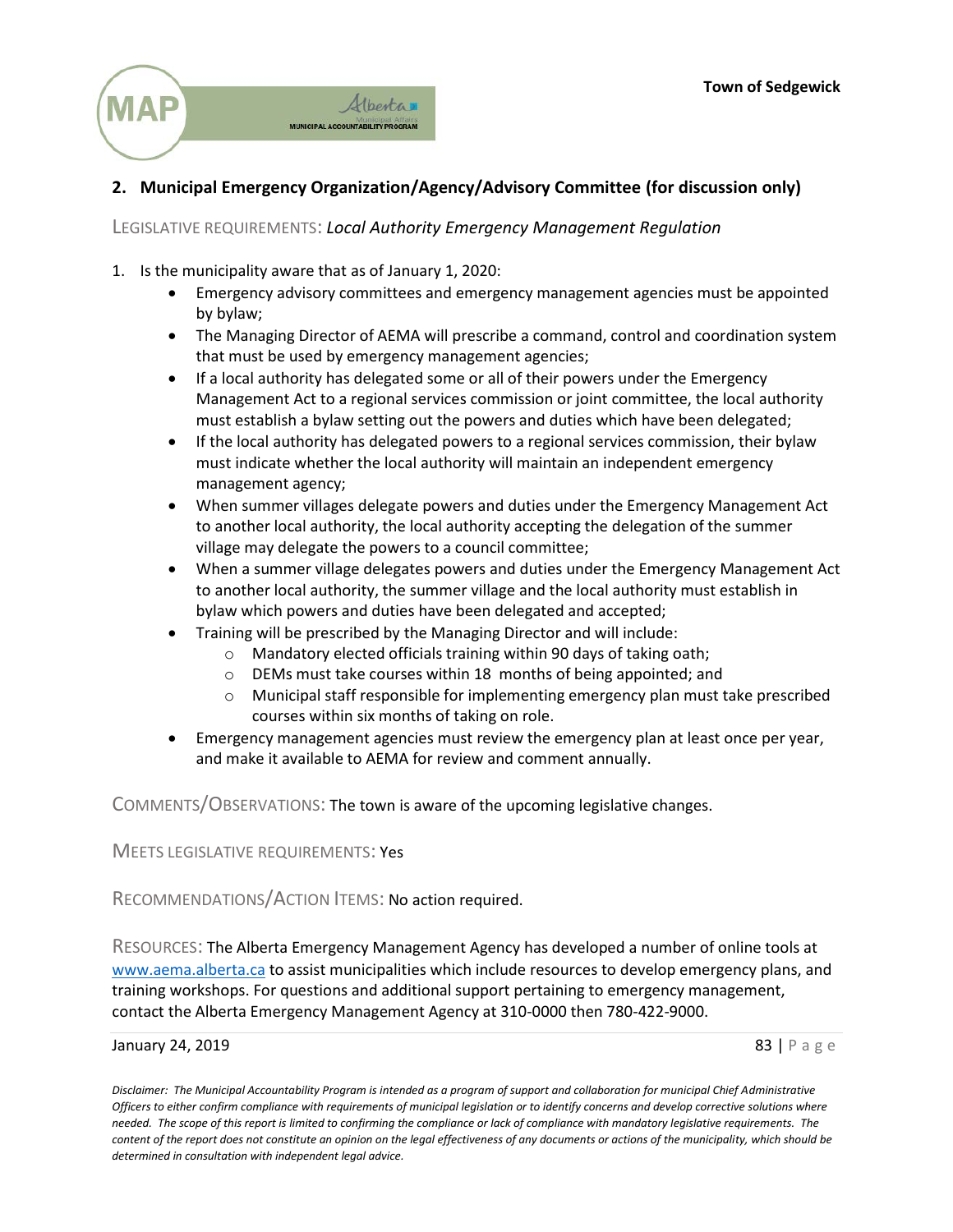**Town of Sedgewick**



#### January 24, 2019 **84 | Page 19:20 19:20 19:20 19:20 19:20 19:20 19:20 19:20 19:20 19:20 19:20 19:20 19:20 19:20**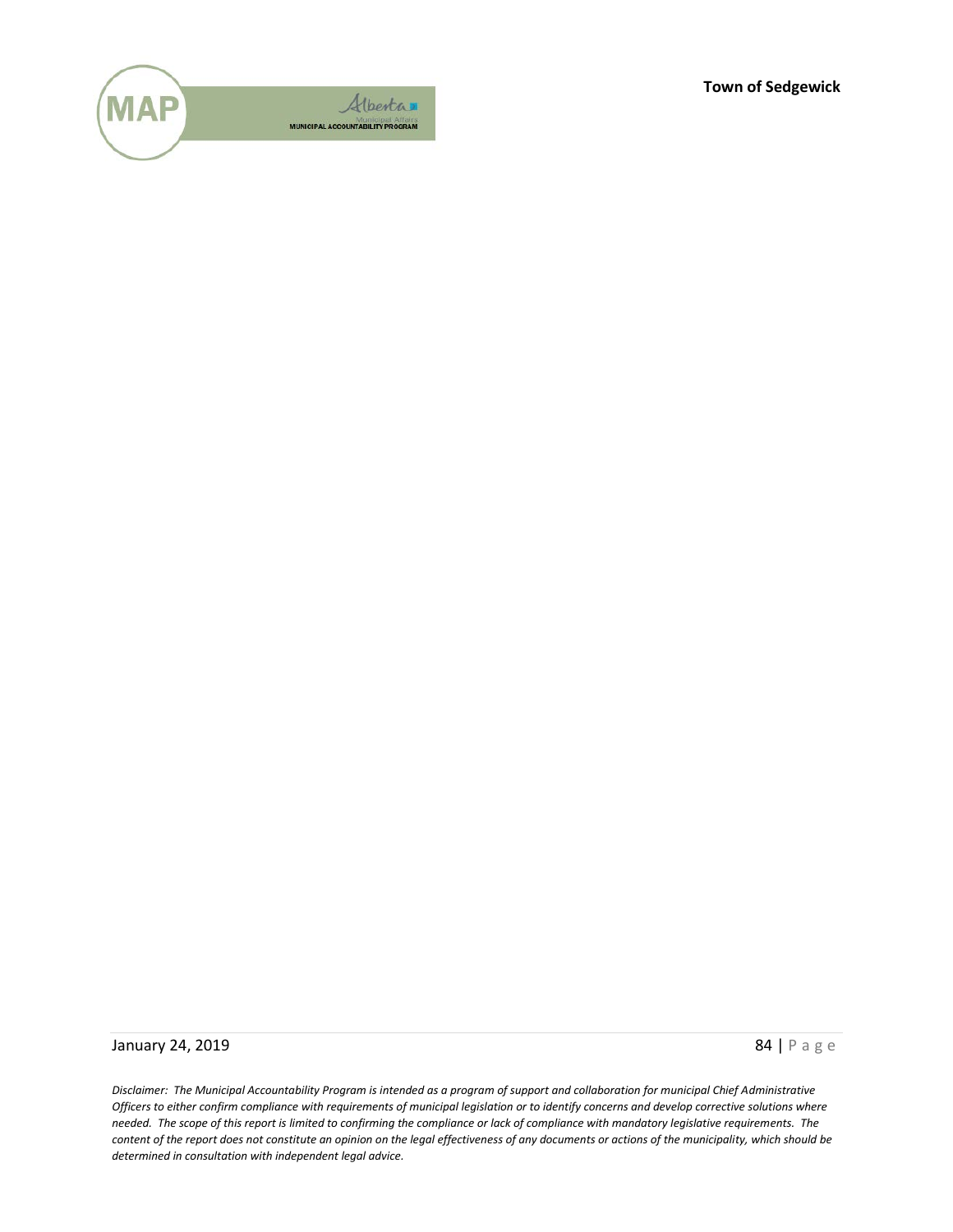

## *3.13 Libraries*

#### **1. Municipal Library Board**

LEGISLATIVE REQUIREMENTS: *Libraries Act* 3-5

- 1. Is a municipal library board established?
- 2. How many councillors have been appointed to the board?
- 3. Are there alternate members?
- 4. In the case of an intermunicipal library board, have the councils establishing the board appointed the members?
- 5. Does the membership appointment term exceed three years?
- 6. Does any member's number of terms exceed three terms? If so, did two-thirds of council approve?

COMMENTS/OBSERVATIONS: Bylaw 272, passed September 14, 1978, establishes the Sedgewick and District Municipal Library. One member of council is appointed to the board at the annual organizational meeting.

MEETS LEGISLATIVE REQUIREMENTS: Yes

RECOMMENDATIONS/ACTION ITEMS: No action required.

RESOURCES: Not applicable.

#### January 24, 2019  $\blacksquare$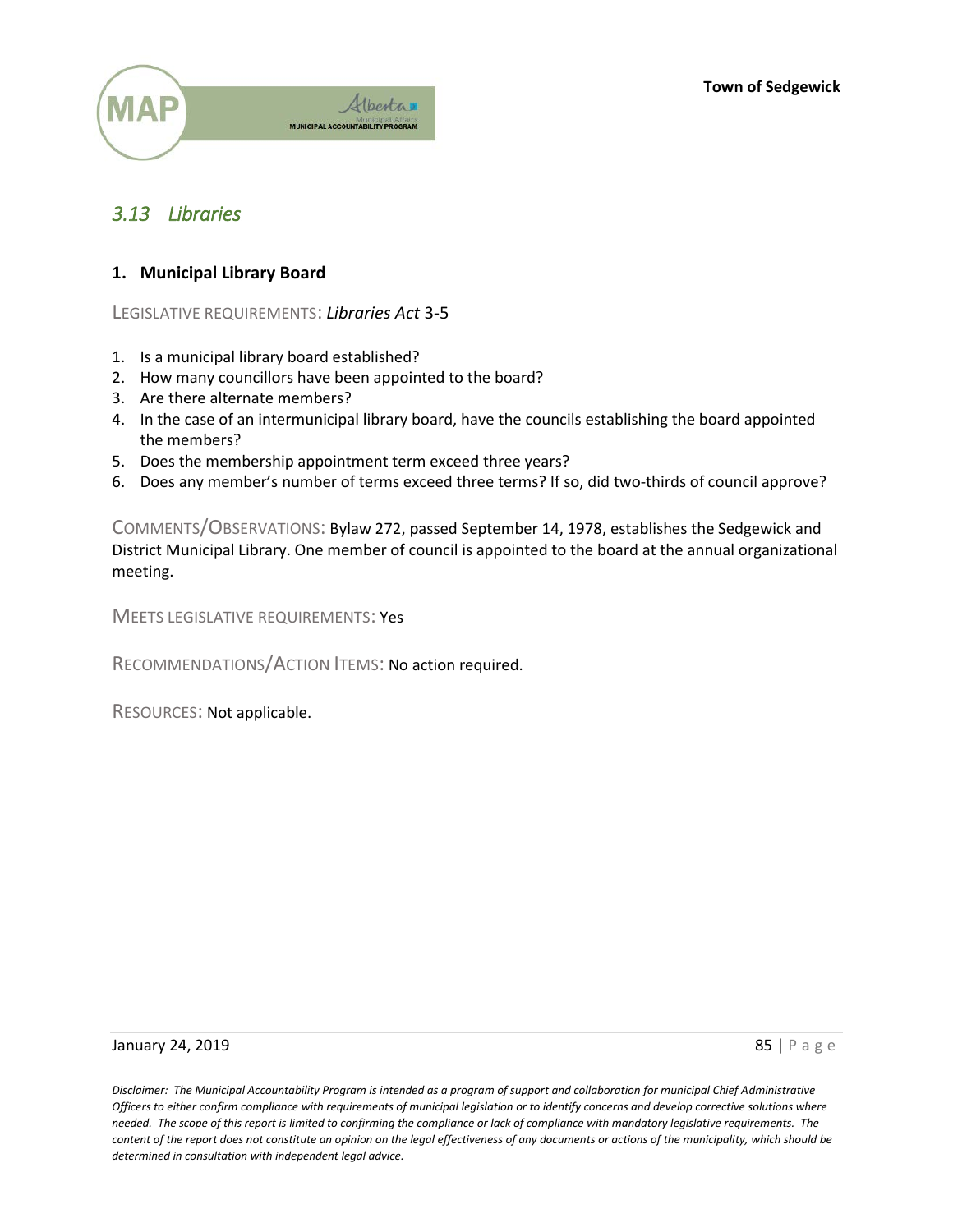

## **2. System Library Board**

LEGISLATIVE REQUIREMENTS: *Libraries Act* 16, Libraries Regulation 141/1998

- 1. Is a system library board established?
- 2. Have councils that have signed the agreement appointed the members of the board?
- 3. Does the membership appointment term exceed three years?
- 4. Does any member's total years of service exceed nine consecutive years? If so, did two-thirds of council approve?
- 5. Are there alternate members?

COMMENTS/OBSERVATIONS: The Town of Sedgewick is a member of the Parkland Regional Library system. Council appointed a member of council to the board at the October 18, 2018 organizational meeting.

MEETS LEGISLATIVE REQUIREMENTS: Yes

RECOMMENDATIONS/ACTION ITEMS: No action required.

RESOURCES: Not applicable.

January 24, 2019 **86 Page 12, 2019** 86 Page 2012 86 Page 2012 86 Page 2012 86 Page 2012 86 Page 2012 86 Page 201